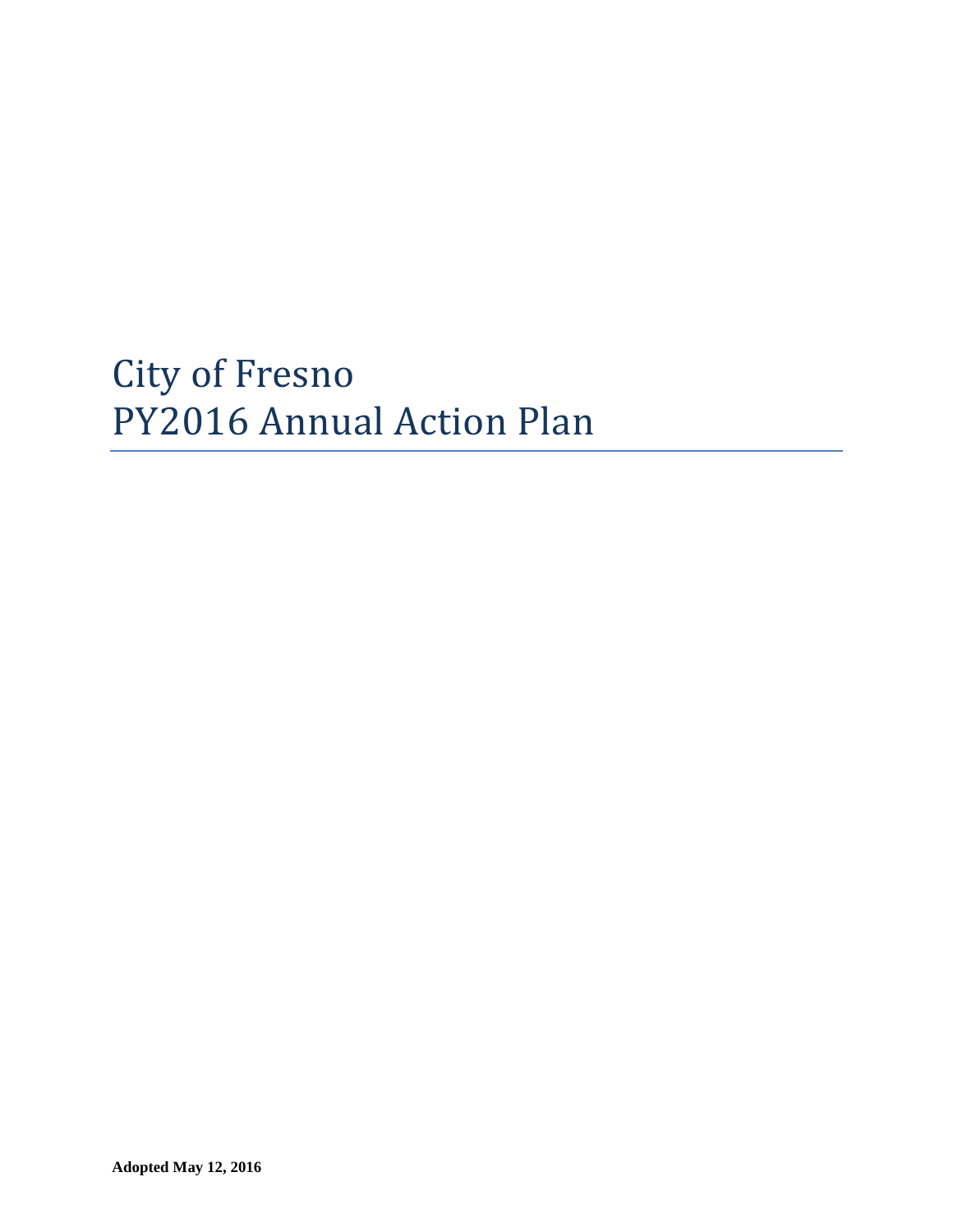### **TABLE OF CONTENTS**

| AP-65 Homeless and Other Special Needs Activities - 91.220(i)  48 |  |
|-------------------------------------------------------------------|--|
|                                                                   |  |
|                                                                   |  |
|                                                                   |  |
|                                                                   |  |
|                                                                   |  |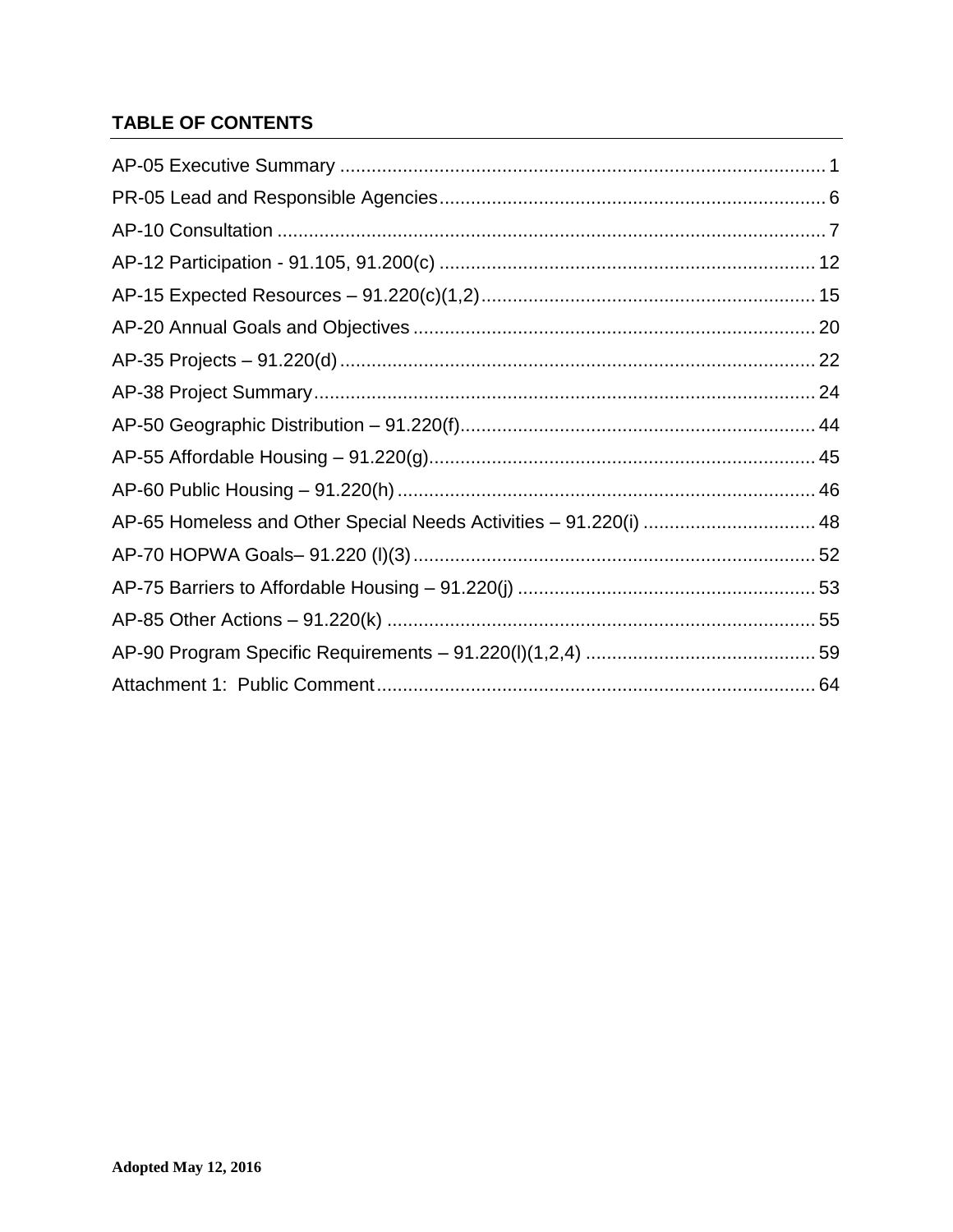## <span id="page-2-0"></span>**AP-05 Executive Summary**

### **Introduction**

The City of Fresno receives annual allocations from the U.S. Department of Housing and Urban Development (HUD) through four grant programs:

- (1) Community Development Block Grant (CDBG)
- (2) HOME Investment Partnership Program (HOME)
- (3) Emergency Solutions Grant (ESG), and
- (4) Housing Opportunities for Persons With AIDS Grant (HOPWA)

The overarching purpose of these four programs is to assist **low- and moderate-income** families and households, which are those that earn less than 80% of the area median income. ESG and HOPWA funds are earmarked to assist the homeless and persons living with HIV/AIDS, respectively. The funds are used to pursue three goals:

- (1) Provide decent, affordable housing
- (2) Create suitable living environments, and
- (3) Expand economic opportunities.

In order to access these federal funds, the City must carry out a planning process to identify the scope of housing and community development needs in its jurisdiction and how the available funding can best be used to meet those needs. This planning process, called the Consolidated Plan, was conducted in late 2014 and early 2015. The term of the plan began on July 1, 2015 and will end on June 30, 2020. A full copy of the Consolidated Plan is available for review at the City's Development and Resources Management Department (DARM).

Each year, the City prepares an Annual Action Plan that describes the projects and actions it will undertake to carry out the strategies outlined in the Consolidated Plan. This document is the Second Year Annual Action Plan, covering the period from July 1, 2016 to June 30, 2017.

## **Summary of Objectives and Outcomes**

The City of Fresno (also referred to as "City" or "Fresno"), located in the center of California's Central Valley, stands as the largest city in the County of Fresno (County), and is the fifth largest city in the State of California. The City encompasses an area of 113 square miles and is surrounded by mostly rural residential and agricultural land. Fresno has a population of over half a million (500,819) residents, a total of 159,163 households, with a median income of \$42,015.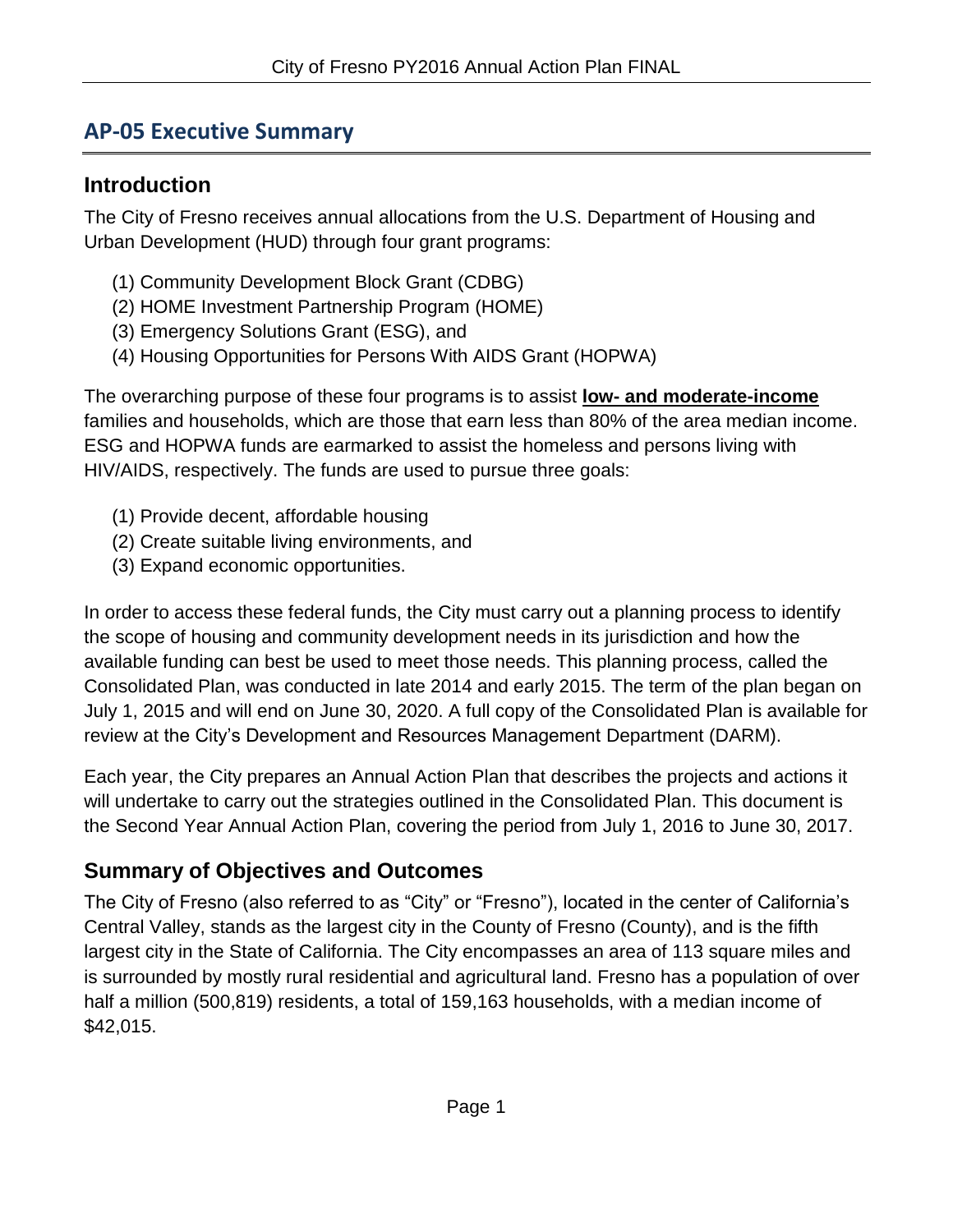Of distinct concern is the comparatively high poverty levels found in the City, as the City's poverty rate is double that of the State of California and is 14 percent higher than the poverty rate for the County. Additionally, the percentage of families experiencing extreme poverty (those with family incomes under \$10,000) is more than double the extreme poverty rate of the state. This contributes to the fact that 47 percent of households are cost burdened and paying more than 30 percent of their income toward housing costs. From 2000 to 2013 the median home values in the City increased by 82 percent and the median contract rent increased by 94 percent. During the same time period the median household income increased by only 30 percent. This indicates that incomes are not keeping pace with the increasing cost of housing.

As part of its Strategic Planning Process, the City summarized its approach to addressing these issues with four over-arching goals. All of the projects funded in 2016 will align to serve one of the following goals:

### **Goal #01: Safe and Affordable Housing**

The City will continue to fund affordable housing projects to improve the quality of housing stock throughout the City. This includes rehabilitation efforts, new development, and aggressive code enforcement. All of the City's HOME funds and approximately 25% of the CDBG funds will be used to serve this goal.

### *Goal Outcome Indicators*

- Rental units constructed: 7 Units
- Homebuver units constructed: 2 units
- Tenant-Based rental assistance: 20 units
- Homeowner Housing Rehabilitated: 53 units
- Housing Code Enforcement citations: 500 units

### **Goal #02: Homeless Services**

The City, in close coordination with the Fresno Madera Continuum of Care and its members, will provide its available ESG funding to local homeless service providers for the operation of homeless shelters, provision of homeless prevention, street outreach, and rapid rehousing services. It should be noted that CDBG-funded projects under Public Facilities and Improvements will also serve homeless populations.

### *Goal Outcome Indicators*

- Homeless Persons Provided Overnight Shelter: 50 persons
- Rapid Re-Housing: units to be determined
- Homeless Prevention: units to be determined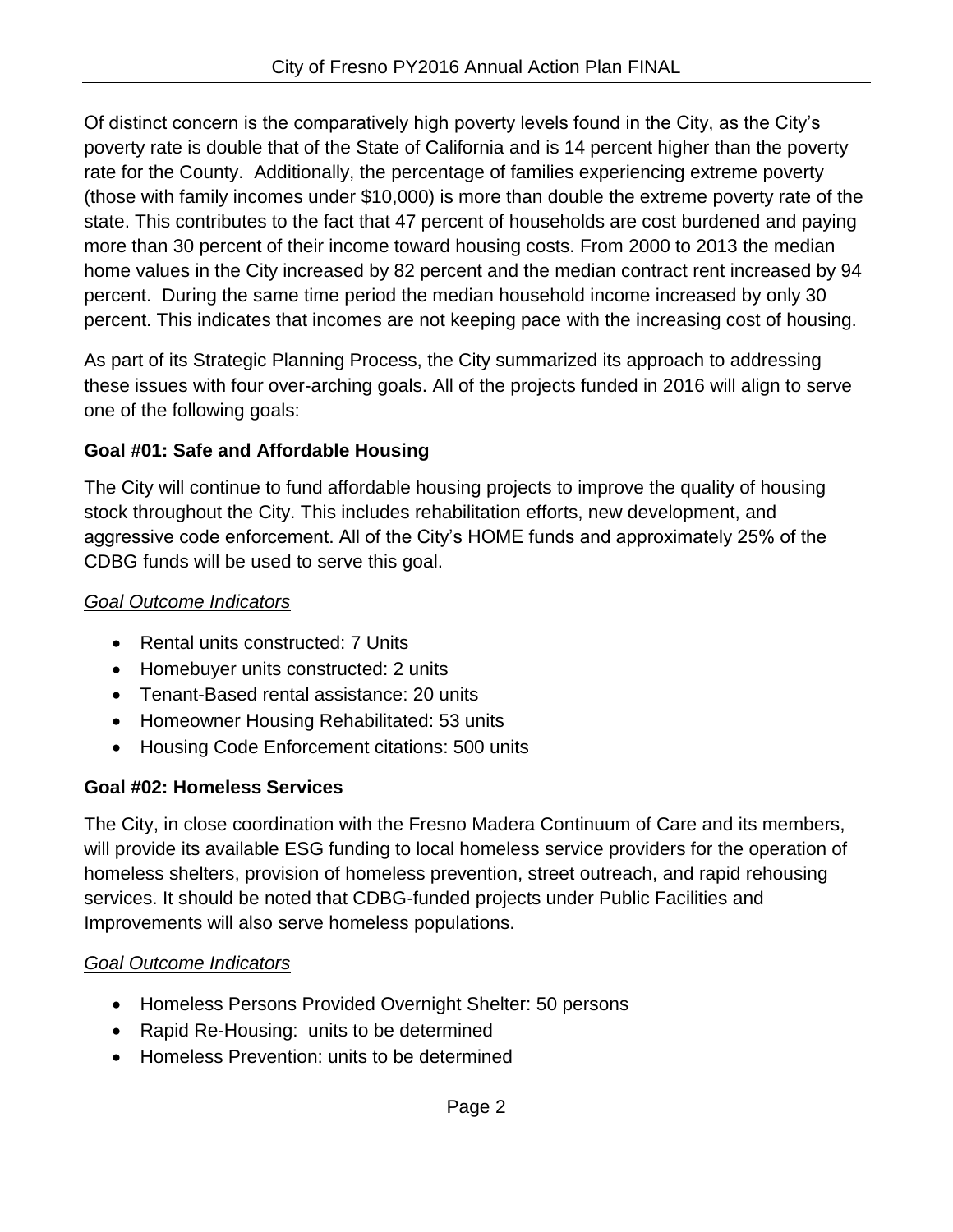### **Goal #03: Community Services**

The City will use CDBG to support youth and senior programs offered through the Parks Department. The Senior Hot Meal Program will provide nutritious meals to low income seniors at six locations throughout the City. The Youth Afterschool program will provide educational and recreational services to young adults at community centers that serve predominantly low income areas. In addition, the City will support a number of local non-profits with CDBG funds in FY2017.

### *Goal Outcome Indicators*

• Public services – non housing benefit: 1,579 persons

### **Goal #04: Public Facilities and Public Improvements**

The City will use CDBG funds to make needed improvements to neighborhood streets and parks that serve predominantly low and moderate income areas. The City is also proposing to provide assistance for the development of a new community center that will serve the Highway City neighborhood. Street Improvements will include Kings Canyon (Alta, Willow, & Adler), Fairmont (Santa Ana, Barcus, & Polk), Buckingham (Saginaw, Cedar, & Ninth), and Floradora (McKinley, Fruit & Weber). Park Improvements are proposed to the Romain Neighborhood Center and Park (745 N First Avenue).

### *Goal Outcome Indicators*

- Streets Public facilities non housing benefit: 13,265 persons
- Parks Public facilities non housing benefit: 5,000 persons
- Community Center Public facilities non housing benefit: 8,000 persons

## **Evaluation of Past Performance**

The City of Fresno recognizes evaluation of past performance is critical to ensure the City funded departments and its subrecipients are implementing activities effectively and that those activities align with the City of Fresno's overall strategies and goals. With that, staff recognized there is an opportunity to improve how various programs have been managed, the methodology in which programs have been monitored, and the manner in which funds have been allocated.

### *Recent HOME Development Accomplishments*

- 193 units at Cedar Court and Inyo Terrace Apartments *Complete*
- 40 units at Viking Village Apartments at 4250 N Chestnut Ave *Complete*
- 8 units at Lowell Neighborhood Project at 146 N Glenn *Underway*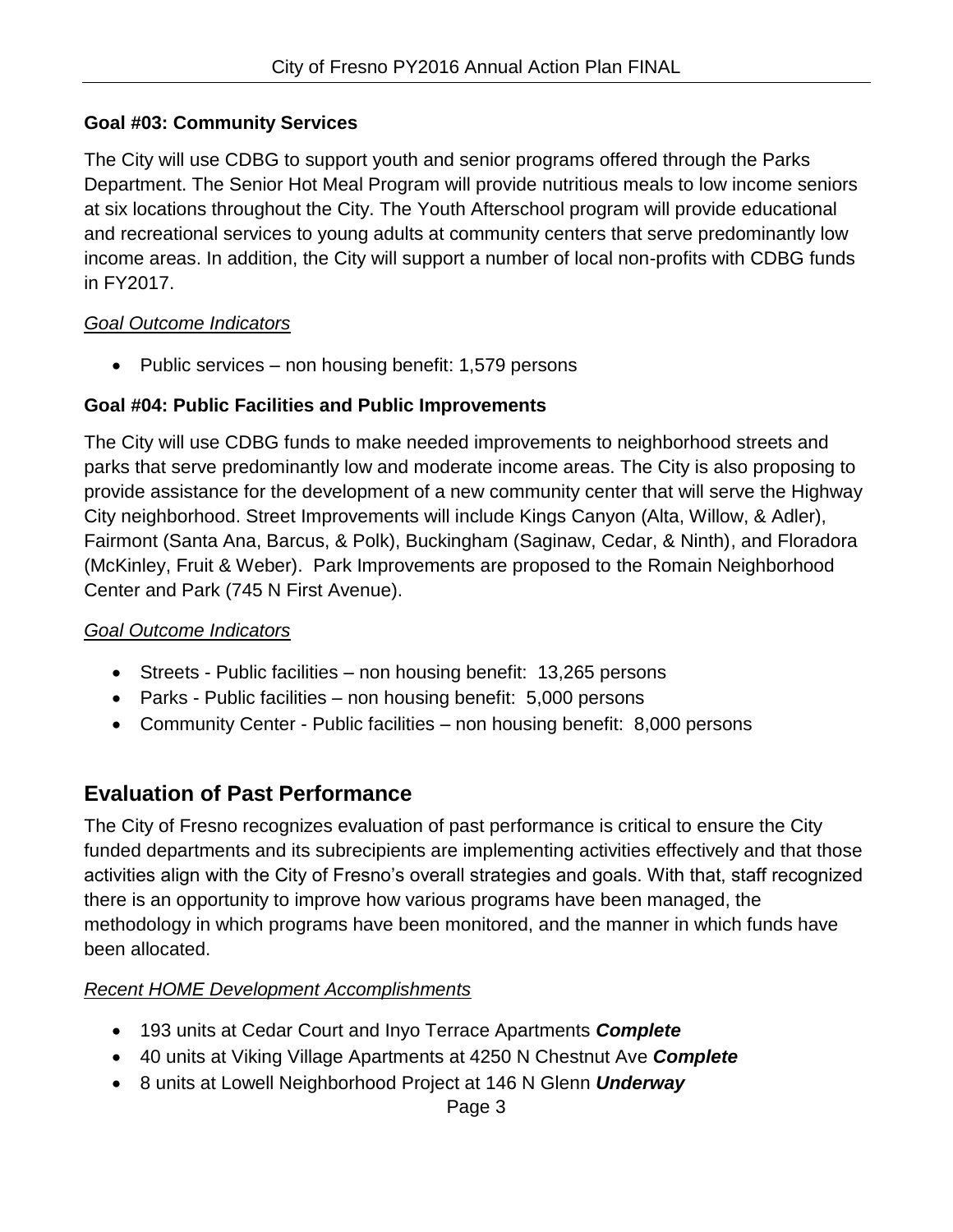- 31 units at Fultonia West at 541 N Fulton St *Underway*
- 1 unit at 386 North Park *Complete*
- 14 units at Cedar Heights *Complete*
- 9 units at Laval and Belgravia *8 Complete*
- 2 units at Lotus and Effie *Underway*
- 22 units at Calaveras Court *Underway*

### *Recent Housing Rehabilitation Accomplishments*

- 662 Neighborhood Revitalization Team housing cases initiated and 386 cases resolved
- 51 units in the underwriting process or under contract and being rehabilitated
- 13 units completed

### *Recent Public Service Accomplishments*

- 531 seniors assisted (Senior Hot Meals)
- 1276 youth assisted (After School Program)

### *Recent Public Facility Accomplishments*

- Roy and Almy Street Improvements
- First and Eighth Street Improvements
- Ashlan and Holland Street Improvements
- Frank Ball Recreational Improvements
- Weller, Clara, Tower and Belgravia Street Improvements
- Bullard and Brawley to Marty Street Improvements
- Fourth, Alluvial and Millbrook Street Improvements
- Townsend and Heaton Street Improvements

## **Summary of Citizen Participation and Consultation Process**

The City of Fresno adopted and followed a Citizen Participation Plan to ensure interested residents received opportunities to participate in the planning process. As part of the outreach strategy, the City of Fresno developed a robust database of nearly 300 community development and housing service providers, workforce developers, community advocates, public agencies, and businesses across the City. Through this comprehensive database, stakeholders were consistently engaged, updated, and encouraged to participate in the Consolidated Plan process both through email and personal phone calls. The Citizen Participation process is described in greater detail in PR-15 Citizen Participation.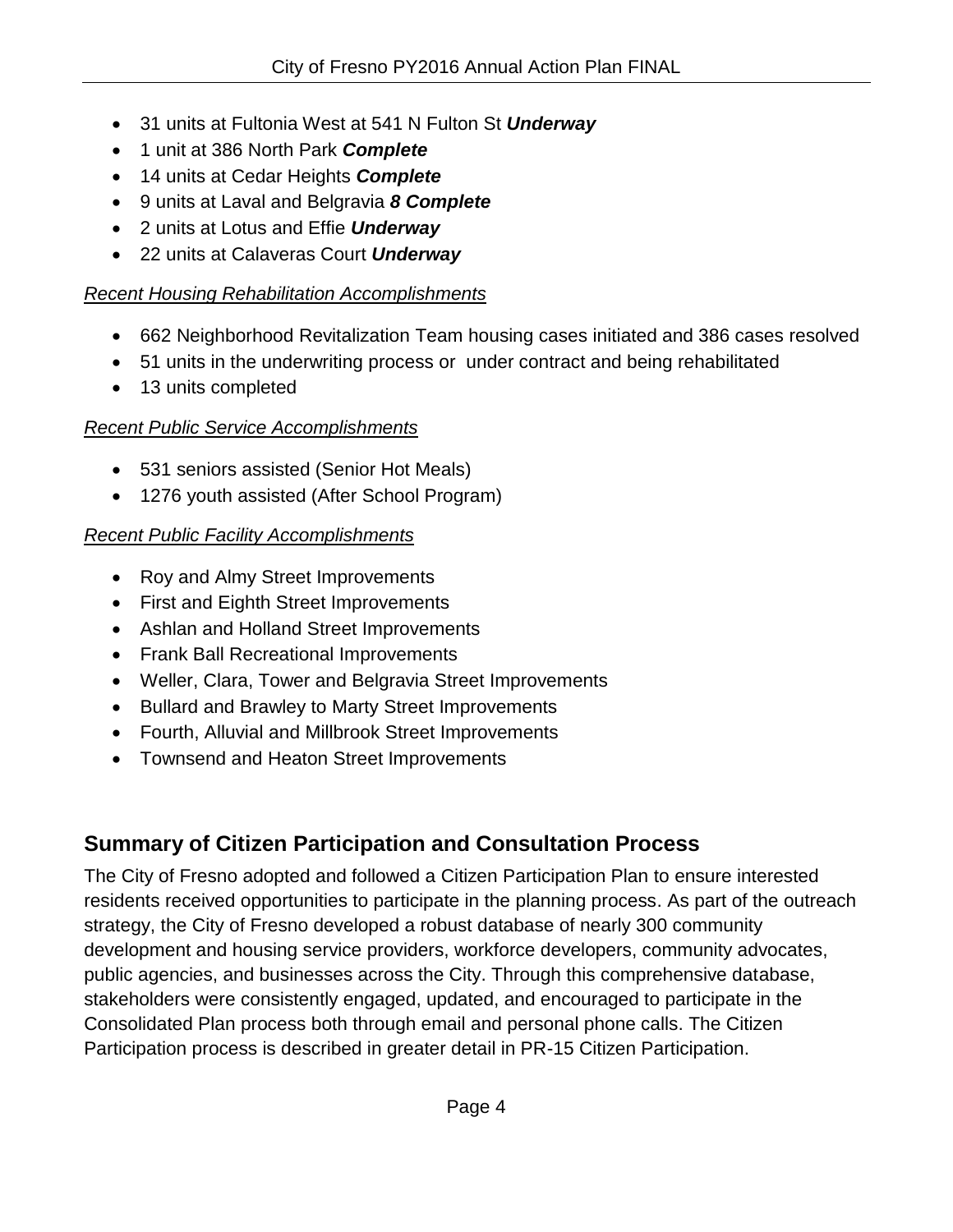### **Summary of Public Comments**

Public Comments are found in Attachment 1.

### **Summary of Comments not accepted**

All comments submitted were accepted.

### **Summary**

In 2016, the City expects to receive approximately \$9.464 million in federal allocations to address its most pressing affordable housing and community development priorities. The most pressing needs in the City continue to be a large number of blighted properties and substandard condition of housing, especially within the neighborhoods identified as CDBG target areas. As such, the majority of CDBG resources available to the City through the programs covered by this plan will focus on reinvestment in distressed areas through comprehensive code enforcement efforts, housing rehabilitation programs, public facility and infrastructure projects, and supportive public services. HOME funds will primarily be used to increase housing opportunities for low-income rental households. ESG funds will continue to serve the needs of homeless populations and HOPWA funds will provide housing assistance to persons living with HIV/AIDS and their families.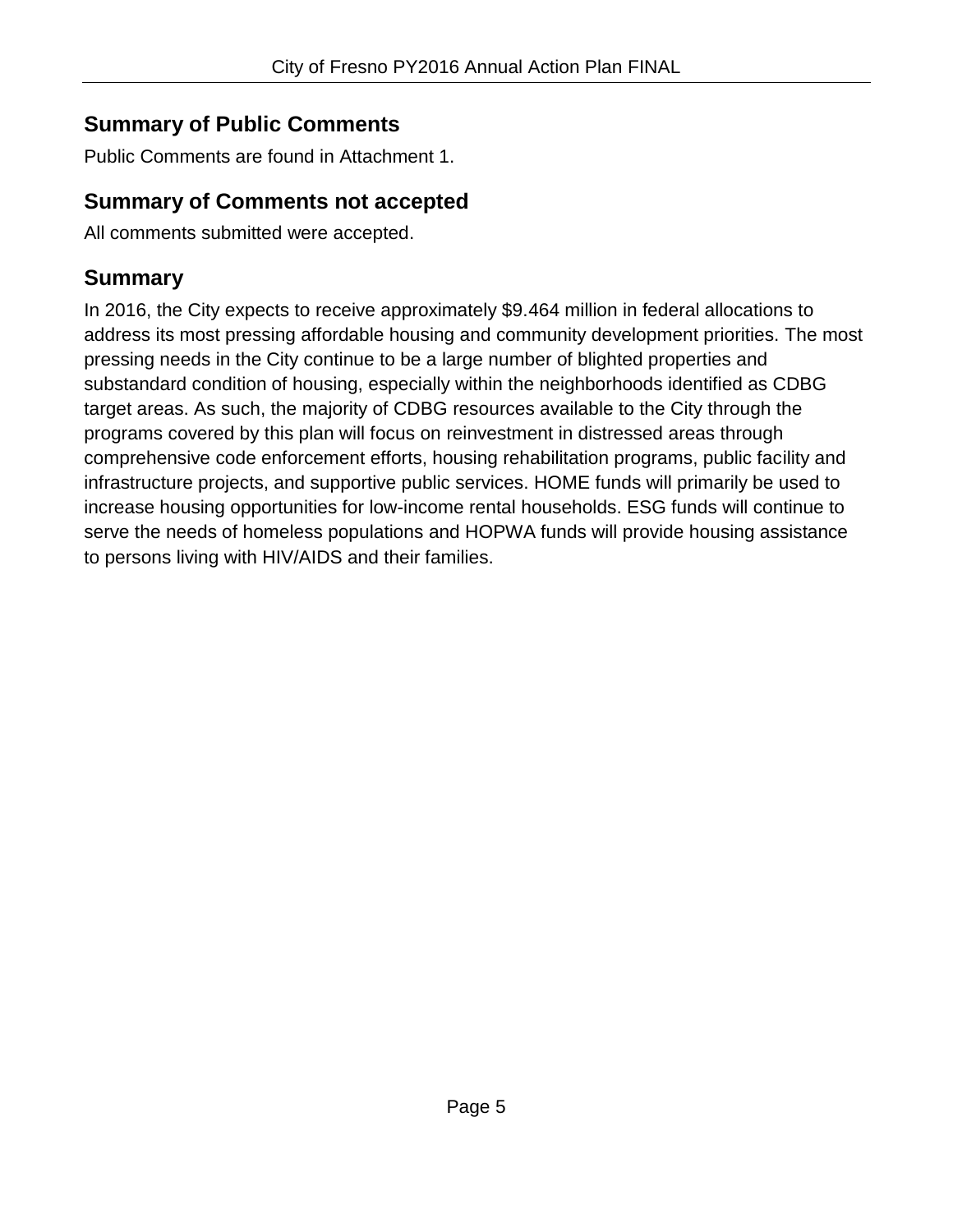## <span id="page-7-0"></span>**PR-05 Lead and Responsible Agencies**

The City of Fresno is the Lead Agency for the United States Department of Housing and Urban Development (HUD) entitlement programs. The City of Fresno Development and Resource Management Department (DARM), Housing and Community Development Division is responsible for the administration of HUD Entitlements including but not limited to the Community Development Block Grant Program (CDBG), the HOME Investment Partnerships Program (HOME), the Emergency Solutions Grant program (ESG), and the Housing Opportunities for People with AIDS (HOPWA) funding.

### **Public Contact Information:**

Joe Trujillo Development and Resource Management Department (DARM) Housing and Community Development Division 2600 Fresno Street Fresno, CA 93721

Phone: 559.621.8507 TTY: 559.621.8721 Email: jose.trujillo@fresno.gov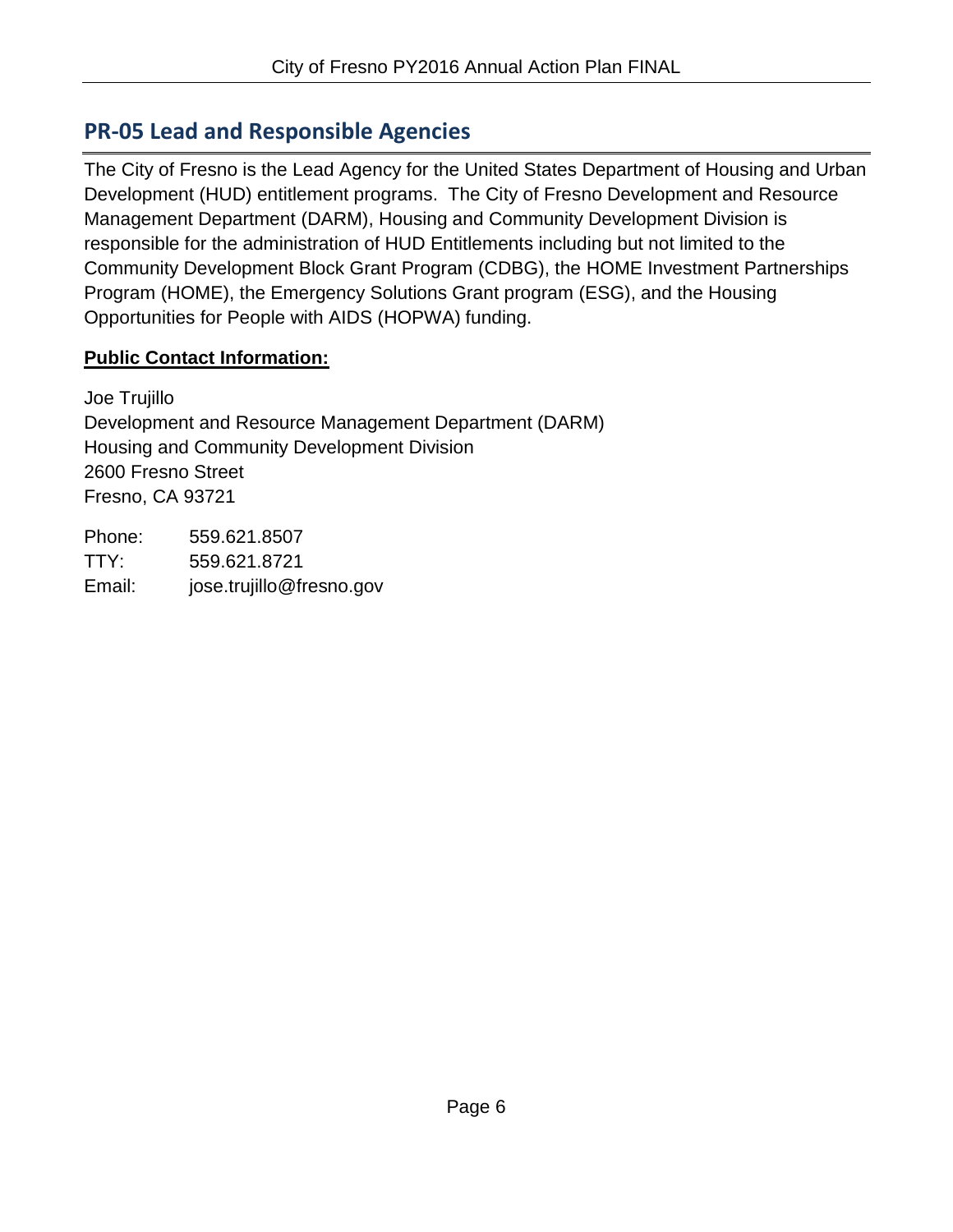## <span id="page-8-0"></span>**AP-10 Consultation**

### **Introduction**

Public participation plays a central role in the development of the Consolidated Plan. To develop its 2015 Consolidated Plan, the City of Fresno launched an in-depth and collaborative effort to consult with community stakeholders, elected offices, City and County departments, and beneficiaries of entitlement programs to inform and develop the priorities and strategies. For the 2016 Annual Action Plan, the City followed up with many of the same organizations to identify shifts and trends within the needs of the community.

## **Efforts to Enhance Coordination**

### *Provide a concise summary of the jurisdiction's activities to enhance coordination between public and assisted housing providers and private and governmental health, mental health and service agencies (91.215(l))*

As part of the Consolidated Planning process, the City developed a robust database of nearly 300 community development and housing service providers, workforce developers, community advocates, public agencies, and businesses across the City. Through this comprehensive database, the City can quickly outreach and coordinate with a large number of stakeholders within the community. As part of the 2016 planning process, the City released a Notice of Funding Availability (NOFA) to coordinate with local non-profits on the provision of public services and to accept proposals on the rehabilitation of community facilities.

## **Continuum of Care Consultation – Homeless Needs**

*Describe coordination with the Continuum of Care and efforts to address the needs of homeless persons (particularly chronically homeless individuals and families, families with children, veterans, and unaccompanied youth) and persons at risk of homelessness.*

The Fresno Madera Continuum of Care (FMCoC) is comprised of 200 organizations and individuals working to address homelessness in the counties of Fresno and Madera. Members of the FMCoC include representatives of federal, state, and local government agencies, nonprofits, the private sector, and faith-based organizations. The FMCoC holds monthly meetings to coordinate the efforts of its members to efficiently provide housing and services to the homeless population.

As part of the 2016 planning process, the City coordinated with the FMCoC to determine the amount of the ESG allocations that should be used for each eligible use. The City will use the approved breakdown by funding categories to determine subrecipient allocations.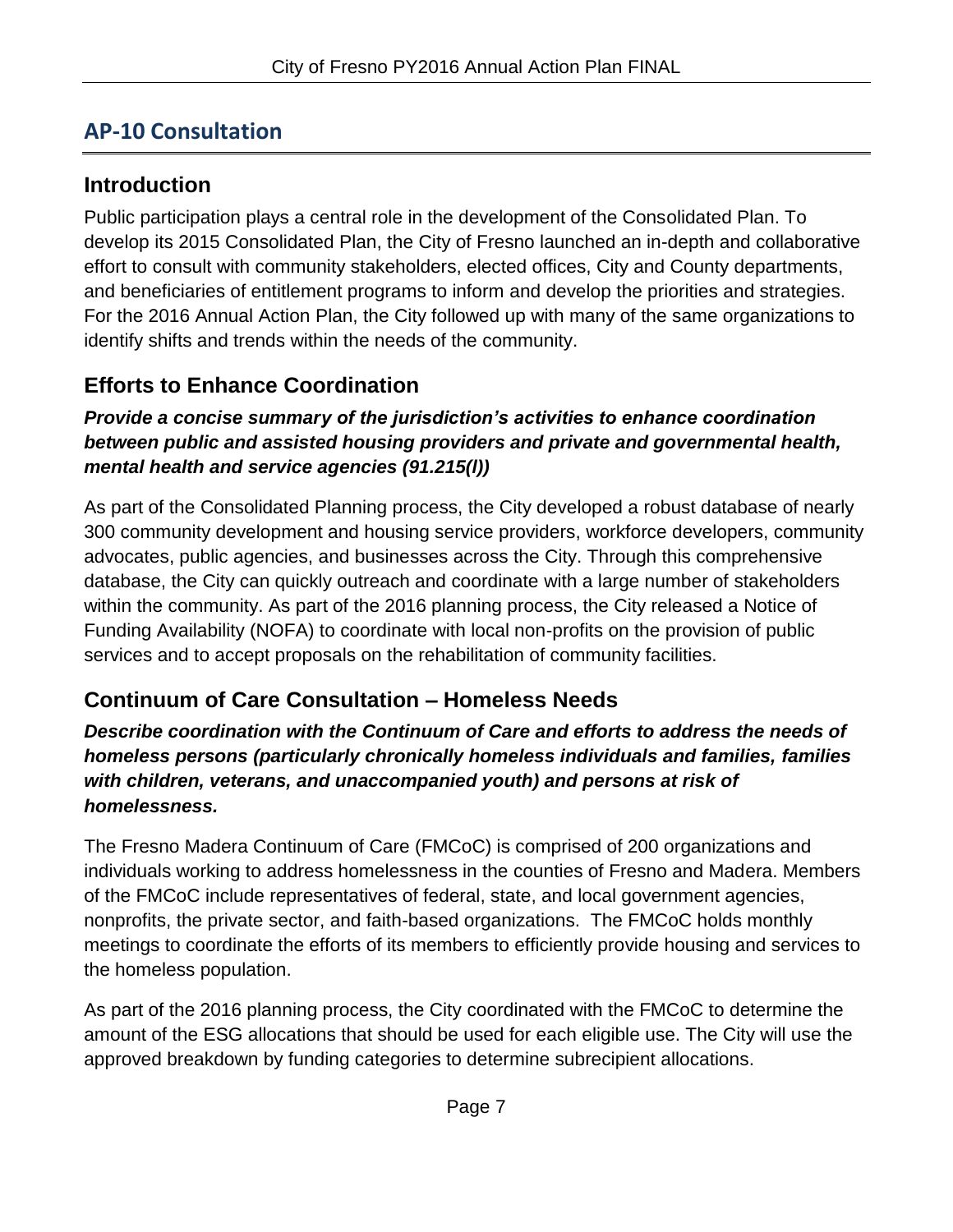### **Continuum of Care Consultation – Program Design**

*Describe consultation with the Continuum(s) of Care that serves the jurisdiction's area in determining how to allocate ESG funds, develop performance standards for and evaluate outcomes of projects and activities assisted by ESG funds, and develop funding, policies and procedures for the operation and administration of HMIS*

### *Allocation*

The City of Fresno acts as a pass-through agency for Emergency Solutions Grant Program (ESG) funds. While the City is responsible for the administration and oversight of the grant, the vast majority of funds are awarded to local homeless service providers who perform the day to day operation of the funded programs. As part of the 2016 planning process, the City coordinated with the FMCoC to determine the amount of the ESG allocations that should be used for each eligible use. The City will use the approved breakdown by funding categories to determine subrecipient allocations.

### *Development of Standards and Policies*

ESG standards and policies were developed by the City, County, and the FMCoC when the ESG program transitioned from the Emergency Shelter Grant to the Emergency Solutions Grant in 2011. The City of Fresno will continue to coordinate with its public and private partners to ensure that the local FMCoC meets all HEARTH requirements with respect to ESG funds.

### *HMIS and Coordinated Access*

The Homeless Management Information System (HMIS) is used by all local homeless providers participating in the FMCoC. HMIS is a database used to track performance and outcomes for the agencies. As the HMIS Lead of the FMCoC, the Fresno Housing Authority plays a critical role in coordinating the annual Pont-in-Time Count (PITC), collecting data, and distributing results from the annual count. The work of the Housing Authority in this regard meets and exceeds HUD requirements for the implementation and compliance of Homeless Management Information System Standards. The purpose of coordinated access is to make rapid, effective, and consistent client to housing and service matches regardless of a clients location within a geographic area thereby standardizing the access and assessment process by coordinating referrals across the Fresno Madera Continuum of Care.

### **List of Consultations**

*Describe Agencies, groups, organizations and others who participated in the process and describe the jurisdiction's consultations with housing, social service agencies and other entities.*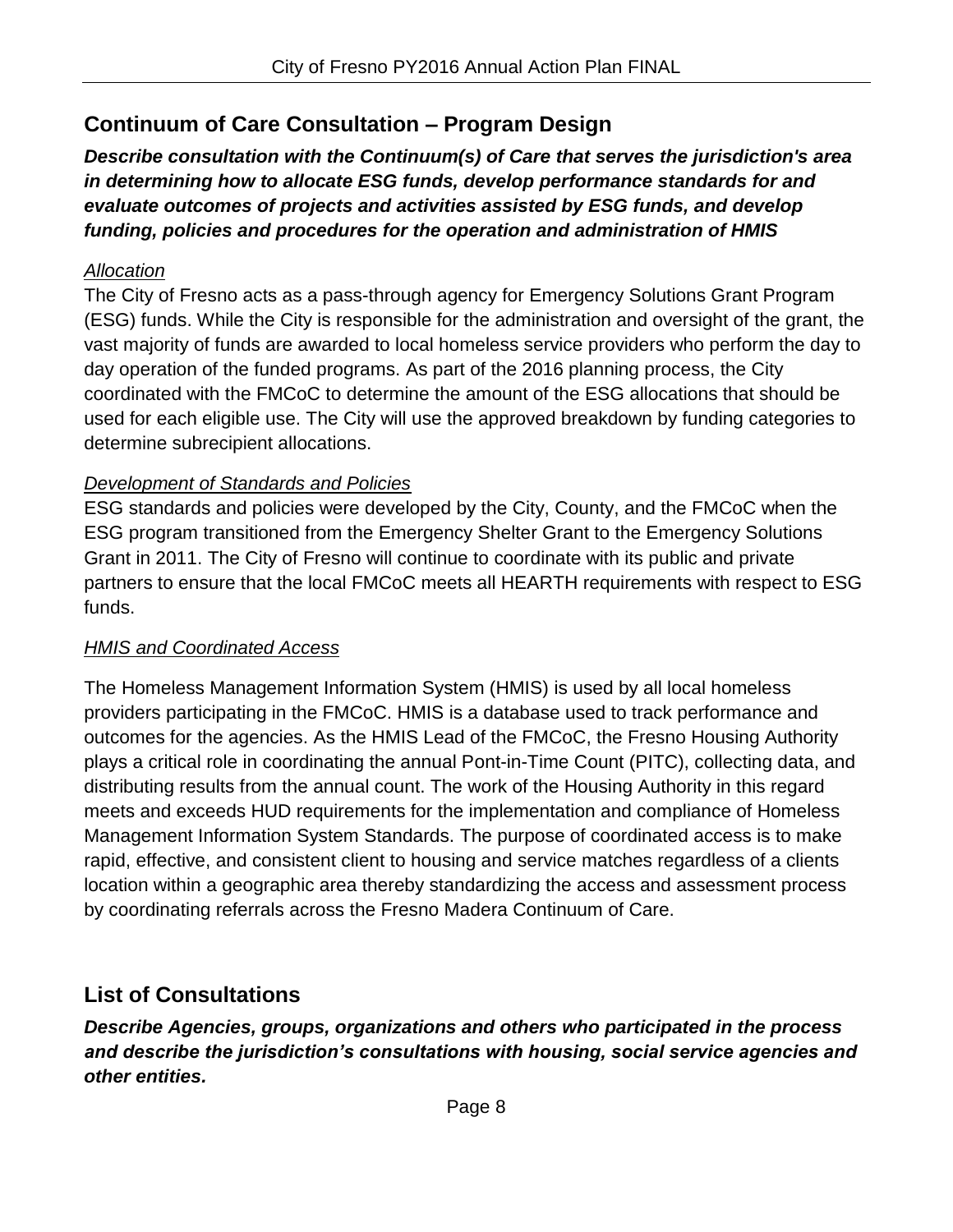| 1                                      | Organization                                               | Housing Authority-City of Fresno                                                                  |  |
|----------------------------------------|------------------------------------------------------------|---------------------------------------------------------------------------------------------------|--|
| <b>PHA</b><br><b>Organization Type</b> |                                                            |                                                                                                   |  |
|                                        | What section of the Plan was<br>addressed by Consultation? | <b>Action Plan</b>                                                                                |  |
|                                        | Method of Consultation /<br>Anticipated outcomes           | Coordination on homelessness, TBRA housing, and<br><b>HOPWA</b> services                          |  |
| $\overline{2}$                         | Organization                                               | Fresno Madera Continuum of Care                                                                   |  |
|                                        | <b>Organization Type</b>                                   | Services-homeless                                                                                 |  |
|                                        | What section of the Plan was<br>addressed by Consultation? | <b>Action Plan</b>                                                                                |  |
|                                        | Method of Consultation /<br>Anticipated outcomes           | Coordination on homelessness.                                                                     |  |
| 3                                      | Organization                                               | Housing and Community Development Commission                                                      |  |
|                                        | <b>Organization Type</b>                                   | <b>Community/Family Services and Organizations</b><br>Neighborhood Organization                   |  |
|                                        | What section of the Plan was<br>addressed by Consultation? | <b>Action Plan</b>                                                                                |  |
|                                        | Method of Consultation /<br>Anticipated outcomes           | Organization attended the public workshop and<br>identified their perceived needs and priorities. |  |
| $\overline{4}$                         | Organization                                               | County of Fresno, Department of Public Health                                                     |  |
|                                        | <b>Organization Type</b>                                   | Other government - County                                                                         |  |
|                                        | What section of the Plan was<br>addressed by Consultation? | <b>Action Plan</b>                                                                                |  |
|                                        | Method of Consultation /<br>Anticipated outcomes           | Better coordination on HOPWA services                                                             |  |
| 5                                      | Organization                                               | <b>State of California</b>                                                                        |  |
|                                        | <b>Organization Type</b>                                   | State government                                                                                  |  |
|                                        | What section of the Plan was<br>addressed by Consultation? | <b>Action Plan</b>                                                                                |  |
|                                        | Method of Consultation /<br>Anticipated outcomes           | <b>HOPWA</b> coordination                                                                         |  |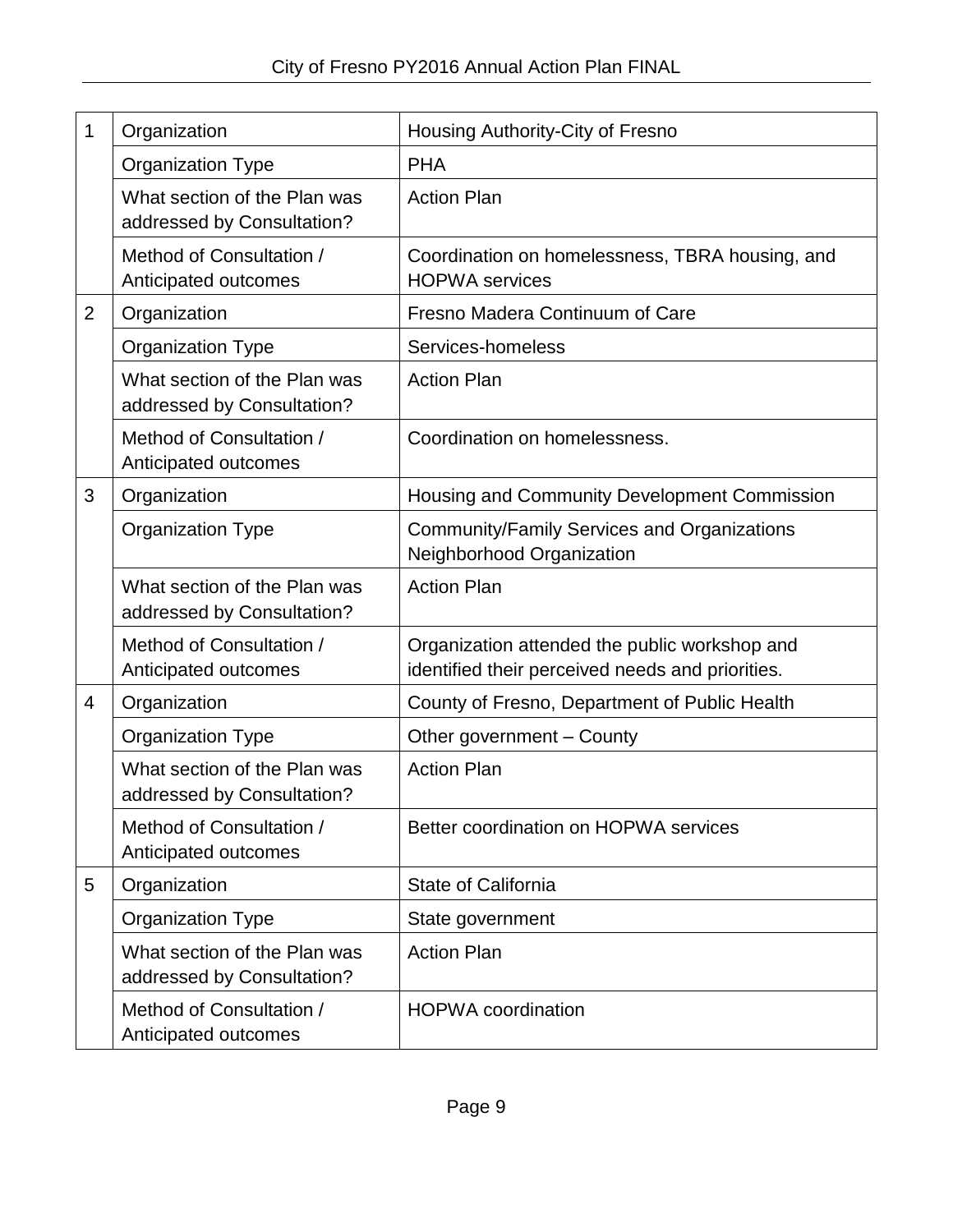| 6              | Organization                                               | Marjaree Mason                               |  |
|----------------|------------------------------------------------------------|----------------------------------------------|--|
|                | <b>Organization Type</b>                                   | Nonprofit Domestic Violence Agency           |  |
|                | What section of the Plan was<br>addressed by Consultation? | <b>Action Plan</b>                           |  |
|                | Method of Consultation /<br>Anticipated outcomes           | <b>NOFA</b>                                  |  |
| $\overline{7}$ | Organization                                               | <b>Fresno Equal Opportunities Commission</b> |  |
|                | <b>Organization Type</b>                                   | Nonprofit Agency                             |  |
|                | What section of the Plan was<br>addressed by Consultation? | <b>Action Plan</b>                           |  |
|                | Method of Consultation /<br>Anticipated outcomes           | <b>NOFA</b>                                  |  |
| 8              | Organization                                               | Boys and Girls Club                          |  |
|                | <b>Organization Type</b>                                   | Nonprofit Agency                             |  |
|                | What section of the Plan was<br>addressed by Consultation? | <b>Action Plan</b>                           |  |
|                | Method of Consultation /<br>Anticipated outcomes           | <b>NOFA</b>                                  |  |
| 9              | Organization                                               | <b>Fresno Downtown Business Hub</b>          |  |
|                | <b>Organization Type</b>                                   | Nonprofit Agency                             |  |
|                | What section of the Plan was<br>addressed by Consultation? | <b>Action Plan</b>                           |  |
|                | Method of Consultation /<br>Anticipated outcomes           | <b>NOFA</b>                                  |  |
| 10             | Organization                                               | Silvercrest, Inc.                            |  |
|                | <b>Organization Type</b>                                   | Non-profit housing developer                 |  |
|                | What section of the Plan was<br>addressed by Consultation? | <b>Action Plan</b>                           |  |
|                | Method of Consultation /<br>Anticipated outcomes           | <b>NOFA</b>                                  |  |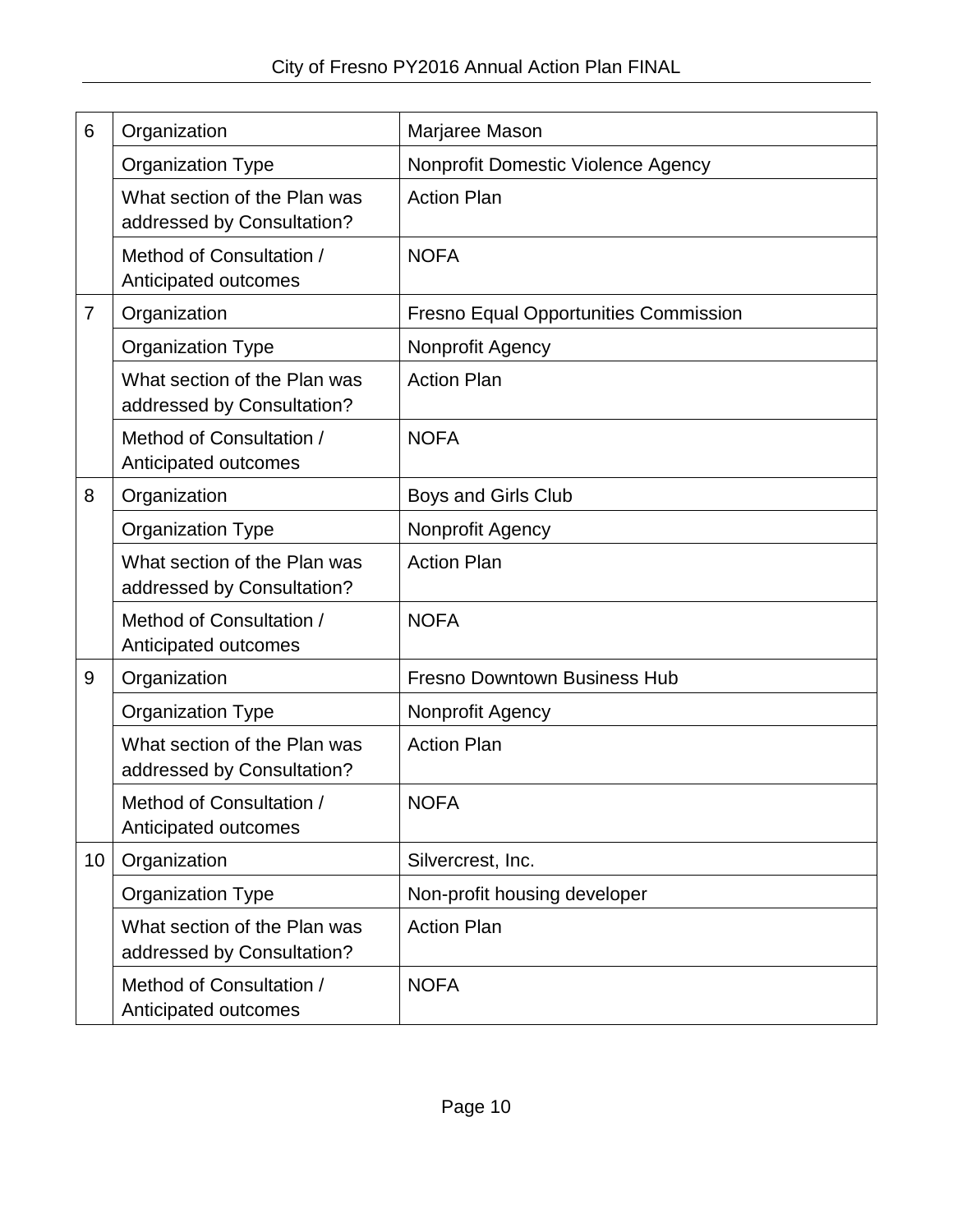### *Identify any Agency Types not consulted and provide rationale for not consulting*

### Not Applicable

### *List other local/regional/state/federal planning efforts considered when preparing the Plan and how the goals of the Strategic Plan overlap with the goals of each plan*

| <b>Name of Plan:</b> | <b>Continuum of Care</b>                                                                                                                                                                                                                                                                                                                       |  |  |
|----------------------|------------------------------------------------------------------------------------------------------------------------------------------------------------------------------------------------------------------------------------------------------------------------------------------------------------------------------------------------|--|--|
| Organization:        | Fresno Madera Continuum of Care                                                                                                                                                                                                                                                                                                                |  |  |
| Overlap:             | The Continuum of Care works to alleviate the impact of homelessness in<br>the community through the cooperation and collaboration of social service<br>providers. This effort aligns with the Strategic Plan's goal to support<br>activities that respond to homelessness and its impacts on the community.                                    |  |  |
| <b>Name of Plan:</b> | <b>City of Fresno Housing Element</b>                                                                                                                                                                                                                                                                                                          |  |  |
| Organization:        | City of Fresno                                                                                                                                                                                                                                                                                                                                 |  |  |
| Overlap:             | The Housing Element is the State-required component of the City's<br>General Plan and provides a policy guide and implementation work plan to<br>help the City meet its future regional housing needs. This effort aligns<br>with the Strategic Plan's goal to assist in the creation and preservation of<br>affordable housing opportunities. |  |  |

### *Describe cooperation and coordination with other public entities, including the State and any adjacent units of general local government, in the implementation of the Consolidated Plan (91.215(l))*

The City works closely with the Public Housing Authority of the City of Fresno, the County of Fresno, and the State in a number of affordable housing programs. For HOPWA, the City is responsible for administering the grant on behalf of the entire metropolitan statistical area, which includes all of Fresno County. As such, the City coordinates with the County Public Health Department and the State of California to ensure the needs of persons living with HIV/AIDS are addressed.

As detailed above, the City participates in the FMCoC to address homeless issues in the region. Through this organization, the City is able to coordinate its resources with other public entities to ensure a strategic response to homelessness.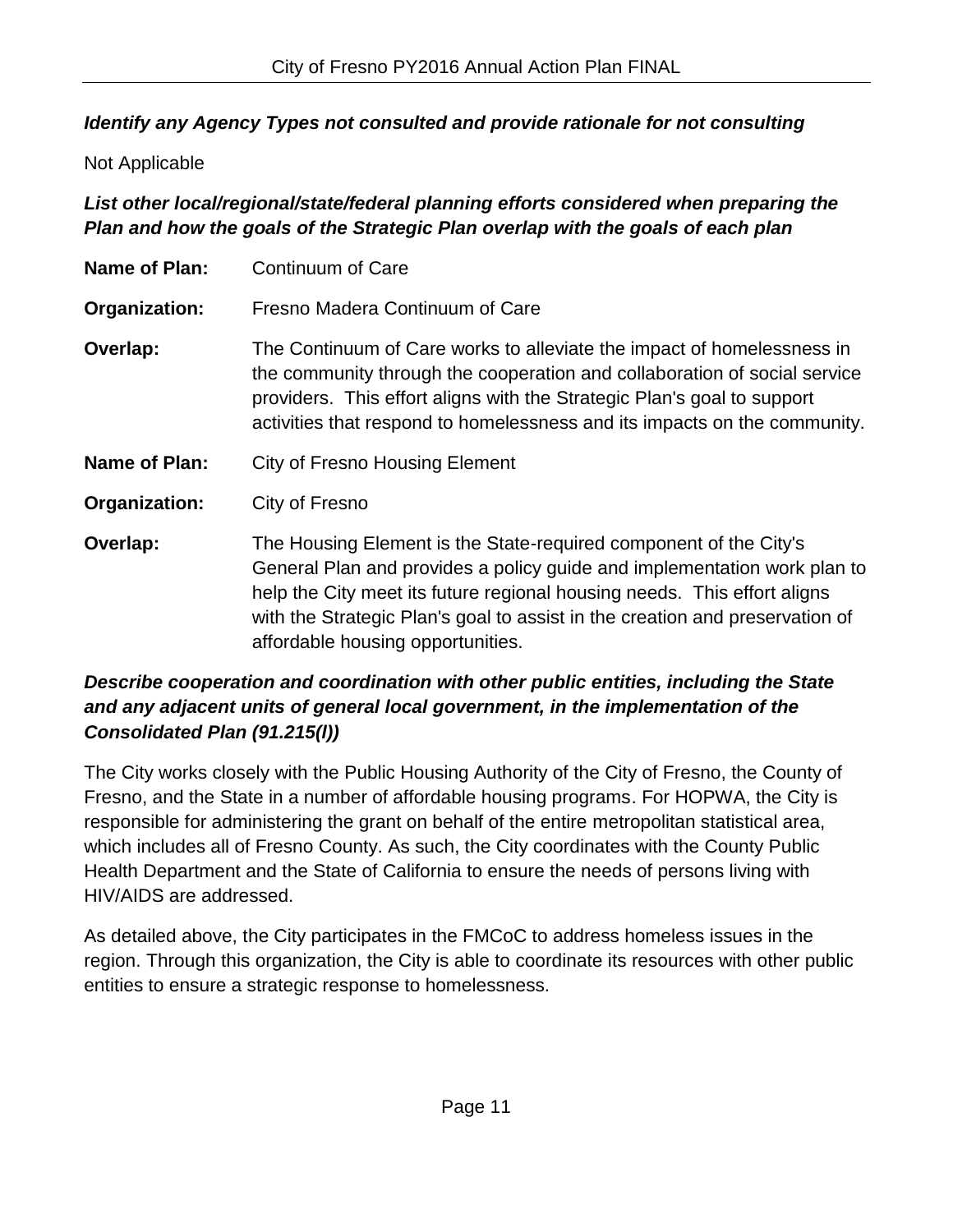## <span id="page-13-0"></span>**AP-12 Participation - 91.105, 91.200(c)**

### **Summary**

### *Summarize the citizen participation process and efforts made to broaden citizen participation. Summarize citizen participation process and how it impacted goal-setting.*

As part of the 2016 planning process, the City provided a number of opportunities for the public to participate in the 2016 planning process:

- January 13, 2016 Housing and Community Development Commission Meeting
- February 24, 2016 Housing and Community Development Commission Meeting
- March 2, 2016 FMCoC Executive Committee Meeting
- March 10, 2016 FMCoC Board Meeting
- March 14, 2016 Housing and Community Development Commission Meeting
- March 16 April 15, 2016 Public Comment Period
- April 27, 2017 City Council Meeting

The City advertised these meetings in English, Spanish, and Hmong. The proposed plan was published on March 14<sup>th</sup> and made available to the public for comment until April 15<sup>th</sup>. The City will conduct a public hearing to receive comments on the plan on April 27 and April 28, 2016. The results of the community meetings, including a summary of all comments and input received, is included as an attachment to this plan.

### **Citizen Participation Outreach**

| <b>Notice of Public Hearing</b><br>Fresno Bee (December 7, 2015 and January 10, 2016) |                                           |  |  |
|---------------------------------------------------------------------------------------|-------------------------------------------|--|--|
| Mode of Outreach                                                                      | Newspaper Ad - English, Spanish,<br>Hmong |  |  |
| <b>Target of Outreach</b>                                                             | Non-targeted/broad community              |  |  |
| Summary of response/attendance                                                        | n/a                                       |  |  |
| Summary of comments received                                                          | <b>None</b>                               |  |  |
| Summary of comments not accepted<br>and reasons                                       | n/a                                       |  |  |
| URL (If applicable)                                                                   | n/a                                       |  |  |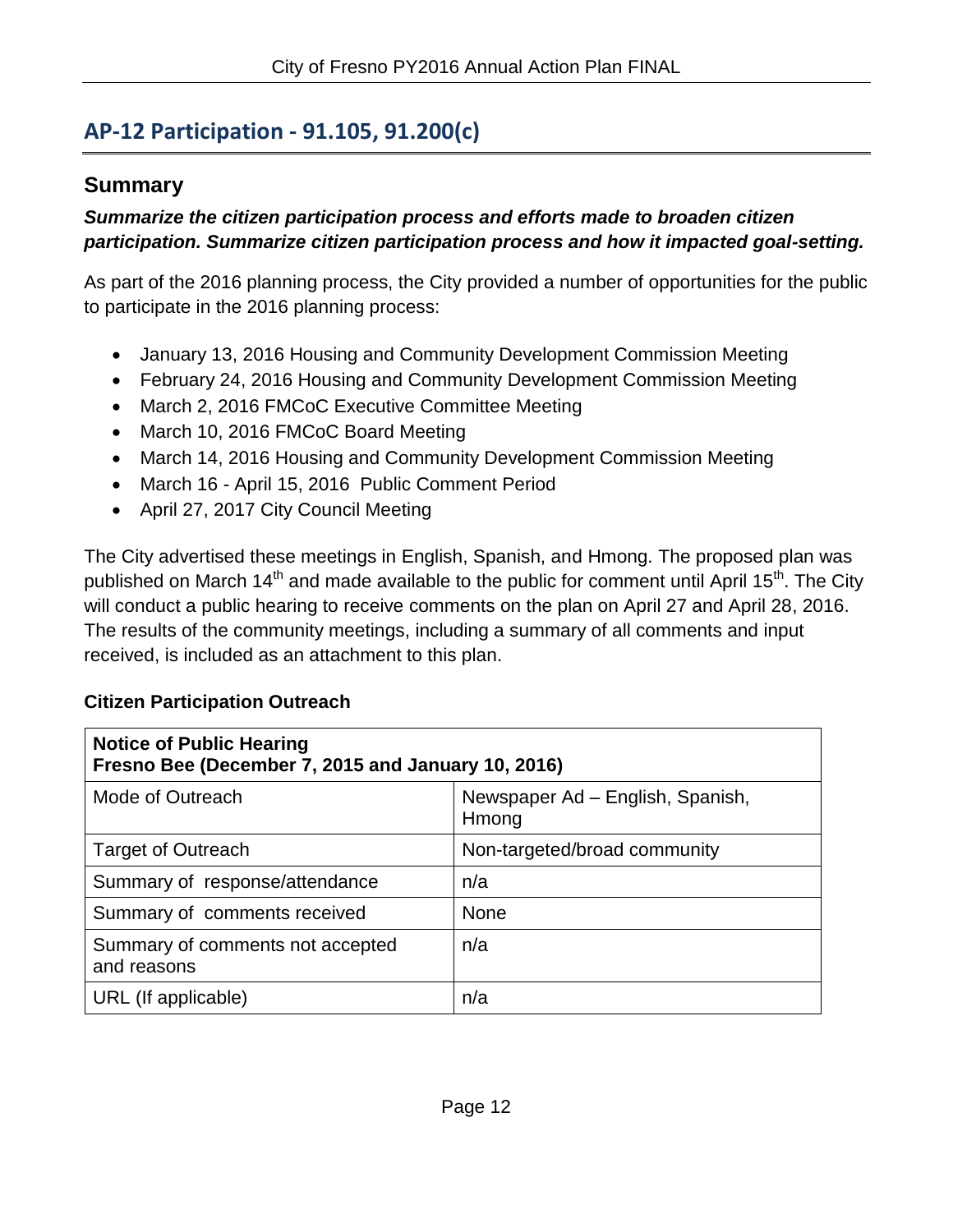| <b>Email Notification of Public Hearing (January 8, 2016)</b> |                              |  |  |
|---------------------------------------------------------------|------------------------------|--|--|
| Mode of Outreach                                              | Other                        |  |  |
| <b>Target of Outreach</b>                                     | Non-targeted/broad community |  |  |
| Summary of response/attendance                                | n/a                          |  |  |
| Summary of comments received                                  | none                         |  |  |
| Summary of comments not accepted<br>and reasons               | n/a                          |  |  |
| URL (If applicable)                                           | n/a                          |  |  |

| <b>Public Hearing</b><br><b>HCDC Meeting on Community Needs (January 13, 2016)</b> |                                                                                                                                                                         |  |  |
|------------------------------------------------------------------------------------|-------------------------------------------------------------------------------------------------------------------------------------------------------------------------|--|--|
| Mode of Outreach                                                                   | See above                                                                                                                                                               |  |  |
| <b>Target of Outreach</b>                                                          | See above                                                                                                                                                               |  |  |
| Summary of response/attendance                                                     | 7 participants attended the hearing<br>Primary concerns were past performance.<br>Needs expressed were affordable<br>housing, parks facilities, community<br>facilities |  |  |
| Summary of comments received                                                       | HCDC minutes of 1/13/16                                                                                                                                                 |  |  |
| Summary of comments not accepted<br>and reasons                                    | n/a                                                                                                                                                                     |  |  |
| URL (If applicable)                                                                | n/a                                                                                                                                                                     |  |  |

| <b>Public Hearing</b><br><b>HCDC Meeting on Applications (March 14, 2016)</b> |                                                                                                                                      |  |  |
|-------------------------------------------------------------------------------|--------------------------------------------------------------------------------------------------------------------------------------|--|--|
| Mode of Outreach                                                              | See above                                                                                                                            |  |  |
| <b>Target of Outreach</b>                                                     | See above                                                                                                                            |  |  |
| Summary of response/attendance                                                | Approximately 20 representatives of<br>nonprofit applicant agencies attended the<br>meeting to present their CDBG funding<br>request |  |  |
| Summary of comments received                                                  | HCDC minutes of 3/14/16                                                                                                              |  |  |
| Summary of comments not accepted<br>and reasons                               | n/a                                                                                                                                  |  |  |
| URL (If applicable)                                                           | n/a                                                                                                                                  |  |  |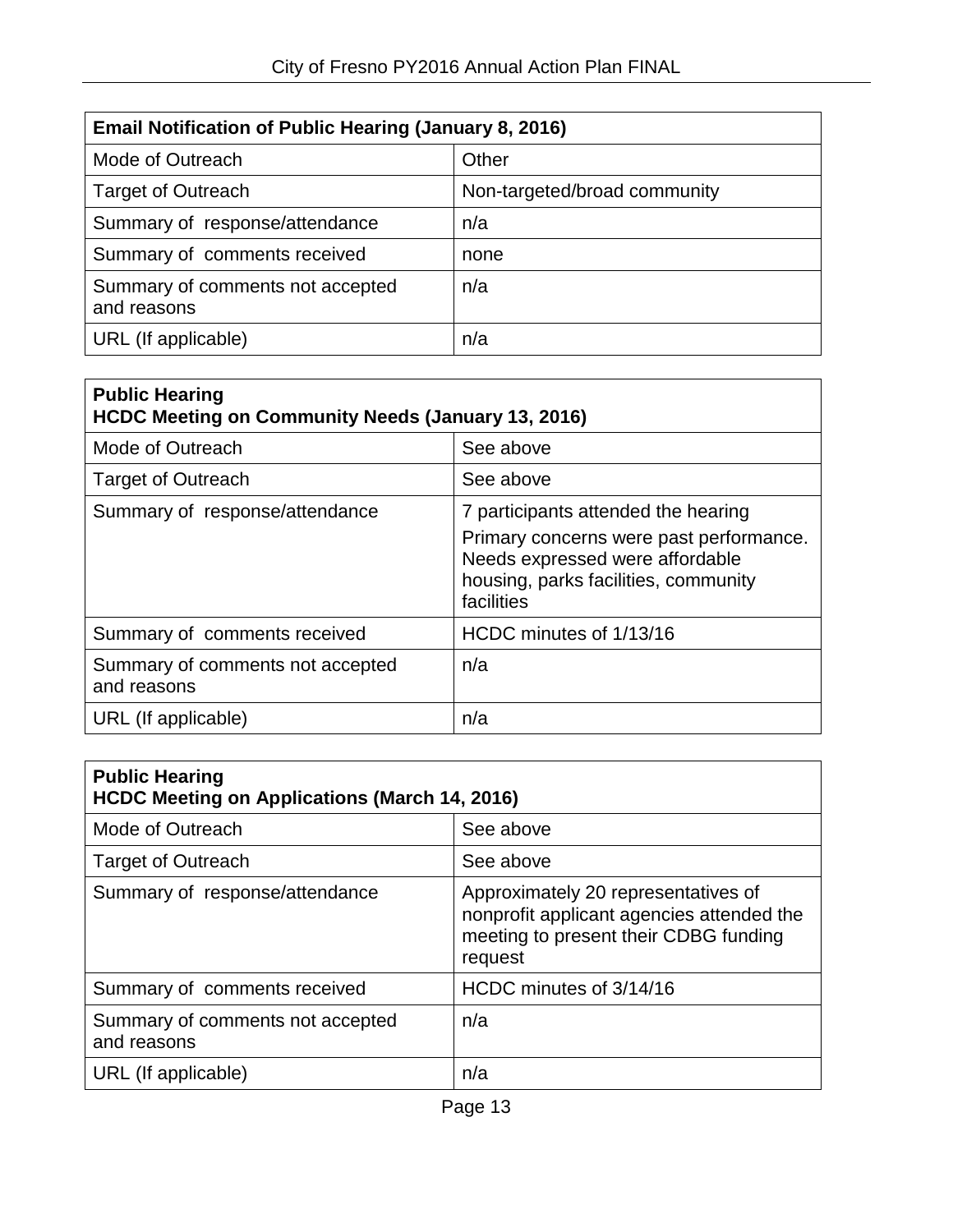| Public Comment Period (March 16 - April 15, 2016) |                                           |  |  |
|---------------------------------------------------|-------------------------------------------|--|--|
| Mode of Outreach                                  | Newspaper Ad - English, Spanish,<br>Hmong |  |  |
| <b>Target of Outreach</b>                         | Non-targeted/broad community              |  |  |
| Summary of response/attendance                    | n/a                                       |  |  |
| Summary of comments received                      | <b>None</b>                               |  |  |
| Summary of comments not accepted<br>and reasons   | n/a                                       |  |  |
| URL (If applicable)                               | n/a                                       |  |  |

| <b>Public Hearing</b><br>Housing & Community Development Commission (April 27, 2016) |                                           |  |  |
|--------------------------------------------------------------------------------------|-------------------------------------------|--|--|
| Mode of Outreach                                                                     | Newspaper Ad - English, Spanish,<br>Hmong |  |  |
| <b>Target of Outreach</b>                                                            | Non-targeted/broad community              |  |  |
| Summary of response/attendance                                                       |                                           |  |  |
| Summary of comments received                                                         | 1 comment received                        |  |  |
| Summary of comments not accepted<br>and reasons                                      | n/a                                       |  |  |
| URL (If applicable)                                                                  | https://fresno.legistar.com/Calendar.aspx |  |  |

| <b>Public Hearing</b><br>City Council Adoption of Plan (April 28, 2016) |                                           |  |  |
|-------------------------------------------------------------------------|-------------------------------------------|--|--|
| Mode of Outreach                                                        | Newspaper Ad - English, Spanish,<br>Hmong |  |  |
| <b>Target of Outreach</b>                                               | Non-targeted/broad community              |  |  |
| Summary of response/attendance                                          |                                           |  |  |
| Summary of comments received                                            | 3 comments received                       |  |  |
| Summary of comments not accepted<br>and reasons                         | n/a                                       |  |  |
| URL (If applicable)                                                     | https://fresno.legistar.com/Calendar.aspx |  |  |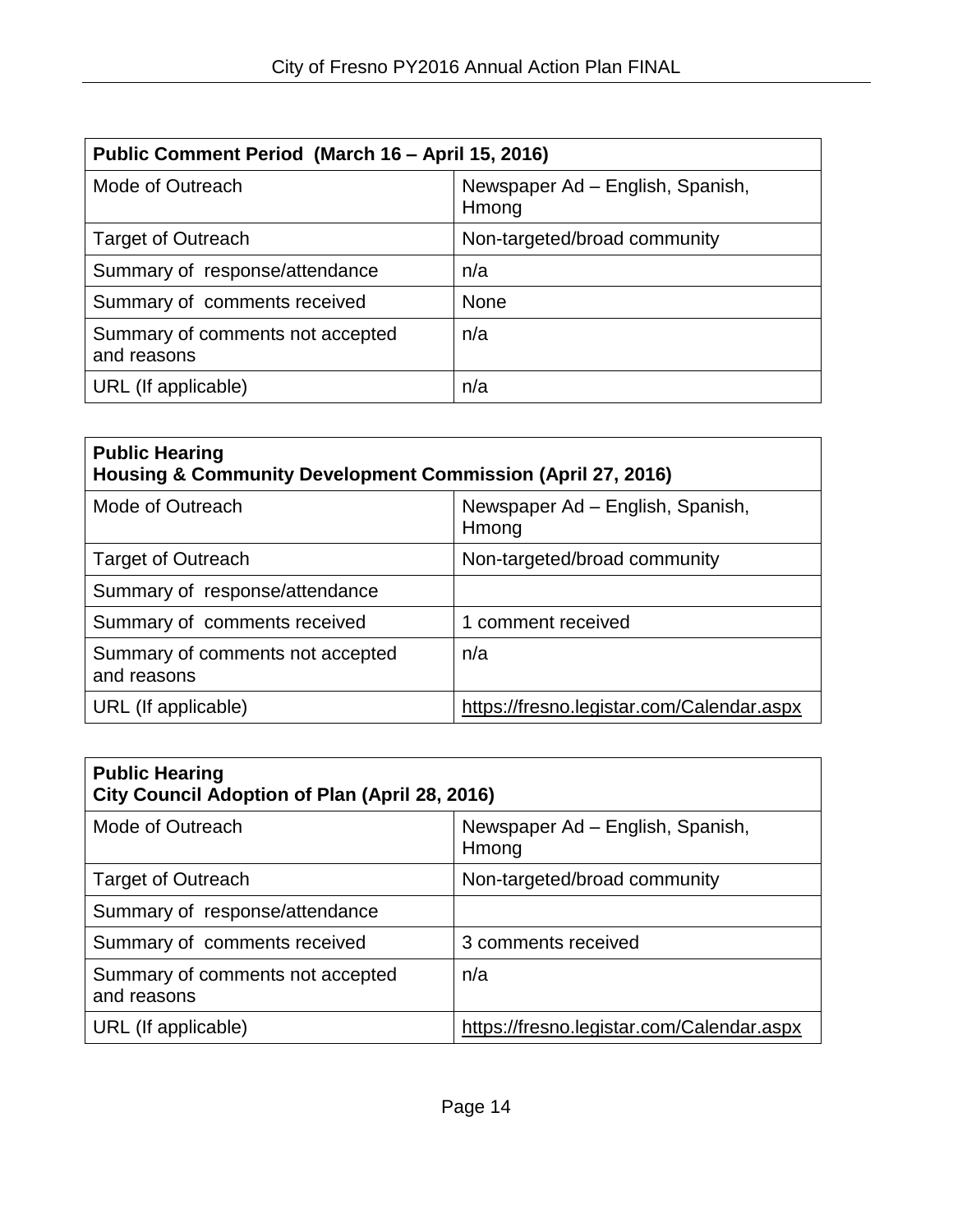## <span id="page-16-0"></span>**AP-15 Expected Resources – 91.220(c)(1,2)**

### **Introduction**

The main source of funding for the goals, programs, and projects discussed in this Action Plan will come from the Community Development Block Grant (CDBG) and the HOME Investment Partnerships Program (HOME). The City receives smaller allocations of the Emergency Solutions Grant (ESG) and Housing Opportunities for Persons with HIV/AIDS (HOPWA).

### *CDBG*

CDBG funds may be used for a broad range of activities, including housing, infrastructure, public facilities and services, and economic development, as long as the purpose of the program is to benefit persons considered to be low or moderate income (below 80% of the area median income).

### *HOME*

HOME funds may only be used for affordable housing projects. This includes the acquisition and development of new housing, the rehabilitation of existing units, tenant-based rental assistance, and homebuyer assistance. Assisted units can be either rental or owner-occupied. All units must benefit households earning less than 80 percent of the area median income.

### *ESG*

ESG funds are designed to serve homeless persons and those at risk of homelessness. The ESG program provides funding to engage homeless living on the street; improve the number and quality of emergency shelters; rapidly re-house homeless into market housing; and to prevent families and individuals from becoming homeless.

### *HOPWA*

This program is targeted to provide housing assistance to persons living with HIV/AIDS and their families. HOPWA funds may be used for a wide range of housing, social services, program planning, and development costs. These include the development of new housing units; costs for facility operations; rental assistance; and short-term payments to prevent homelessness. An essential component in providing housing assistance for this targeted special needs population is the coordination and delivery of support services.

### *General Funds*

The City expects to leverage and attract additional funding sources to help meet its goals. Potential sources include general funds, additional housing funds from the State, private funding invested in the HOME-assisted affordable housing developments.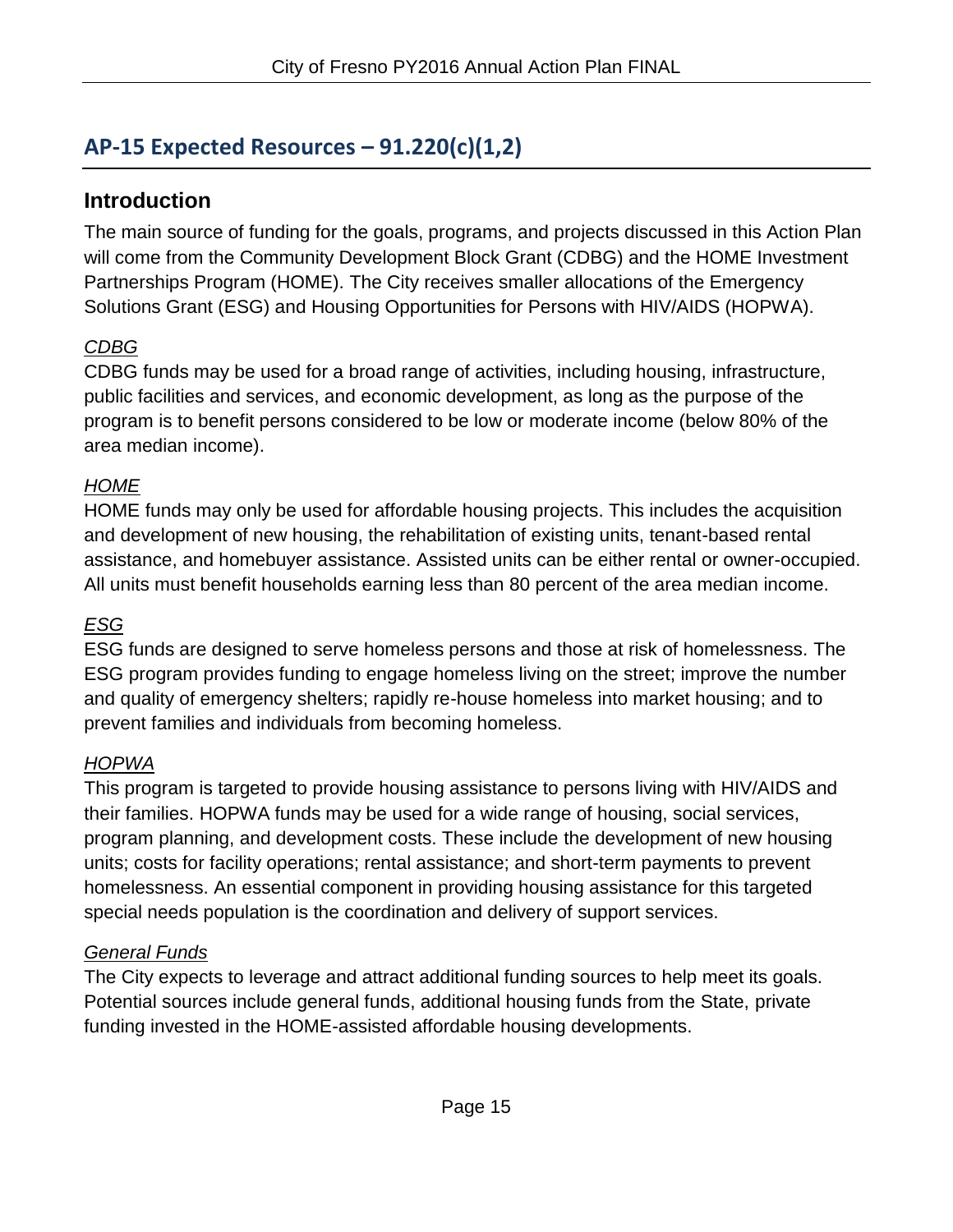### *Lead Hazard Abatement Funds*

The City expects to receive approximately \$395,000 of funding from the State of California and possibly additional funds from U.S. HUD for the assessment and abatement of lead paint hazards in low income homes.

### *CalHOME Homebuyer Funds*

The City of Fresno administers a state-funded first-time homebuyer program that provides up to \$50,000 as a silent second loan to an eligible homebuyer. The program helps low-income households to purchase their first home in qualified census tracts within the City of Fresno.

### *Additional Funds*

The federal government has several other funding programs for community development and affordable housing activities. These include: Fair Housing; Lead Based Paint; HOPE VI; HOPWA Competitive Funds; the Supportive Housing Program; Section 202, Section 811; Youthbuild; the Housing Choice Voucher Program; the Affordable Housing Program (AHP) through the Federal Home Loan Bank, and others. It should be noted that in most cases the City would not be the applicant for these funding sources as many of these programs offer assistance to affordable housing developers and nonprofits rather than local jurisdictions.

| Program /<br><b>Source</b> | <b>Uses of Funds</b>                                                                                                   | <b>Expected Amount Available in Year 2</b> |              | <b>Narrative</b><br><b>Description</b> |
|----------------------------|------------------------------------------------------------------------------------------------------------------------|--------------------------------------------|--------------|----------------------------------------|
|                            | Admin and<br>Planning<br>Economic<br>Development<br>Housing<br><b>Public</b><br>Improvements<br><b>Public Services</b> | <b>Annual Allocation:</b>                  | \$6,330,331  |                                        |
|                            |                                                                                                                        | Program Income:                            | \$250,000    | See above                              |
| <b>CDBG</b><br>public -    |                                                                                                                        | <b>Prior Year Resources:</b>               | \$0          |                                        |
| federal                    |                                                                                                                        | Total:                                     | \$6,580,331  |                                        |
|                            |                                                                                                                        | Available for Remaining<br>Con Plan        | \$19,000,000 |                                        |
|                            | <b>Shelter Operations</b><br>Prevention<br>Re-Housing<br><b>Street Outreach</b><br><b>HMIS</b>                         | <b>Annual Allocation:</b>                  | \$565,293    |                                        |
|                            |                                                                                                                        | Program Income:                            | \$0          |                                        |
| <b>ESG</b><br>public -     |                                                                                                                        | <b>Prior Year Resources:</b>               | \$0          | See above                              |
| federal                    |                                                                                                                        | Total:                                     | \$565,293    |                                        |
|                            |                                                                                                                        | Available for Remaining<br>Con Plan        | \$1,700,000  |                                        |

### **Anticipated Resources**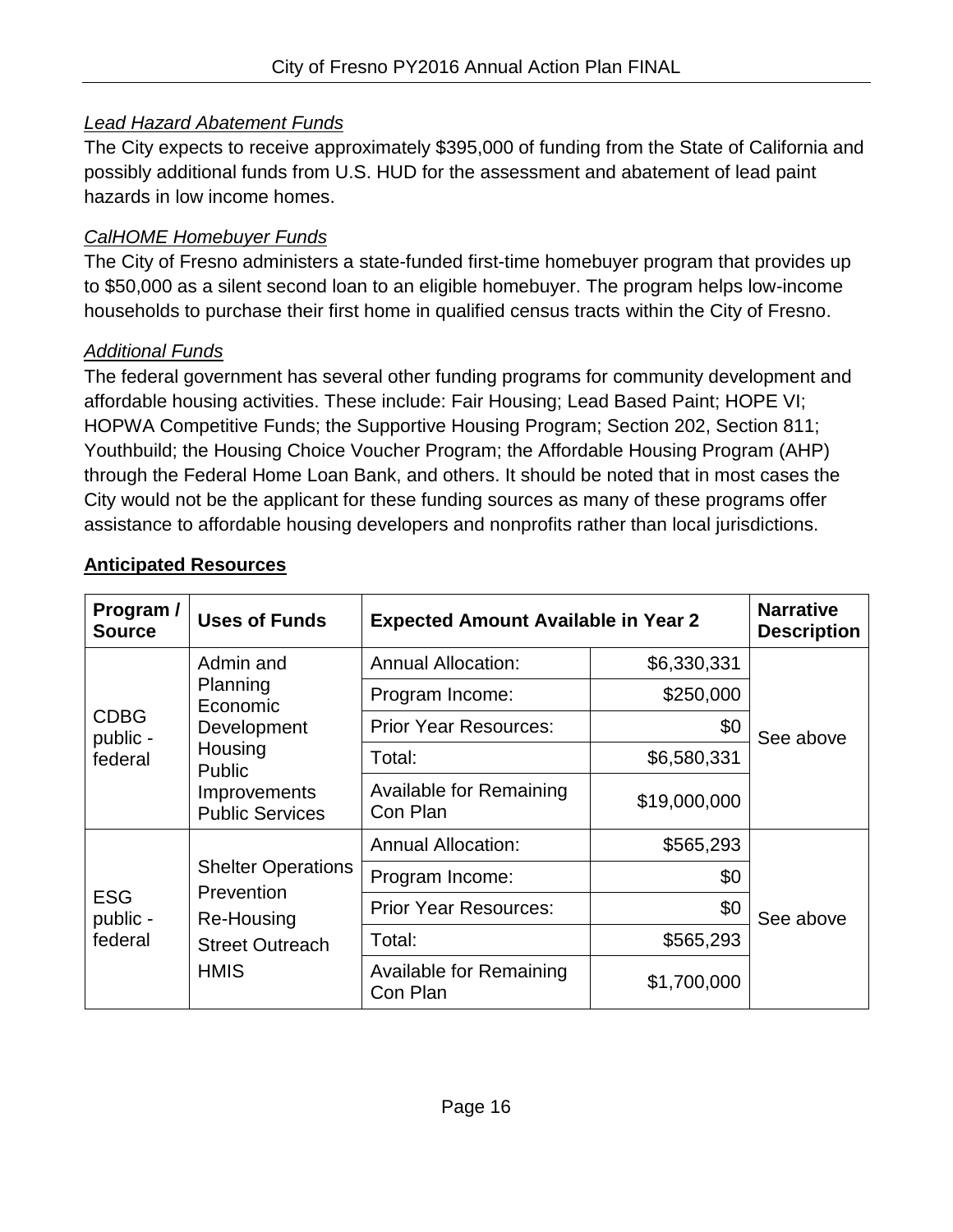| Program /<br><b>Source</b> | <b>Uses of Funds</b>                                            | <b>Expected Amount Available in Year 2</b> |             | <b>Narrative</b><br><b>Description</b> |
|----------------------------|-----------------------------------------------------------------|--------------------------------------------|-------------|----------------------------------------|
|                            |                                                                 | <b>Annual Allocation:</b>                  | \$2,181,089 | See above                              |
|                            | Homebuyer                                                       | Program Income:                            | \$200,000   |                                        |
| <b>HOME</b><br>public -    | assistance<br>Homeowner rehab                                   | <b>Prior Year Resources:</b>               | \$0         |                                        |
| federal                    | Rental                                                          | Total:                                     | \$2,381,089 |                                        |
|                            | <b>TBRA</b>                                                     | <b>Available for Remaining</b><br>Con Plan | \$6,500,000 |                                        |
|                            | <b>Facility Based</b>                                           | <b>Annual Allocation:</b>                  | \$387,290   |                                        |
|                            | Housing                                                         | Program Income:                            | \$0         |                                        |
| <b>HOPWA</b>               | <b>Housing Services</b><br><b>Tenant Based</b>                  | <b>Prior Year Resources:</b>               | \$0         |                                        |
| public -<br>federal        | <b>Rental Assistance</b>                                        | Total:                                     | \$387,290   | See above                              |
|                            | <b>Short Term Rent</b><br><b>Utility Mortgage</b><br>Assistance | Available for Remaining<br>Con Plan        | \$1,200,000 |                                        |
|                            | Homebuyer<br>Assistance                                         | <b>Annual Allocation:</b>                  | 1,500,000   | See above                              |
|                            |                                                                 | Program Income:                            |             |                                        |
| CalHOME<br>public -        |                                                                 | <b>Prior Year Resources:</b>               | 0           |                                        |
| state                      |                                                                 | Total:                                     | 1,500,000   |                                        |
|                            |                                                                 | Available for Remaining<br>Con Plan        | 0           |                                        |
|                            |                                                                 | <b>Annual Allocation:</b>                  | 395,000     |                                        |
| Lead                       |                                                                 | Program Income:                            | 0           |                                        |
| Grant                      | Lead-paint hazard<br>testing and                                | <b>Prior Year Resources:</b>               | 0           | See above                              |
| public-<br>state           | clearance                                                       | Total:                                     | 395,000     |                                        |
|                            |                                                                 | Available for Remaining<br>Con Plan        | 0           |                                        |
|                            |                                                                 | <b>Annual Allocation:</b>                  | 3,000,000   |                                        |
| Lead                       |                                                                 | Program Income:                            | 0           | Application<br>due Spring,<br>2016     |
| Grant                      | Lead-paint hazard<br>testing and                                | <b>Prior Year Resources:</b>               | 0           |                                        |
| public-<br>federal         | clearance                                                       | Total:                                     | 3,000,000   |                                        |
|                            |                                                                 | Available for Remaining<br>Con Plan        | 0           |                                        |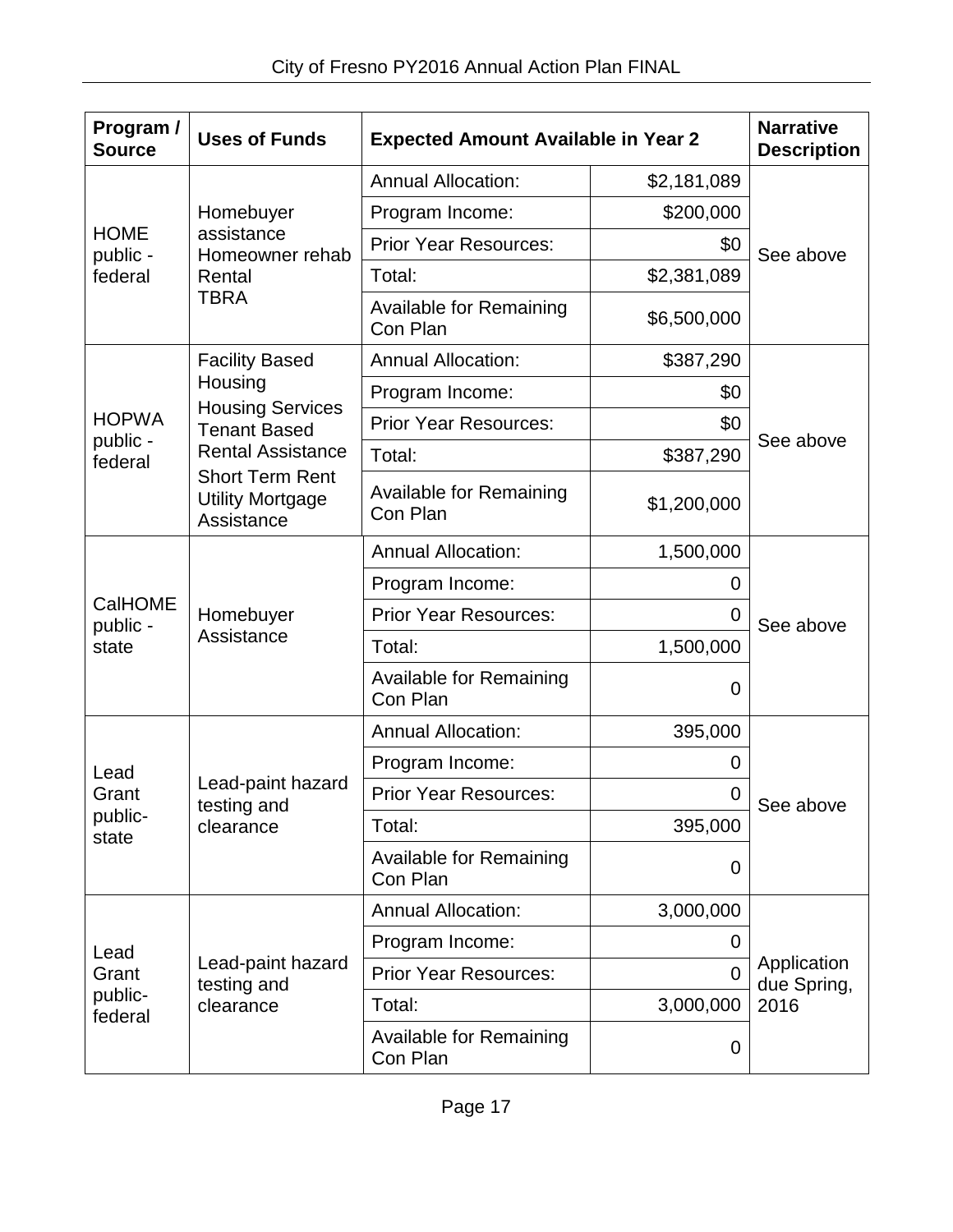| Program /<br><b>Source</b> | <b>Uses of Funds</b>                                 | <b>Expected Amount Available in Year 2</b> |           | <b>Narrative</b><br><b>Description</b> |
|----------------------------|------------------------------------------------------|--------------------------------------------|-----------|----------------------------------------|
|                            | <b>Homeless Street</b><br>Outreach and<br>Assessment | <b>Annual Allocation:</b>                  | \$540,000 | See above                              |
| <b>Street</b>              |                                                      | Program Income:                            | \$0       |                                        |
| Outreach                   |                                                      | <b>Prior Year Resources:</b>               | \$0       |                                        |
| public<br>local            |                                                      | Total:                                     | \$540,000 |                                        |
|                            |                                                      | Available for Remaining<br>Con Plan        | \$0       |                                        |

**Table 1 - Expected Resources – Priority Table**

### *Explain how federal funds will leverage those additional resources (private, state and local funds), including a description of how matching requirements will be satisfied.*

Leverage, in the context of entitlement funding, means bringing in other local, state, and federal financial resources to maximize the reach and impact of the City of Fresno's U.S. Department of Housing and Urban Development (HUD) funded programs. HUD, like many other federal agencies, encourages the recipients of federal monies to demonstrate that efforts are being made to strategically leverage additional funds in order to achieve greater results. Leverage is also a way to increase project efficiencies and benefit from economies of scale that often come with combining sources of funding for similar or expanded scopes.

A good source of leveraging the City hopes to continue to use is the Housing-Related Parks Program from the State of California. Through this program, the State provides additional funds to local governments for parks and recreational facilities when the local government creates additional affordable units. In previous years, the City has leveraged an additional \$1,311,400 for park improvements.

Additionally, HUD has matching fund requirements for both the HOME and ESG Programs. For the HOME Program, the City is required to match twenty five percent of all HOME project expenditures. However, when a jurisdiction is identified by HUD as being under "fiscal distress", HUD will reduce the match requirement. For FY 2014 and 2015, HUD reduced the City of Fresno's HOME match requirement by 100%. HUD has not published match reductions for 2016 as of yet. In the 2016 program year, the City of Fresno will continue to seek HOME match funds to contribute to future year match liabilities. Examples of matching funds under the HOME Program include private finance and interest subsidies from home buyer and residential rehabilitation programs.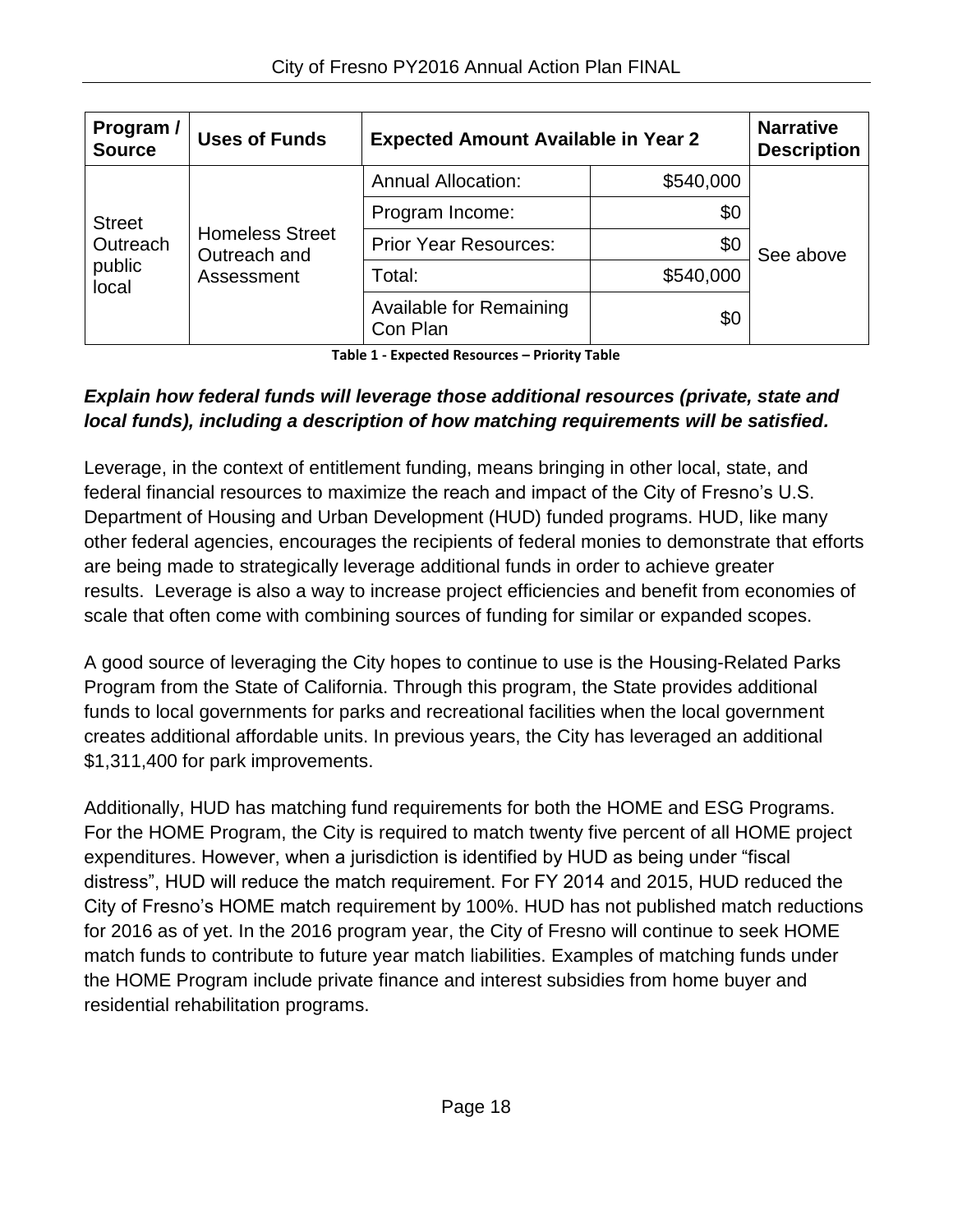The ESG grant requires a 100% match of program funds. The City of Fresno passes this matching requirement to the service providers receiving the ESG funds. ESG providers meet this requirement through the use of private donations, State grants, and/or volunteer hours.

### *If appropriate, describe publically owned land or property located within the jurisdiction that may be used to address the needs identified in the plan.*

As part of a substantial amendment to a prior plan that will begin implementation in FY2017, the City has identified a number of city-owned lots that will be deeded to developers in order to build single-family in-fill housing units. The majority of these lots are located in the central core of City.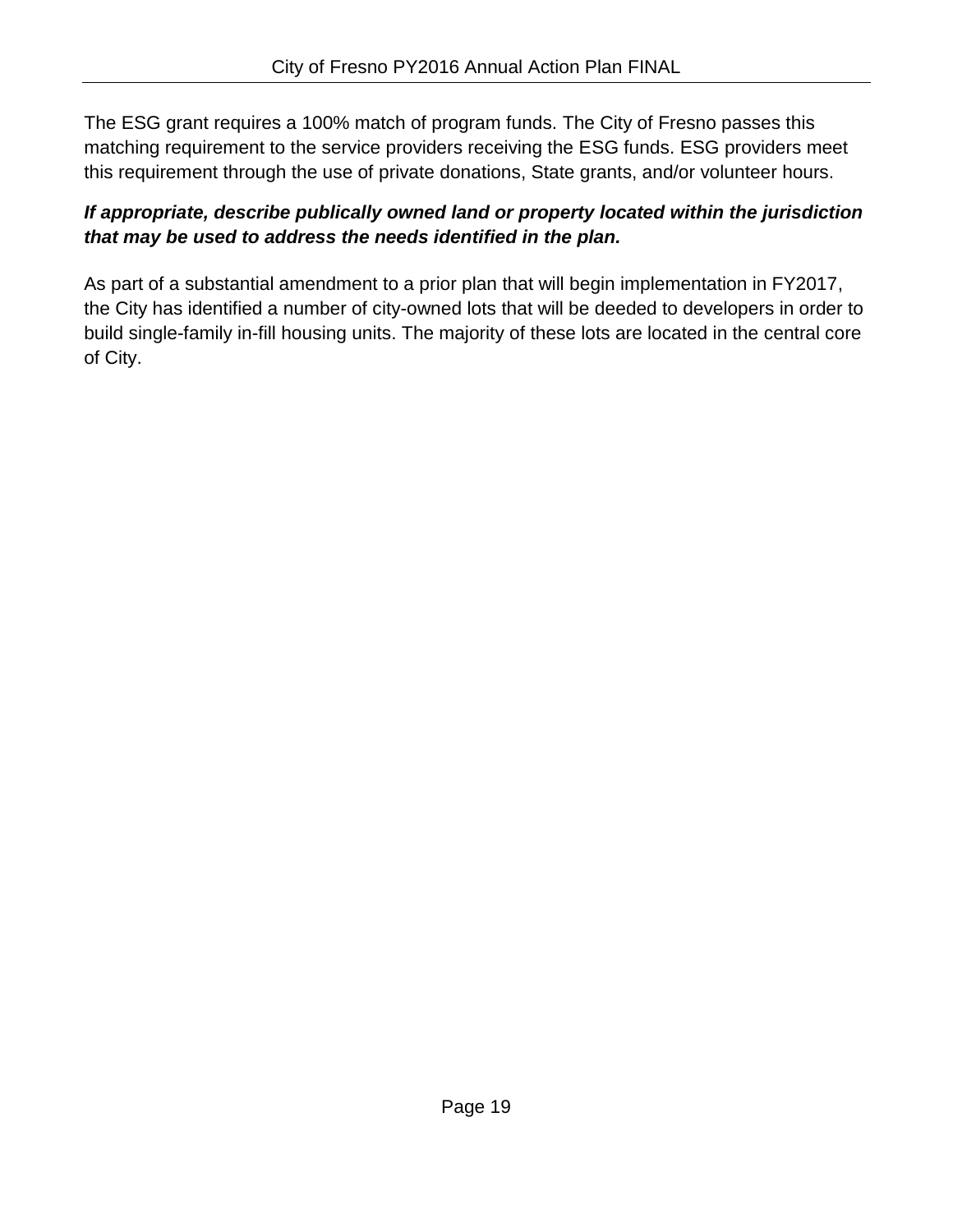## <span id="page-21-0"></span>**AP-20 Annual Goals and Objectives**

#### **Goals Summary Information**

| <b>Goal Name</b>                                                       | Year             | Category                                                                        | Geographic<br>Area         | <b>Needs</b><br><b>Addressed</b>                      | <b>Funding</b>                               |
|------------------------------------------------------------------------|------------------|---------------------------------------------------------------------------------|----------------------------|-------------------------------------------------------|----------------------------------------------|
| Safe and<br>Affordable<br>Housing                                      | $2015 -$<br>2019 | Affordable<br>Housing                                                           | Citywide                   | Affordable<br>Housing                                 | CDBG:<br>\$1,506,000<br>HOME:<br>\$2,381,089 |
| <b>Homelessness</b><br>and the<br>Prevention of<br><b>Homelessness</b> | $2015 -$<br>2019 | <b>Homeless</b>                                                                 | Citywide                   | Homelessness                                          | HOPWA:<br>\$387,290<br>ESG:<br>\$565,293     |
| Community<br><b>Services</b>                                           | $2015 -$<br>2019 | Non-Homeless<br><b>Special Needs</b><br>Non-Housing<br>Community<br>Development | Low/Mod<br>Income<br>Areas | Community<br><b>Services</b>                          | CDBG:<br>\$987,000                           |
| <b>Public Facilities</b><br>and Public<br>Improvements                 | $2015 -$<br>2019 | Non-Homeless<br><b>Special Needs</b><br>Non-Housing<br>Community<br>Development | Low/Mod<br>Income<br>Areas | <b>Public Facilities</b><br>and Public<br>Improvement | CDBG:<br>\$2,700,000                         |

**Table 2 – Goals Summary**

#### **Goal #01: Safe and Affordable Housing**

The City will continue to fund affordable housing projects to improve the quality of housing stock throughout the City. This includes rehabilitation efforts, new development, and aggressive code enforcement. All of the City's HOME funds and approximately 25% of the CDBG funds will be used to serve this goal.

### *Goal Outcome Indicators*

- Rental units constructed: 7 Units
- Homebuyer units constructed: 2 units
- Tenant-Based rental assistance: 20 units
- Homeowner Housing Rehabilitated: 53 units
- Housing Code Enforcement citations: 500 units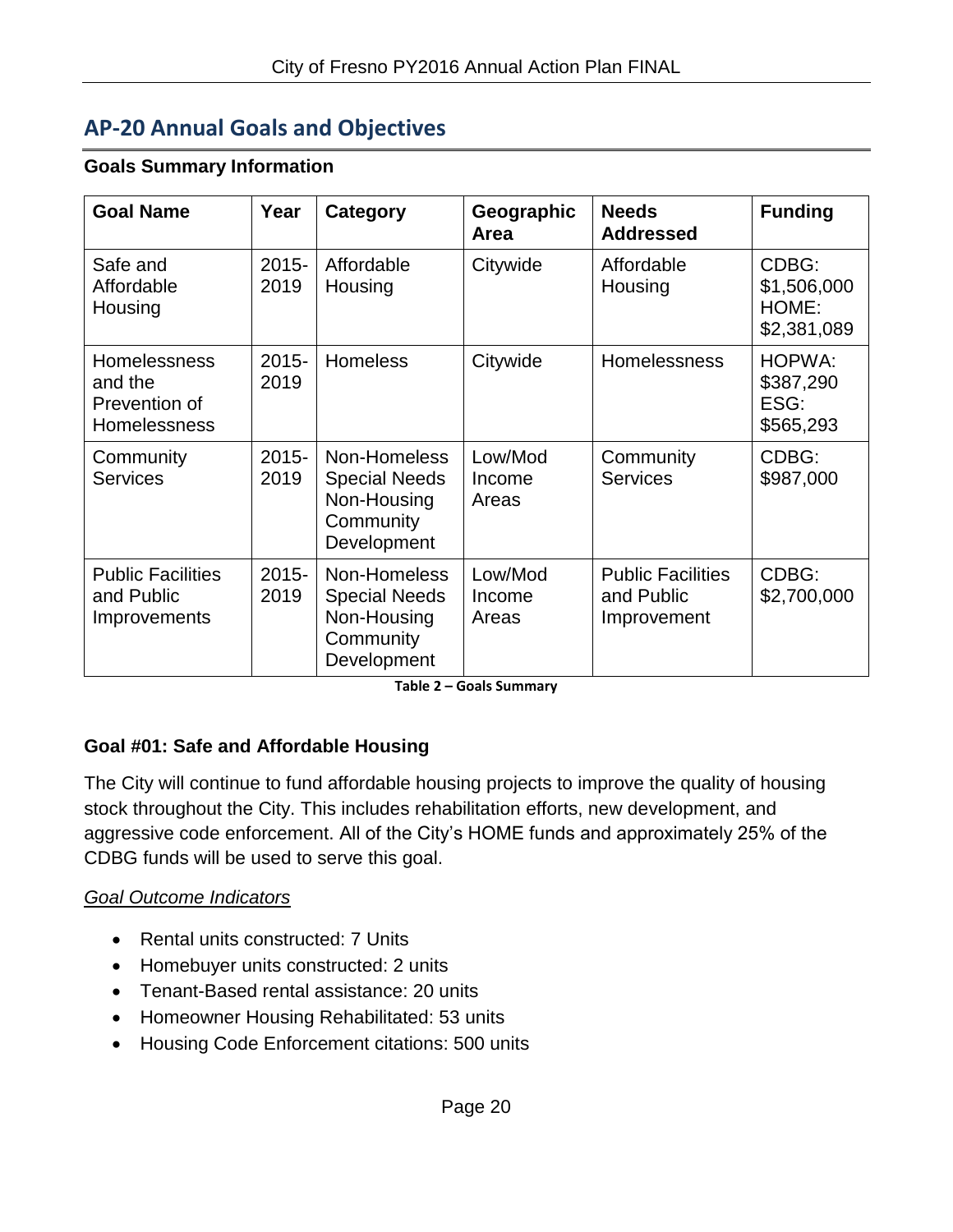### **Goal #02: Homeless Services**

The City, in close coordination with the Fresno Madera Continuum of Care and its members, will provide its available ESG funding to local homeless service providers for the operation of homeless shelters, provision of homeless prevention, street outreach, and rapid rehousing services. It should be noted that CDBG-funded projects under Public Facilities and Improvements will also serve homeless populations.

### *Goal Outcome Indicators*

- Homeless Persons Provided Overnight Shelter: 50 persons
- Rapid Re-Housing: units to be determined
- Homeless Prevention: units to be determined

### **Goal #03: Community Services**

The City will use CDBG to support youth and senior programs offered through the Parks Department. The Senior Hot Meal Program will provide nutritious meals to low income seniors at six locations throughout the City. The Youth Afterschool program will provide educational and recreational services to young adults at community centers that serve predominantly low income areas. In addition, the City will support a number of local non-profits with CDBG funds in FY2017.

### *Goal Outcome Indicators*

• Public services – non housing benefit:  $1,579$  persons

### **Goal #04: Public Facilities and Public Improvements**

The City will use CDBG funds to make needed improvements to neighborhood streets and parks that serve predominantly low and moderate income areas. The City is also proposing to provide assistance for the development of a new community center that will serve the Highway City neighborhood. Street Improvements will include Kings Canyon (Alta, Willow, & Adler), Fairmont (Santa Ana, Barcus, & Polk), Buckingham (Saginaw, Cedar, & Ninth), and Floradora (McKinley, Fruit, & Weber). Park Improvements are proposed for Romain Neighborhood Center and Park (745 N First Avenue).

### *Goal Outcome Indicators*

- Streets Public facilities non housing benefit: 13,265 persons
- $\bullet$  Parks Public facilities non housing benefit: 5,000 persons
- Community Center Public facilities non housing benefit: 8,000 persons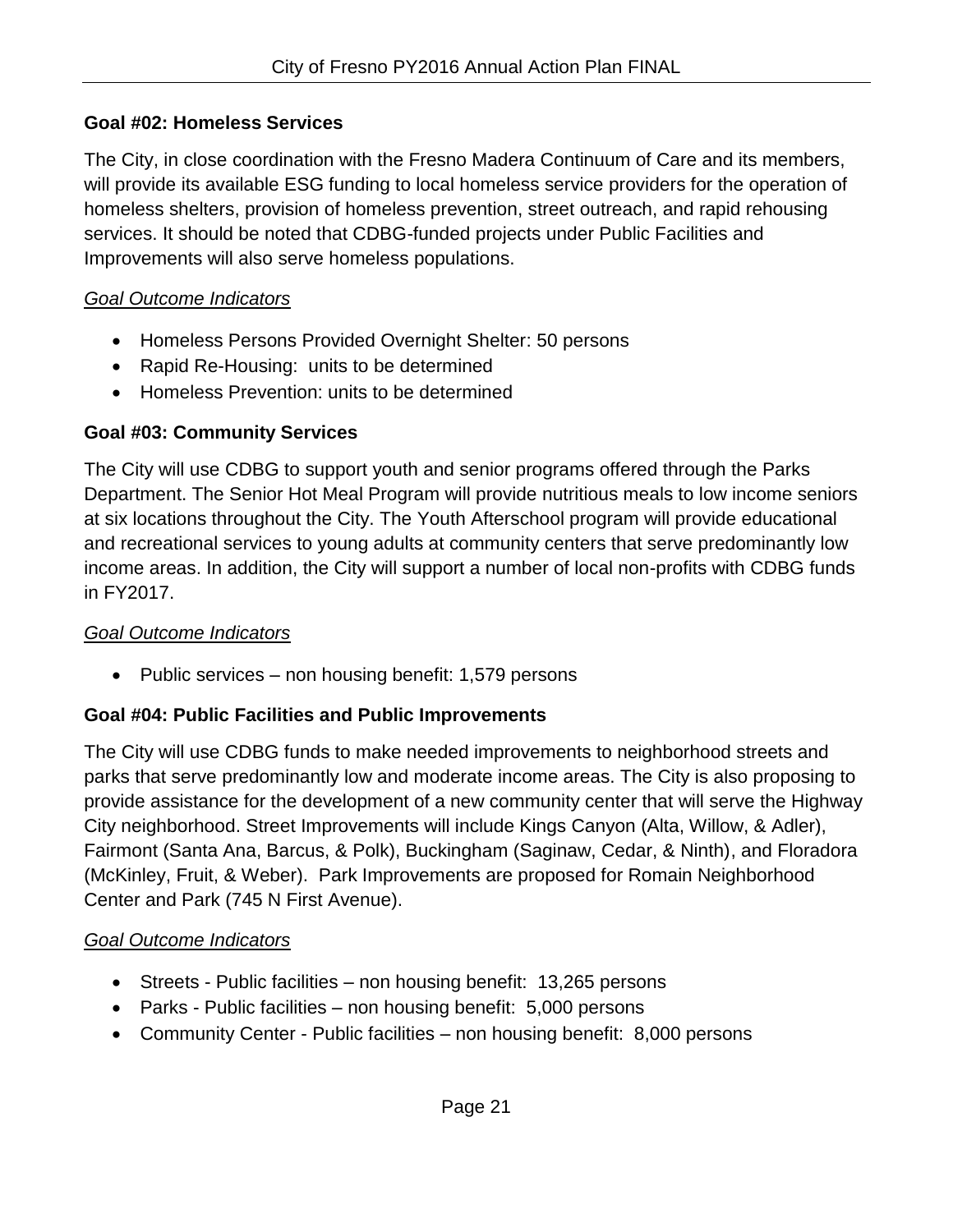## <span id="page-23-0"></span>**AP-35 Projects – 91.220(d)**

| # | <b>HOUSING</b>                                      | <b>CDBG</b> | <b>HOME</b> | <b>ESG</b> | <b>HOPWA</b> |
|---|-----------------------------------------------------|-------------|-------------|------------|--------------|
|   | <b>Housing Rehabilitation</b>                       | \$350,000   |             |            |              |
|   | <b>Lead Paint</b>                                   | \$75,000    |             |            |              |
|   | Senior Paint Program                                | \$100,000   |             |            |              |
|   | Community Revitalization -<br>Inspections           | \$981,000   |             |            |              |
|   | Minor Code Compliance Grant<br>Program              | \$100,000   |             |            |              |
|   | <b>CHDO Set Aside</b>                               |             | \$357,163   |            |              |
|   | <b>Tenant Based Rental Assistance</b>               |             | \$785,817   |            |              |
|   | <b>HOME Rental Rehab and New</b><br>Construction    |             | \$1,000,000 |            |              |
|   |                                                     |             |             |            |              |
| # | <b>FACILITIES AND PUBLIC</b><br><b>IMPROVEMENTS</b> | <b>CDBG</b> | <b>HOME</b> | <b>ESG</b> | <b>HOPWA</b> |
|   | Neighborhood Street Improvements                    | \$1,200,000 |             |            |              |
|   | Park Improvements                                   | \$500,000   |             |            |              |
|   | <b>General Public Facilities (tbd)</b>              | \$263,000   |             |            |              |
|   | <b>Nonprofit Facilities</b>                         | \$337,000   |             |            |              |
|   | Section 108 Loan Repayment                          | \$500,000   |             |            |              |
|   |                                                     |             |             |            |              |
| # | <b>PUBLIC SERVICES</b>                              | <b>CDBG</b> | <b>HOME</b> | <b>ESG</b> | <b>HOPWA</b> |
|   | <b>Senior Hot Meals</b>                             | \$217,000   |             |            |              |
|   | Parks After School Program                          | \$605,000   |             |            |              |
|   | <b>Nonprofit Public Services - TBD</b>              | \$65,000    |             |            |              |
| # | <b>HOMELESS</b>                                     | <b>CDBG</b> | <b>HOME</b> | <b>ESG</b> | <b>HOPWA</b> |
|   | <b>ESG 2016</b>                                     |             |             | \$565,293  |              |
|   | <b>HOPWA WestCare</b>                               |             |             |            | \$375,671    |
|   |                                                     |             |             |            |              |
| # | <b>PLANNING AND ADMINISTRATION</b>                  | <b>CDBG</b> | <b>HOME</b> | <b>ESG</b> | <b>HOPWA</b> |
|   | <b>CDBG Program Administration</b>                  | \$637,000   |             |            |              |
|   | <b>HOME Program Administration</b>                  |             | \$238,109   |            |              |
|   | <b>HOPWA Administration</b>                         |             |             |            | \$11,619     |
|   | <b>Planning Southeast Specific Plan</b>             | \$500,000   |             |            |              |
|   | Community Revitalization - Planning                 | \$110,000   |             |            |              |
|   | <b>Fair Housing Council</b>                         | \$40,000    |             |            |              |
|   | <b>TOTALS</b>                                       | \$6,580,000 | \$2,381,089 | \$565,293  | \$387,290    |

**Table 3 - Project Information**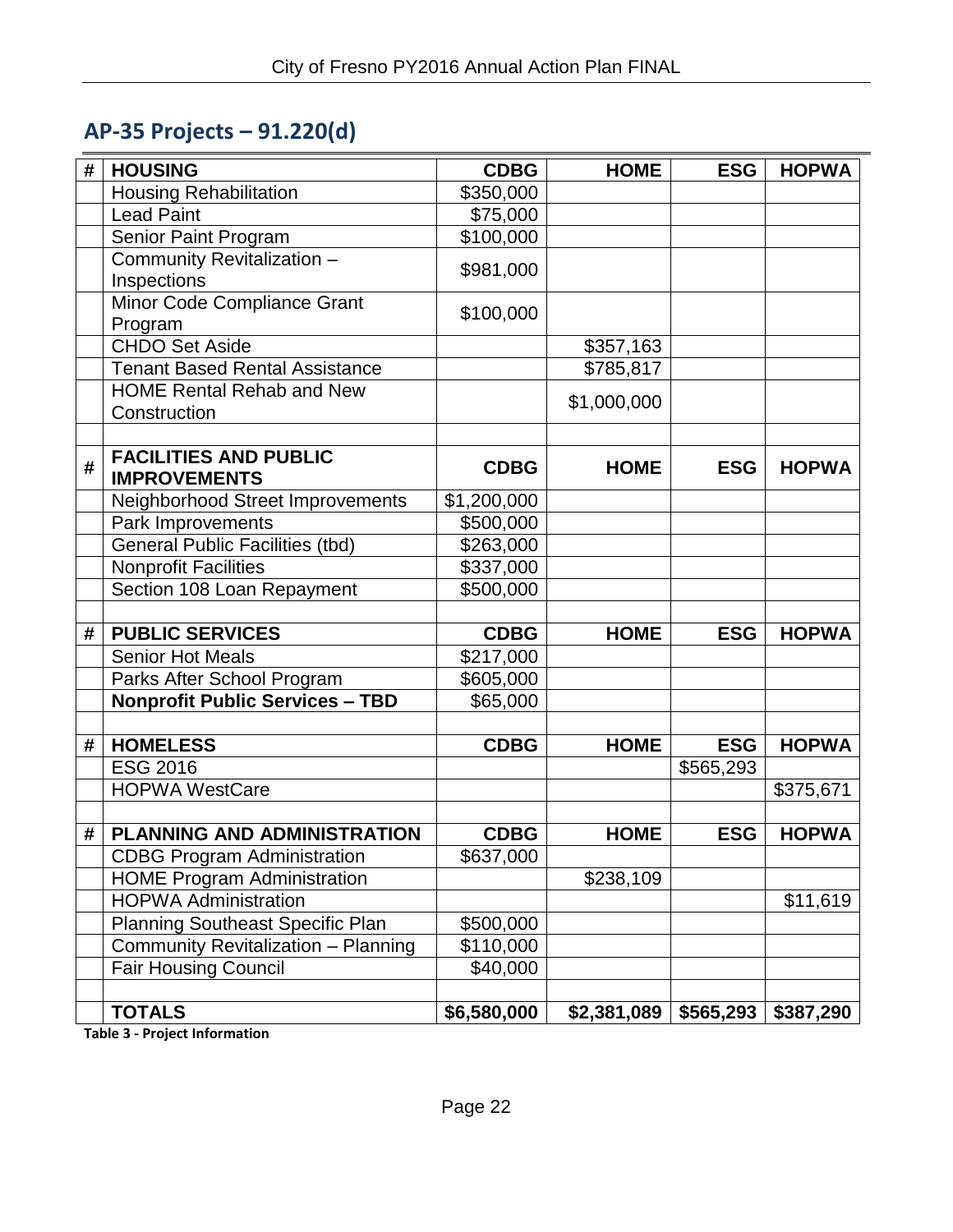### *Describe the reasons for allocation priorities and any obstacles to addressing underserved needs.*

### *Affordable Housing*

The Consolidated Plan identified quality, affordable housing as a high priority, as well as treatment of neighborhood deterioration. The City manages several programs that serve to arrest deterioration and provide assistance to improve the livability of affordable housing. In addition, the City will partner with local affordable housing developers to increase the inventory of quality, affordable housing for low income renters and buyers.

### *Public Services*

The Consolidated Plan identified services for seniors and youth to be high priorities. The City provides essential services to targeted low- and very-low income neighborhoods through its Senior Hot Meals and PARCS Afterschool Programs.

### *Public Facilities and Improvements*

The Consolidated Plan identified public facilities and improvements in low-moderate income neighborhoods as a high priority. In particular, roadway deterioration along with access to schools and parks was highlighted as critical to livability. The City is focused on strategic investments that will enhance other private and public investment targeted to low and very-low income neighborhoods.

### *Homeless*

Homelessness was identified as a high priority for residents. The City with coordinate with Fresno County to issue a NOFA for the allocation of ESG funding and will consult with the Fresno Madera Continuum of Care to identify specific projects.

The City will coordinate with the State of California Department of Health and the Fresno County Department of Health to continue services and affordable housing programs for existing clients and to identify NOFA priorities for the allocation of the program.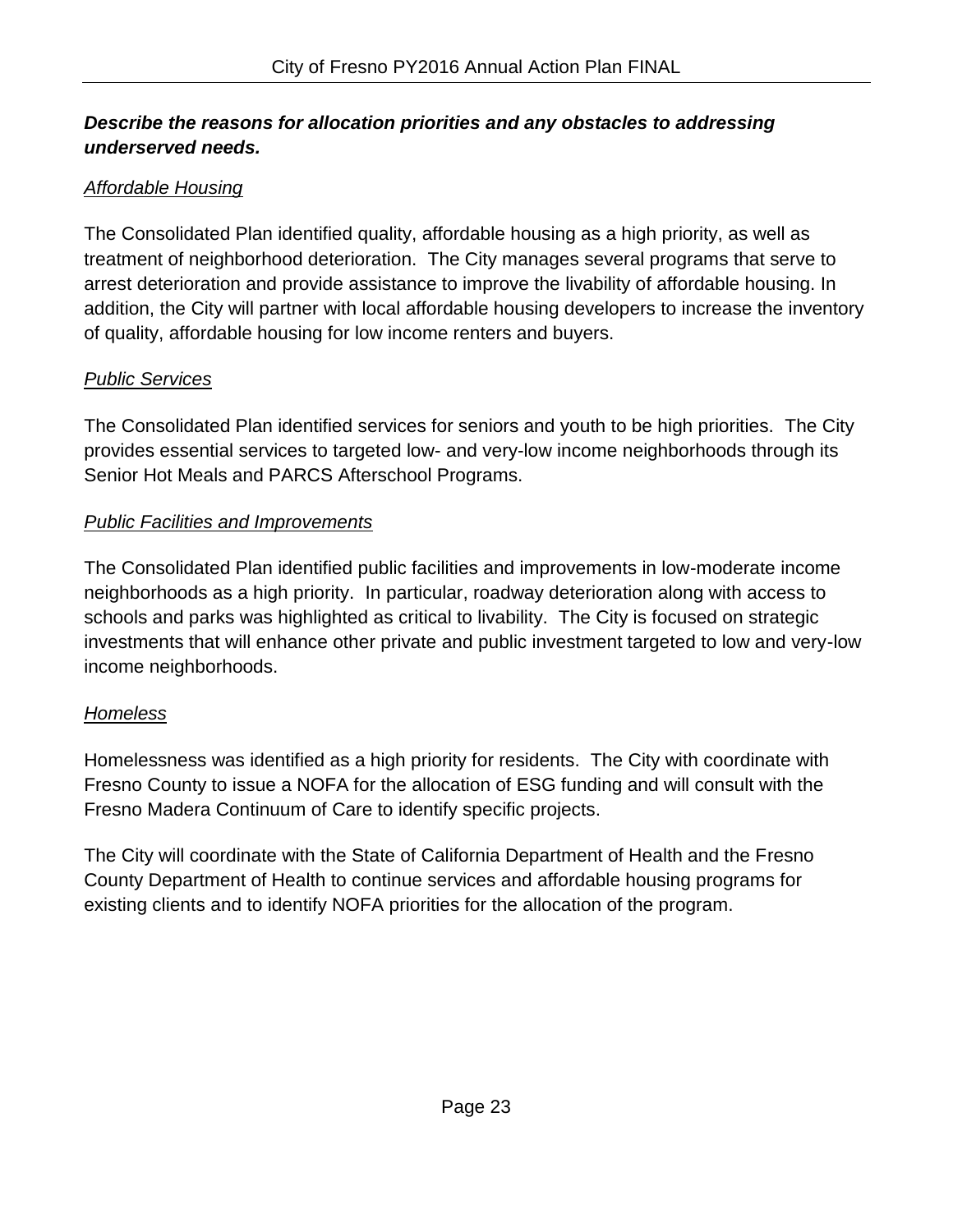## <span id="page-25-0"></span>**AP-38 Project Summary**

| 1 | <b>Project Name</b>            | <b>Housing Rehabilitation Administration</b>                                                                                       |
|---|--------------------------------|------------------------------------------------------------------------------------------------------------------------------------|
|   | <b>Target Area</b>             | Citywide                                                                                                                           |
|   | <b>Goals Supported</b>         | Safe and Affordable Housing                                                                                                        |
|   | <b>Needs Addressed</b>         | Affordable Housing                                                                                                                 |
|   | <b>Funding</b>                 | CDBG: \$350,000                                                                                                                    |
|   | <b>Description</b>             | Funds will be used to pay for staff and overhead costs related to the<br>housing rehabilitation programs administered by the City. |
|   | <b>Target Date</b>             | 6/30/2017                                                                                                                          |
|   | Goal                           | 8 low income households                                                                                                            |
|   | Location<br><b>Description</b> | 2600 Fresno Street, Room 3070, Fresno CA 93721                                                                                     |
|   | <b>Planned Activities</b>      | 14H: Housing Rehabilitation Administration – 24 CFR 570.202<br>LMH: Low Mod Housing national objective (24 CFR 570.208(a)(3))      |

| $\overline{2}$ | <b>Project Name</b>            | Lead Paint Rehabilitation Program                                                                                                                                                                          |
|----------------|--------------------------------|------------------------------------------------------------------------------------------------------------------------------------------------------------------------------------------------------------|
|                | <b>Target Area</b>             | Citywide                                                                                                                                                                                                   |
|                | <b>Goals Supported</b>         | Safe and Affordable Housing                                                                                                                                                                                |
|                | <b>Needs Addressed</b>         | <b>Affordable Housing</b>                                                                                                                                                                                  |
|                | <b>Funding</b>                 | CDBG: \$75,000                                                                                                                                                                                             |
|                | <b>Description</b>             | CDBG funds will be granted to qualifying properties occupied by low<br>income households to eliminate lead paint hazards. Funds will be<br>combined with State of California funds to serve more families. |
|                | <b>Target Date</b>             | 6/30/2017                                                                                                                                                                                                  |
|                | Goal                           | 25 low mod income households                                                                                                                                                                               |
|                | Location<br><b>Description</b> | 2600 Fresno Street, Room 3070, Fresno CA 93721                                                                                                                                                             |
|                | <b>Planned Activities</b>      | Lead Paint abatement and clearance activities.                                                                                                                                                             |
|                |                                | 14A: Single-Unit Residential Rehabilitation (24 CFR 570.202)<br>LMH: Low Mod Housing (LMH) national objective (24 CFR<br>570.208(a)(3)                                                                     |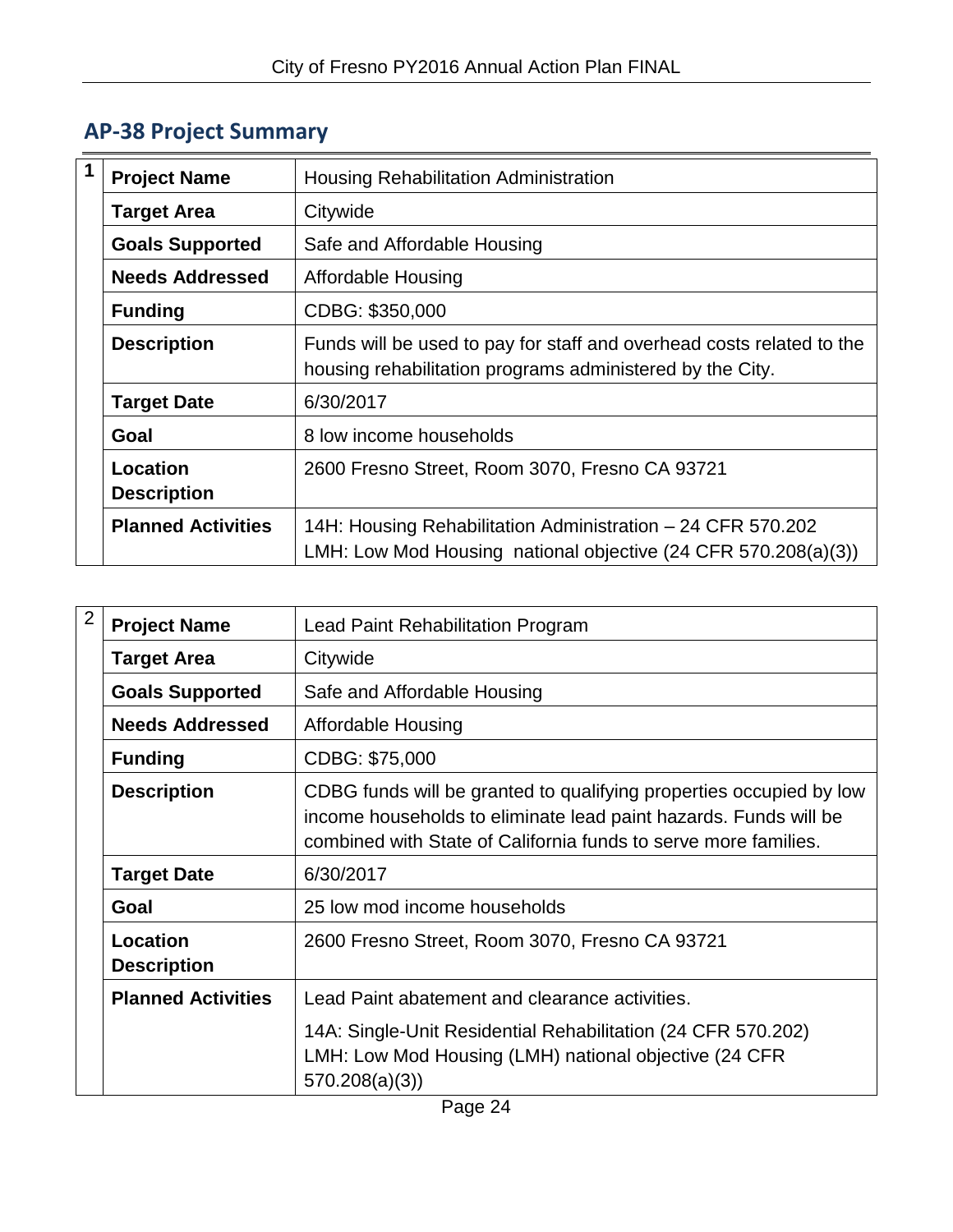| $\overline{3}$ | <b>Project Name</b>            | Senior Paint Program                                                                                                           |                                                                                                                                                                                                                                                                                                                                                                                                                       |
|----------------|--------------------------------|--------------------------------------------------------------------------------------------------------------------------------|-----------------------------------------------------------------------------------------------------------------------------------------------------------------------------------------------------------------------------------------------------------------------------------------------------------------------------------------------------------------------------------------------------------------------|
|                | <b>Target Area</b>             | Citywide                                                                                                                       |                                                                                                                                                                                                                                                                                                                                                                                                                       |
|                | <b>Goals Supported</b>         | Safe and Affordable Housing                                                                                                    |                                                                                                                                                                                                                                                                                                                                                                                                                       |
|                | <b>Needs Addressed</b>         | <b>Affordable Housing</b>                                                                                                      |                                                                                                                                                                                                                                                                                                                                                                                                                       |
|                | <b>Funding</b>                 | CDBG: \$100,000                                                                                                                |                                                                                                                                                                                                                                                                                                                                                                                                                       |
|                | <b>Description</b>             |                                                                                                                                | CDBG funds will pay for a licensed lead-certified painting contractor<br>to paint the exterior of the home and may include minor repairs,<br>(i.e., screens, broken window panes, loose or damaged gutters,<br>etc.) provided there are enough funds available after deducting the<br>cost of the paint project. This program serves low-income seniors<br>(62 years of age or older) who own and occupy their homes. |
|                | <b>Target Date</b>             | 6/30/2017                                                                                                                      |                                                                                                                                                                                                                                                                                                                                                                                                                       |
|                | Goal                           | 18 low mod income senior households                                                                                            |                                                                                                                                                                                                                                                                                                                                                                                                                       |
|                | Location<br><b>Description</b> | 2600 Fresno Street, Room 3070, Fresno CA 93721                                                                                 |                                                                                                                                                                                                                                                                                                                                                                                                                       |
|                | <b>Planned Activities</b>      | Senior Paint, minor repair, and accessibility.                                                                                 |                                                                                                                                                                                                                                                                                                                                                                                                                       |
|                |                                | 14A: Single-Unit Residential Rehabilitation (24 CFR 570.202)<br>LMH: Low Mod Housing national objective (24 CFR 570.208(a)(3)) |                                                                                                                                                                                                                                                                                                                                                                                                                       |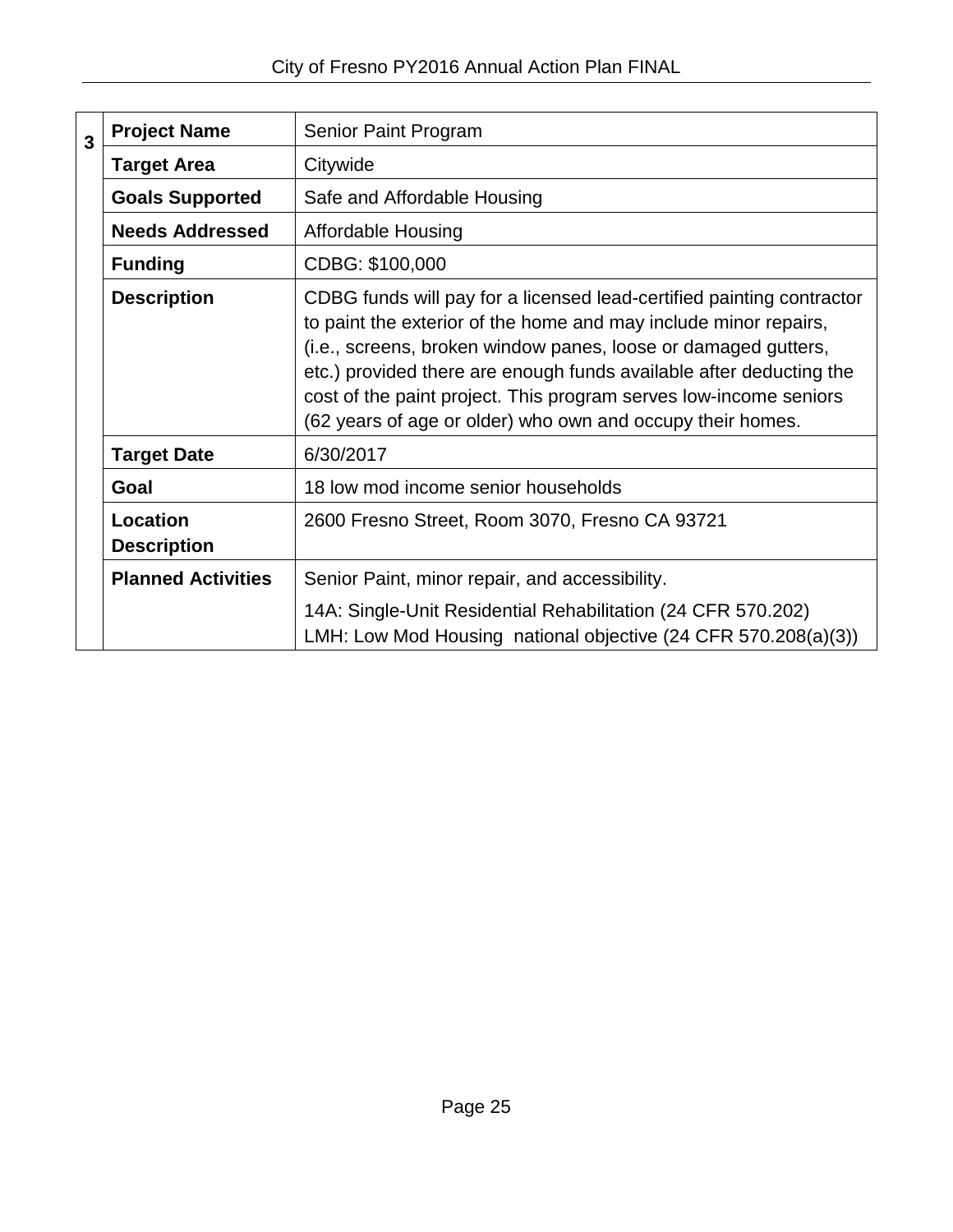|                         | <b>Project Name</b>            | Community Revitalization - Inspections                                                                                                                                                                                                               |
|-------------------------|--------------------------------|------------------------------------------------------------------------------------------------------------------------------------------------------------------------------------------------------------------------------------------------------|
| $\overline{\mathbf{4}}$ | <b>Target Area</b>             | Low/Mod Income Areas                                                                                                                                                                                                                                 |
|                         | <b>Goals Supported</b>         | Safe and Affordable Housing                                                                                                                                                                                                                          |
|                         | <b>Needs Addressed</b>         | <b>Affordable Housing</b>                                                                                                                                                                                                                            |
|                         | <b>Funding</b>                 | CDBG: \$981,000                                                                                                                                                                                                                                      |
|                         | <b>Description</b>             | Funding for two targeted neighborhood revitalization teams (NRT) to<br>improve housing conditions through the identification of blight and<br>code violations on private and public property thereby helping to<br>contribute the removal of blight. |
|                         | <b>Target Date</b>             | 6/30/2017                                                                                                                                                                                                                                            |
|                         | Goal                           | 500 unit citations                                                                                                                                                                                                                                   |
|                         | Location<br><b>Description</b> | 2600 Fresno Street, Room 3070, Fresno CA 93721                                                                                                                                                                                                       |
|                         | <b>Planned Activities</b>      | Conduct inspections for compliance with housing standards.                                                                                                                                                                                           |
|                         |                                | 15: Code Enforcement - 24 CFR 570.202(c)<br>LMA - Low Mod Area - 24 CFR 570.208(a)                                                                                                                                                                   |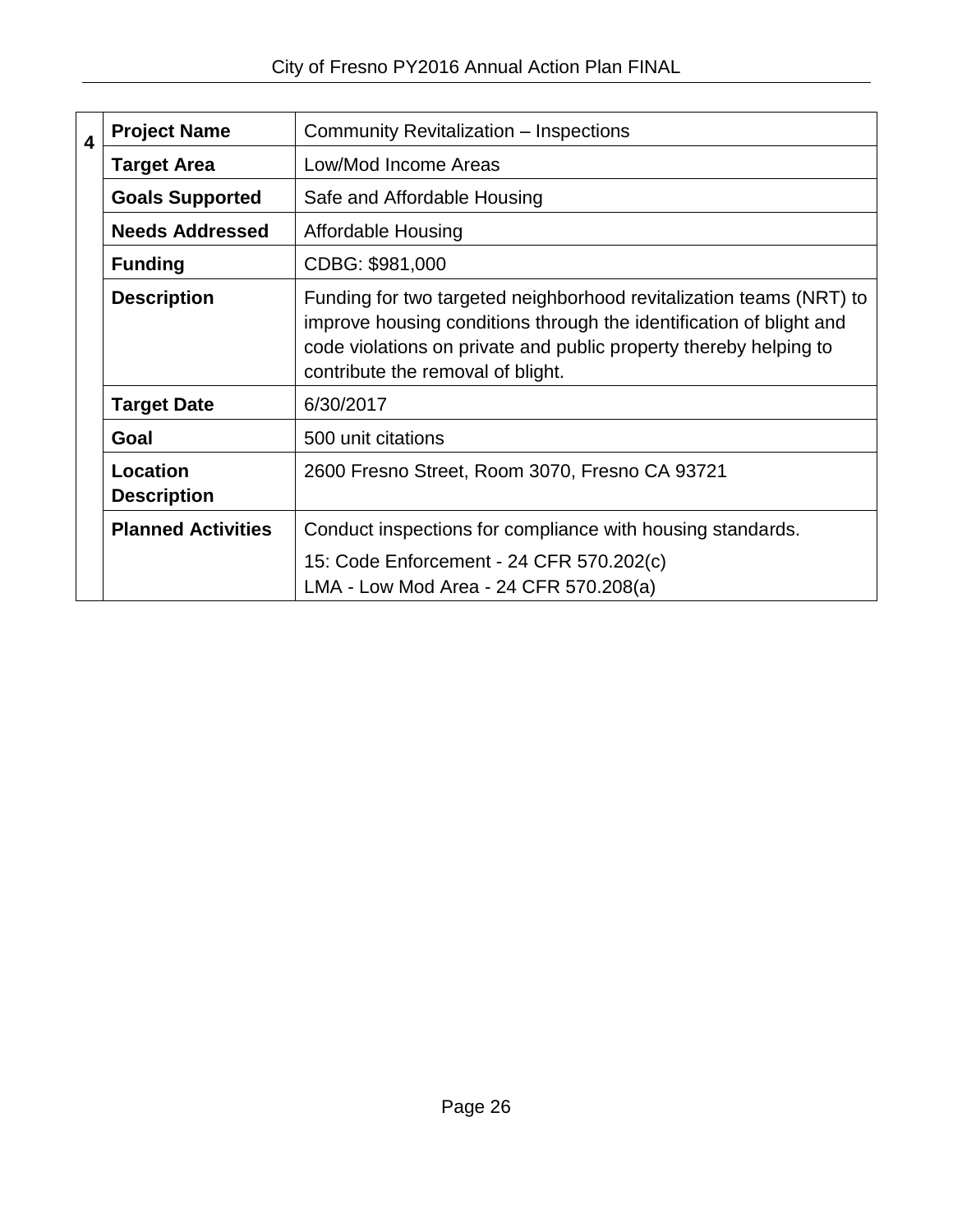| 5 | <b>Project Name</b>            | Minor Code Compliance Grant Program                                                                                                                                                 |
|---|--------------------------------|-------------------------------------------------------------------------------------------------------------------------------------------------------------------------------------|
|   | <b>Target Area</b>             | Low/Mod Income Areas                                                                                                                                                                |
|   | <b>Goals Supported</b>         | Safe and Affordable Housing                                                                                                                                                         |
|   | <b>Needs Addressed</b>         | Affordable Housing                                                                                                                                                                  |
|   | <b>Funding</b>                 | CDBG: \$100,000                                                                                                                                                                     |
|   | <b>Description</b>             | CDBG funds are reserved to address the rehabilitation needs of<br>low income homeowners who received minor code violations. The<br>City will grant up to \$15,000 to each property. |
|   | <b>Target Date</b>             | 6/30/2017                                                                                                                                                                           |
|   | Goal                           | 6 low income households                                                                                                                                                             |
|   | Location<br><b>Description</b> | 2600 Fresno Street, Room 3070, Fresno CA 93721                                                                                                                                      |
|   | <b>Planned Activities</b>      | Minor code compliance grant program.                                                                                                                                                |
|   |                                | 14A: Single-Unit Residential Rehabilitation (24 CFR 570.202)<br>LMH: Low Mod Housing (LMH) national objective (24 CFR<br>570.208(a)(3)                                              |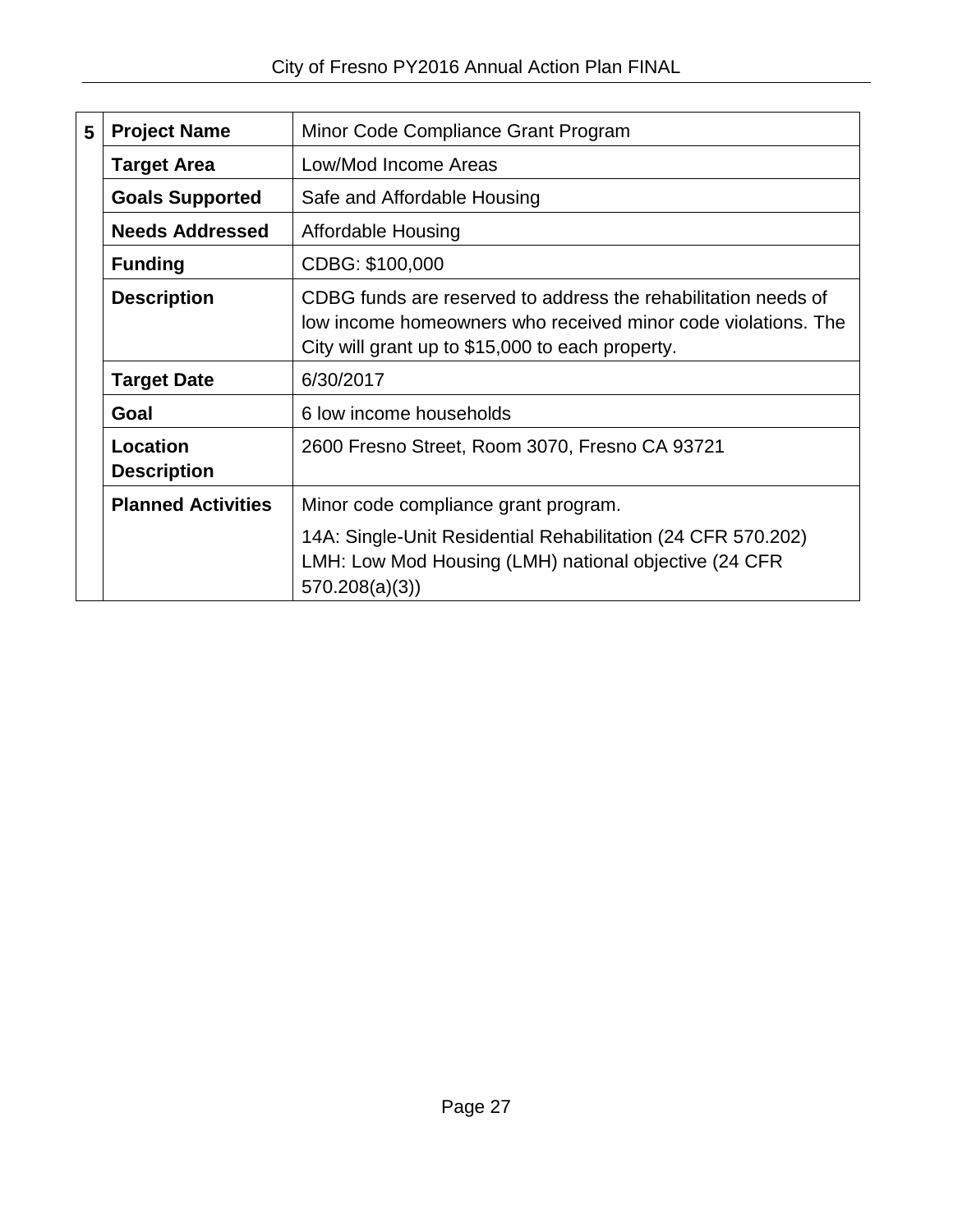| 6                                                     | <b>Project Name</b>            | Community Housing Development Organization (CHDO) Set<br>Aside                                                                                                                                                                 |
|-------------------------------------------------------|--------------------------------|--------------------------------------------------------------------------------------------------------------------------------------------------------------------------------------------------------------------------------|
|                                                       | <b>Target Area</b>             | Citywide                                                                                                                                                                                                                       |
| <b>Goals Supported</b><br>Safe and Affordable Housing |                                |                                                                                                                                                                                                                                |
| <b>Needs Addressed</b><br>Affordable Housing          |                                |                                                                                                                                                                                                                                |
|                                                       | <b>Funding</b>                 | HOME: \$357,163                                                                                                                                                                                                                |
|                                                       | <b>Description</b>             | HOME funds will be loaned to a qualified Community Housing<br>Development Organization (CHDO) to finance the development of<br>housing affordable to low-income households. Developments may<br>be either rental or homebuyer. |
|                                                       | <b>Target Date</b>             | 6/30/2019                                                                                                                                                                                                                      |
|                                                       | Goal                           | 2 housing units                                                                                                                                                                                                                |
|                                                       | Location<br><b>Description</b> | To be determined.                                                                                                                                                                                                              |
|                                                       | <b>Planned Activities</b>      | <b>Rental Housing Development or</b><br><b>Homebuyer Housing Development</b>                                                                                                                                                   |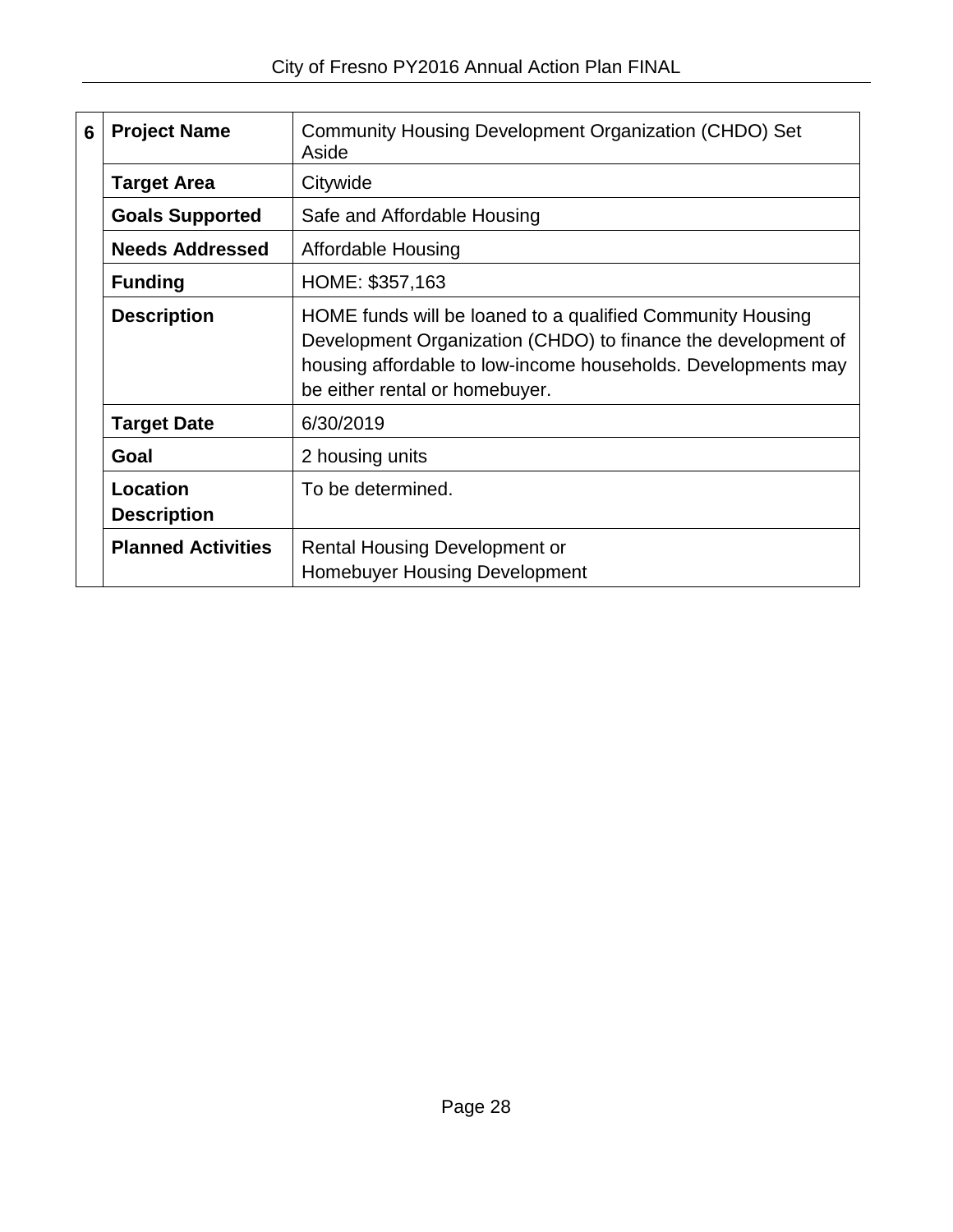| $\overline{7}$         | <b>Project Name</b>            | <b>Tenant-Based Rental Assistance</b>                                                                                                                                                                                                                                               |
|------------------------|--------------------------------|-------------------------------------------------------------------------------------------------------------------------------------------------------------------------------------------------------------------------------------------------------------------------------------|
|                        | <b>Target Area</b>             | Citywide                                                                                                                                                                                                                                                                            |
| <b>Goals Supported</b> |                                | Safe and Affordable Housing                                                                                                                                                                                                                                                         |
|                        | <b>Needs Addressed</b>         | Affordable Housing                                                                                                                                                                                                                                                                  |
|                        | <b>Funding</b>                 | HOME: \$785,817                                                                                                                                                                                                                                                                     |
|                        | <b>Description</b>             | HOME funds will be used to subsidize private market units for low<br>income households to increase affordability. Program will extend<br>and expand the contract with the Fresno Housing Authority to<br>provide housing assistance for persons transitioning from<br>homelessness. |
|                        | <b>Target Date</b>             | 06/30/2018                                                                                                                                                                                                                                                                          |
|                        | Goal                           | 20 low income households                                                                                                                                                                                                                                                            |
|                        | Location<br><b>Description</b> | Citywide                                                                                                                                                                                                                                                                            |
|                        | <b>Planned Activities</b>      | <b>Tenant-Based Rental Assistance</b>                                                                                                                                                                                                                                               |

| 8 | <b>Project Name</b>            | <b>HOME Rental Development</b>                                                                                                                                                      |
|---|--------------------------------|-------------------------------------------------------------------------------------------------------------------------------------------------------------------------------------|
|   | <b>Target Area</b>             | Citywide                                                                                                                                                                            |
|   | <b>Goals Supported</b>         | Safe and Affordable Housing                                                                                                                                                         |
|   | <b>Needs Addressed</b>         | Affordable Housing                                                                                                                                                                  |
|   | <b>Funding</b>                 | HOME: \$1,000,000                                                                                                                                                                   |
|   | <b>Description</b>             | HOME funds will be loaned to local affordable housing developers<br>to finance the development or rehabilitation of rental housing<br>projects affordable to low income households. |
|   | <b>Target Date</b>             | 6/30/2019                                                                                                                                                                           |
|   | Goal                           | 7 new rental units                                                                                                                                                                  |
|   | Location<br><b>Description</b> | To be determined                                                                                                                                                                    |
|   | <b>Planned Activities</b>      | Development/Rehabilitation of Rental Housing                                                                                                                                        |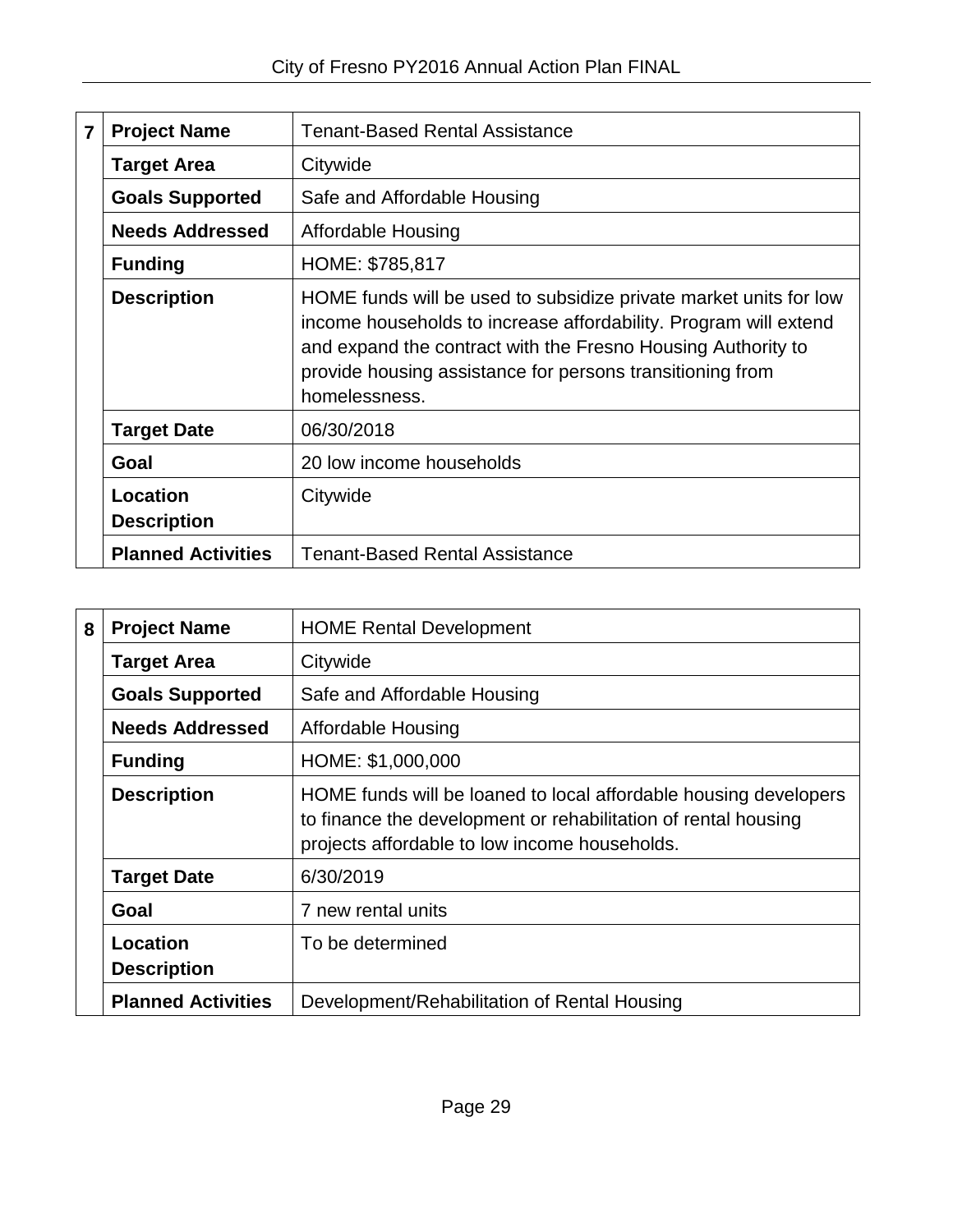| 9 | <b>Project Name</b>            | Neighborhood Street Improvements                                                                                                                                                                                                 |
|---|--------------------------------|----------------------------------------------------------------------------------------------------------------------------------------------------------------------------------------------------------------------------------|
|   | <b>Target Area</b>             | Low/Mod Income Areas                                                                                                                                                                                                             |
|   | <b>Goals Supported</b>         | <b>Public Facilities and Public Improvements</b>                                                                                                                                                                                 |
|   | <b>Needs Addressed</b>         | <b>Public Facilities and Public Improvement</b>                                                                                                                                                                                  |
|   | <b>Funding</b>                 | CDBG: \$1,200,000                                                                                                                                                                                                                |
|   | <b>Description</b>             | CDBG funds will be used to make needed improvements to<br>existing neighborhood streets in predominantly low income<br>residential areas.                                                                                        |
|   | <b>Target Date</b>             | 6/30/2018                                                                                                                                                                                                                        |
|   | Goal                           | 13,265 persons in residential service areas.                                                                                                                                                                                     |
|   | Location<br><b>Description</b> | Various low to moderate income areas. Proposed areas include<br>Kings Canyon (Alta, Willow, & Adler), Fairmont (Santa Ana,<br>Barcus, & Polk), Buckingham (Saginaw, Cedar, & Ninth), and<br>Floradora (McKinley, Fruit & Weber). |
|   | <b>Planned Activities</b>      | 03K: Street Improvements $-$ 24 CFR 570.201(c)<br>LMA - Low Moderate Income Areas - 24 CFR 570.208(a)                                                                                                                            |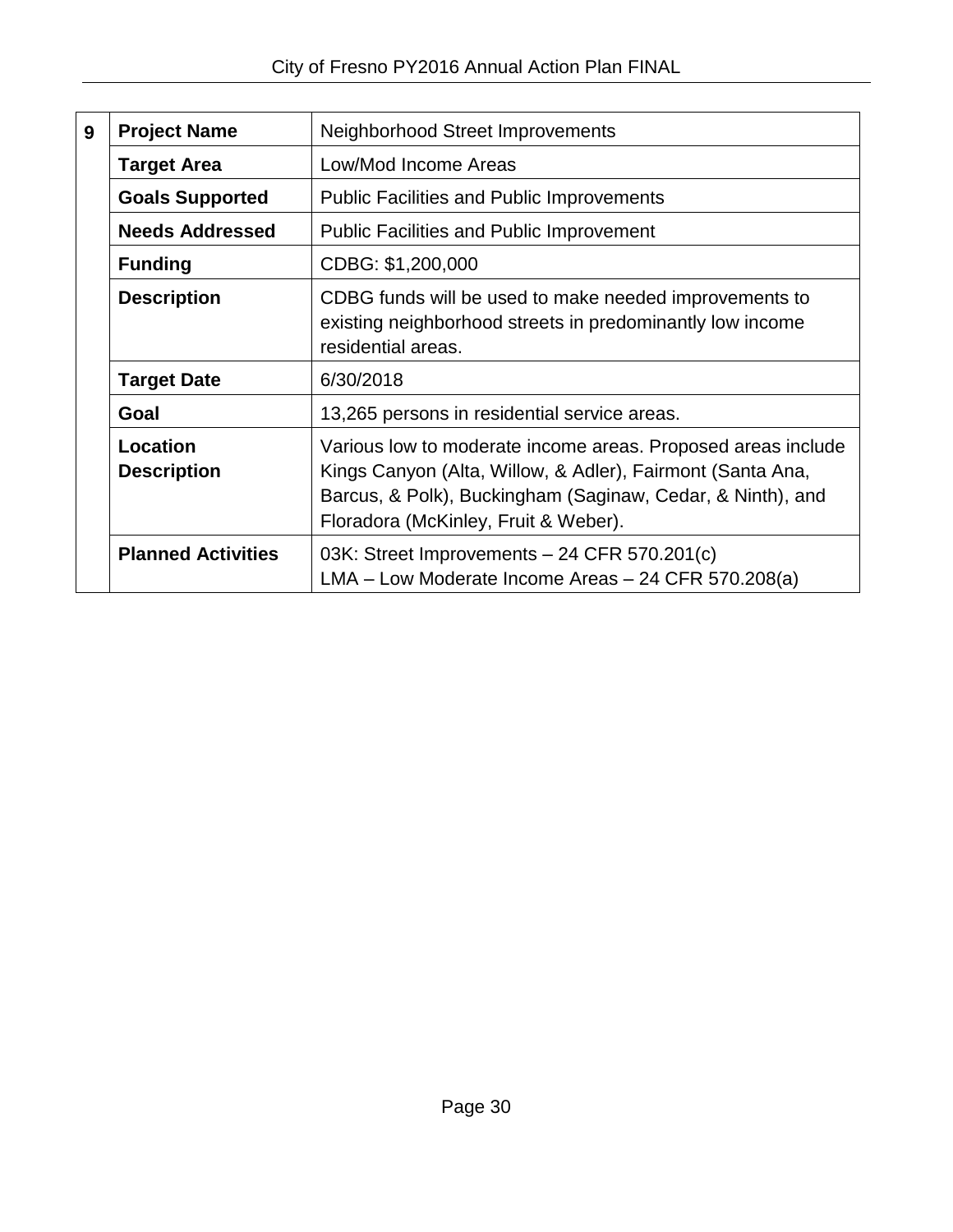| 10 | <b>Project Name</b>            | Park Improvements                                                                                                                                                                              |
|----|--------------------------------|------------------------------------------------------------------------------------------------------------------------------------------------------------------------------------------------|
|    | <b>Target Area</b>             | Low/Mod Income Areas                                                                                                                                                                           |
|    | <b>Goals Supported</b>         | <b>Public Facilities and Public Improvements</b>                                                                                                                                               |
|    | <b>Needs Addressed</b>         | <b>Public Facilities and Public Improvement</b>                                                                                                                                                |
|    | <b>Funding</b>                 | CDBG: \$500,000                                                                                                                                                                                |
|    | <b>Description</b>             | CDBG funds will be used to make capital improvements to<br>parks and recreational facilities that serve predominantly low<br>and moderate income residential areas.                            |
|    | <b>Target Date</b>             | 6/30/2018                                                                                                                                                                                      |
|    | Goal                           | 5,000 persons in residential service areas (estimated)                                                                                                                                         |
|    | Location<br><b>Description</b> | Romain Neighborhood Center and Park Improvements<br>Replace HVAC units<br>$\bullet$<br>Replace flooring including gymnasium<br>$\bullet$<br>Rehab learner pool<br>Install two (2) new tot lots |
|    | <b>Planned Activities</b>      | 03: Parks and Recreational Facilities – 24 CFR 570.201(c)<br>LMA: Low Moderate Income Area - 24 CFR 570.208(a)(1)                                                                              |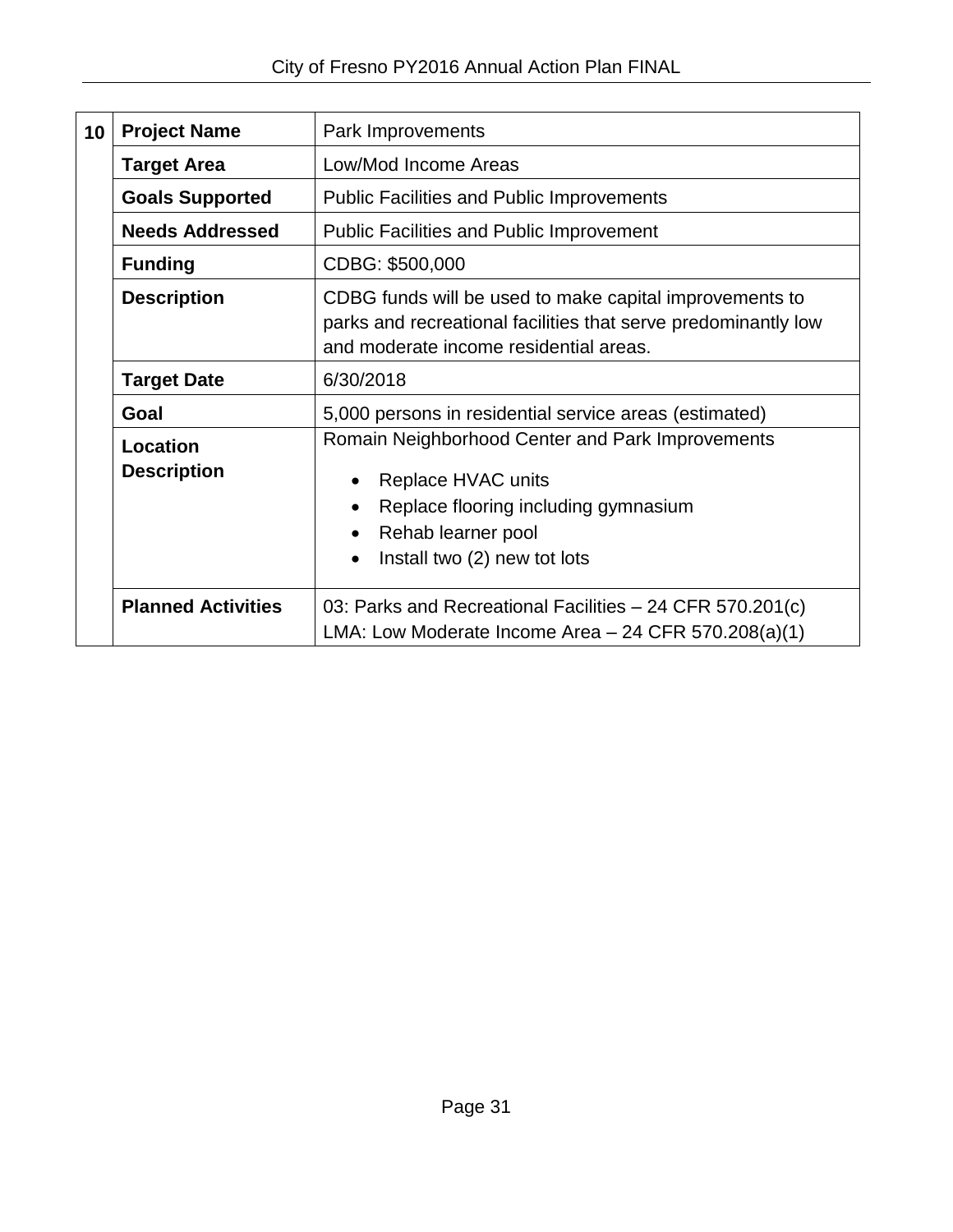| 11 | <b>Project Name</b>            | <b>Public Facility</b>                                                                                                                                          |
|----|--------------------------------|-----------------------------------------------------------------------------------------------------------------------------------------------------------------|
|    | <b>Target Area</b>             | Low/Mod Income Areas                                                                                                                                            |
|    | <b>Goals Supported</b>         | <b>Public Facilities and Public Improvements</b>                                                                                                                |
|    | <b>Needs Addressed</b>         | <b>Public Facilities and Public Improvement</b>                                                                                                                 |
|    | <b>Funding</b>                 | CDBG: \$163,000                                                                                                                                                 |
|    | <b>Description</b>             | CDBG funds will be used to make needed capital improvements<br>to a public facility that provides services to predominantly low<br>and moderate income persons. |
|    | <b>Target Date</b>             | 6/30/2018                                                                                                                                                       |
|    | Goal                           | To be determined.                                                                                                                                               |
|    | Location<br><b>Description</b> | To be determined                                                                                                                                                |
|    | <b>Planned Activities</b>      | 03: Public Facilities - 24 CFR 570.201(c)                                                                                                                       |
|    |                                | LMA: Low Moderate Income Area $-$ 24 CFR 570.208(a)(1)                                                                                                          |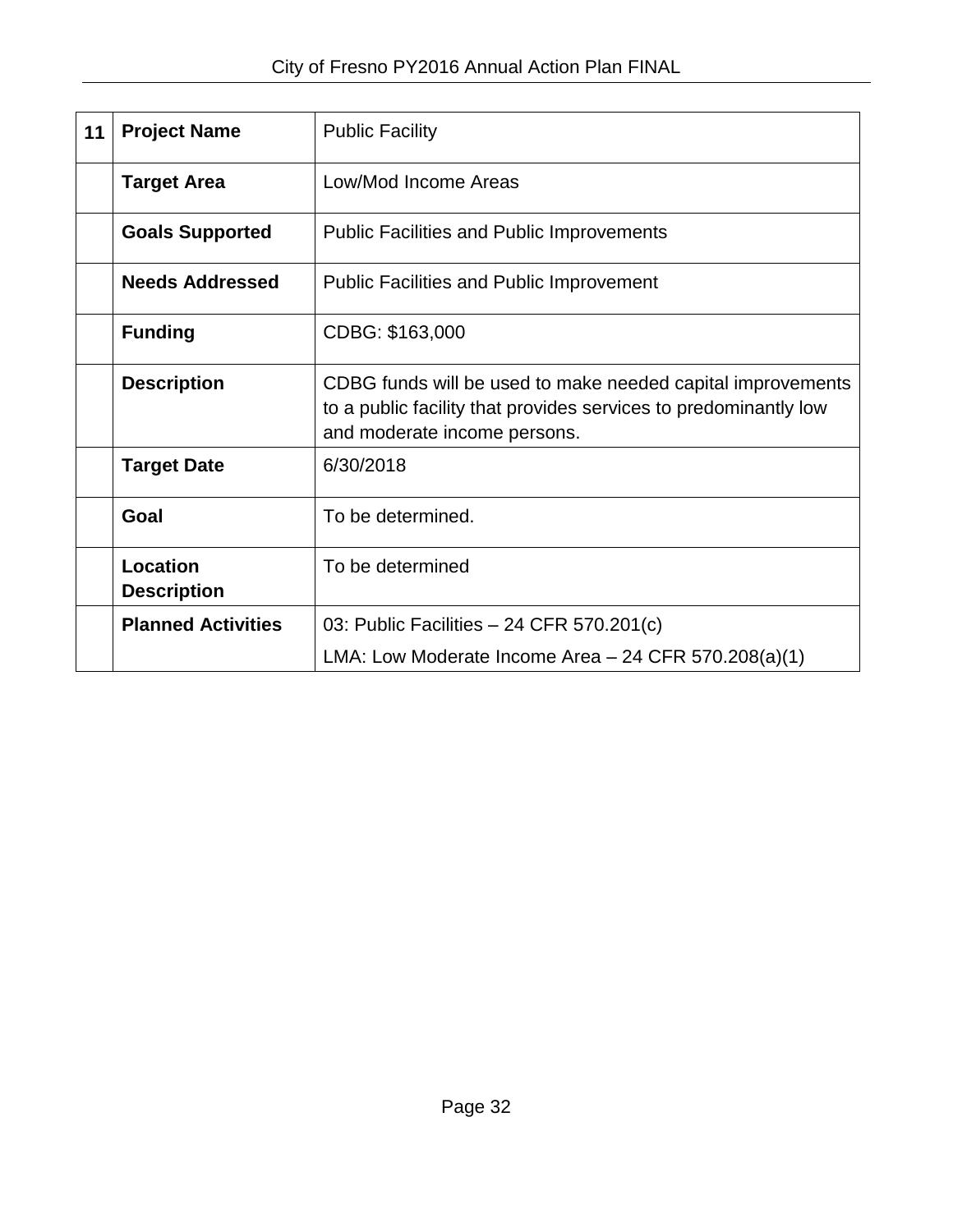| 12 | <b>Project Name</b>            | Non-Profit Facility                                                                                                                                             |
|----|--------------------------------|-----------------------------------------------------------------------------------------------------------------------------------------------------------------|
|    | <b>Target Area</b>             | Low/Mod Income Areas                                                                                                                                            |
|    | <b>Goals Supported</b>         | <b>Public Facilities and Public Improvements</b>                                                                                                                |
|    | <b>Needs Addressed</b>         | <b>Public Facilities and Public Improvement</b>                                                                                                                 |
|    | <b>Funding</b>                 | CDBG: \$337,000                                                                                                                                                 |
|    | <b>Description</b>             | CDBG funds will be used to make needed capital improvements<br>to a public facility that provides services to predominantly low<br>and moderate income persons. |
|    | <b>Target Date</b>             | 6/30/2018                                                                                                                                                       |
|    | Goal                           | To be determined.                                                                                                                                               |
|    | Location<br><b>Description</b> | Community Facilities improvements in partnership with local<br>nonprofit agencies through the use of subrecipient agreements:                                   |
|    |                                | Lowell CDC – shade structure at Dickey Park - \$8,000<br>$\bullet$<br>Highway City Community Center - new construction -<br>$\bullet$<br>\$329,000              |
|    | <b>Planned Activities</b>      | 03: Public Facilities - 24 CFR 570.201(c)<br>LMC: Limited Clientele $-24$ CFR 570.208(a)(2)                                                                     |
|    |                                | LMA: Low Moderate Income Area $-$ 24 CFR 570.208(a)(1)                                                                                                          |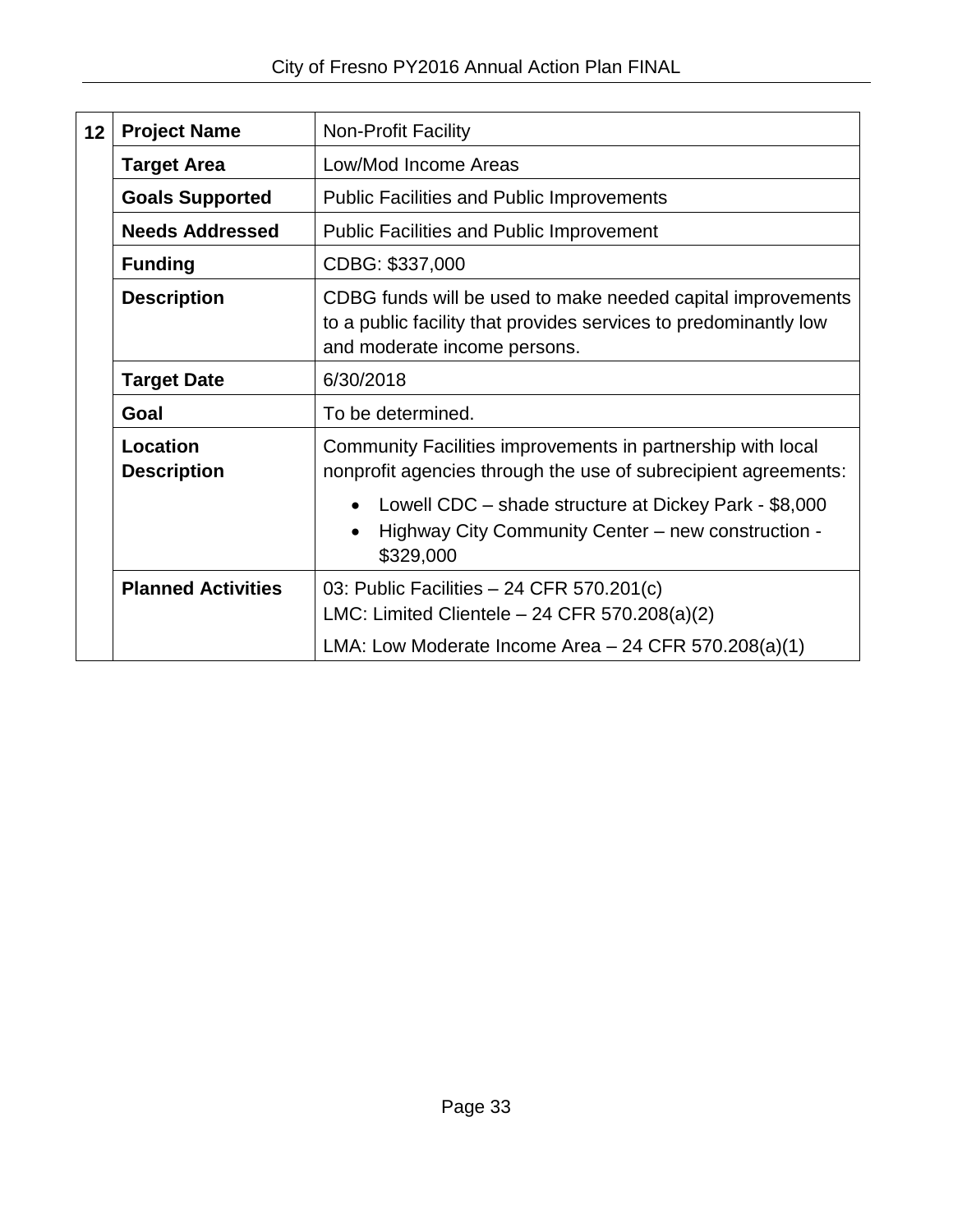| 13 | <b>Project Name</b>            | <b>Senior Hot Meals</b>                                                                                                                                                                                                                                                                                                                                                                             |
|----|--------------------------------|-----------------------------------------------------------------------------------------------------------------------------------------------------------------------------------------------------------------------------------------------------------------------------------------------------------------------------------------------------------------------------------------------------|
|    | <b>Target Area</b>             | Low/Mod Income Areas                                                                                                                                                                                                                                                                                                                                                                                |
|    | <b>Goals Supported</b>         | <b>Community Services</b>                                                                                                                                                                                                                                                                                                                                                                           |
|    | <b>Needs Addressed</b>         | <b>Community Services</b>                                                                                                                                                                                                                                                                                                                                                                           |
|    | <b>Funding</b>                 | CDBG: \$217,000                                                                                                                                                                                                                                                                                                                                                                                     |
|    | <b>Description</b>             | Weekday meals and programming for limited clientele in<br>targeted neighborhood community centers; compliments other<br>clientele socialization activities                                                                                                                                                                                                                                          |
|    | <b>Target Date</b>             | 6/30/2017                                                                                                                                                                                                                                                                                                                                                                                           |
|    | Goal                           | 600 seniors                                                                                                                                                                                                                                                                                                                                                                                         |
|    | Location<br><b>Description</b> | Various community centers in low/mod income areas:<br>• Lafayette Neighborhood Center ~ 1516 E. Princeton Ave<br>• Mary Ella Brown Community Center ~ 1350 E. Annadale<br>• Mosqueda Community Center ~ 4670 E. Butler Ave.<br>• Pinedale Community Center ~ 7170 N. San Pablo Ave.<br>• Senior Citizens Village ~ 1917 S. Chestnut Ave.<br>• Ted C. Wills Community Center ~ 770 N. San Pablo Ave. |
|    | <b>Planned Activities</b>      | 05C: Senior Services - 24 CFR 570.201(e)<br>LMC: Limited Clientele $-$ 24 CFR 570.208(a)(2) $-$ Presumed<br><b>Benefit</b>                                                                                                                                                                                                                                                                          |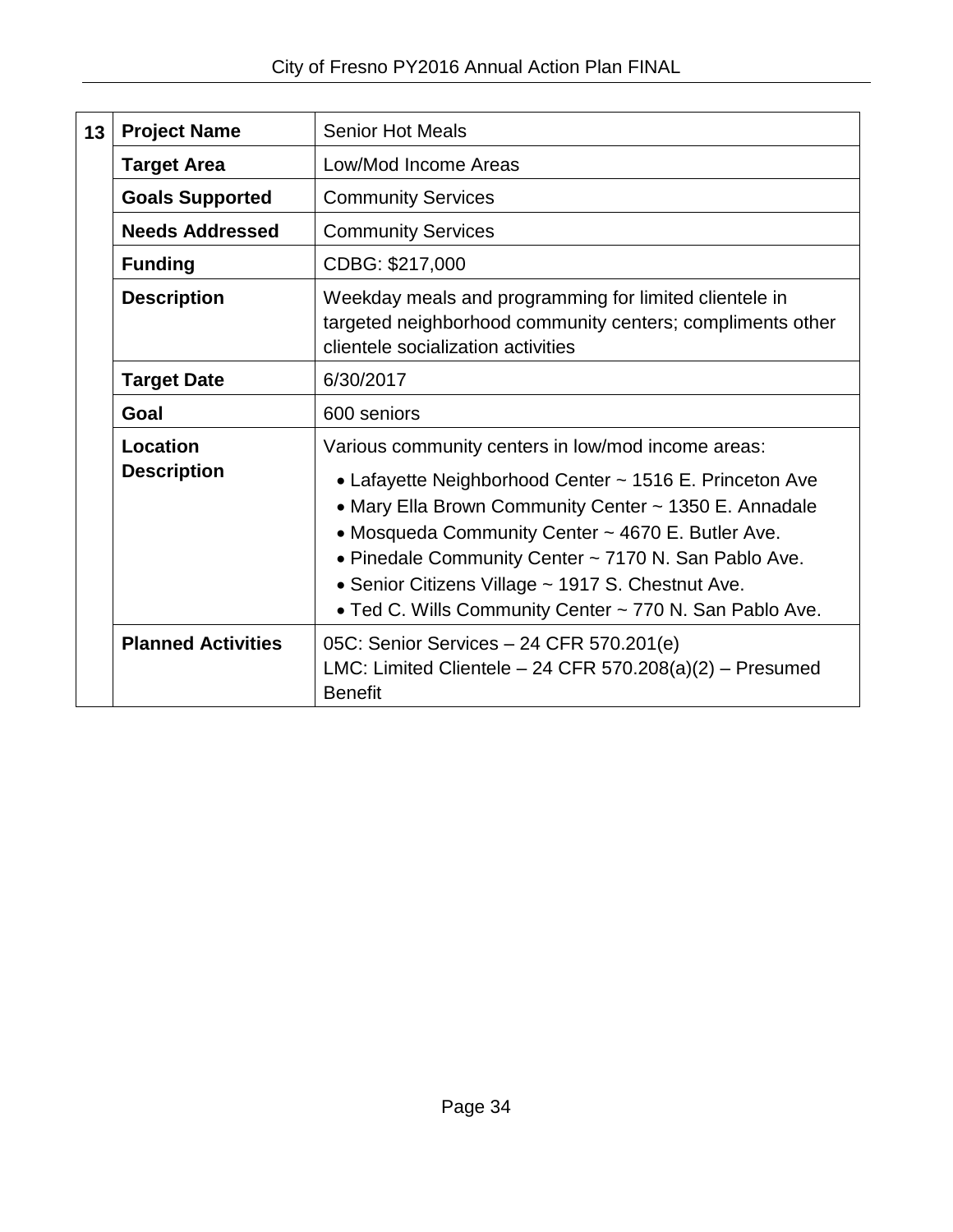| 14 | <b>Project Name</b>            | Parks After School Program                                                                                                                                                                                                                                                                   |
|----|--------------------------------|----------------------------------------------------------------------------------------------------------------------------------------------------------------------------------------------------------------------------------------------------------------------------------------------|
|    | <b>Target Area</b>             | Low/Mod Income Areas                                                                                                                                                                                                                                                                         |
|    | <b>Goals Supported</b>         | <b>Community Services</b>                                                                                                                                                                                                                                                                    |
|    | <b>Needs Addressed</b>         | <b>Community Services</b>                                                                                                                                                                                                                                                                    |
|    | <b>Funding</b>                 | CDBG: \$605,000                                                                                                                                                                                                                                                                              |
|    | <b>Description</b>             | Programs after school on weekdays and Saturday programming<br>for targeted neighborhood community centers to provide<br>enrichment activities, homework assistance, career<br>development, socialization, crime & drug prevention, and meal<br>supplements for low and very low income youth |
|    | <b>Target Date</b>             | 6/30/2017                                                                                                                                                                                                                                                                                    |
|    | Goal                           | 1860 low mod youth                                                                                                                                                                                                                                                                           |
|    | Location<br><b>Description</b> | Various community centers in low/mod income areas                                                                                                                                                                                                                                            |
|    | <b>Planned Activities</b>      | 05D: Youth Services - 24 CFR 570.201(e)<br>LMC: Limited Clientele $-24$ CFR 570.208(a)(2)                                                                                                                                                                                                    |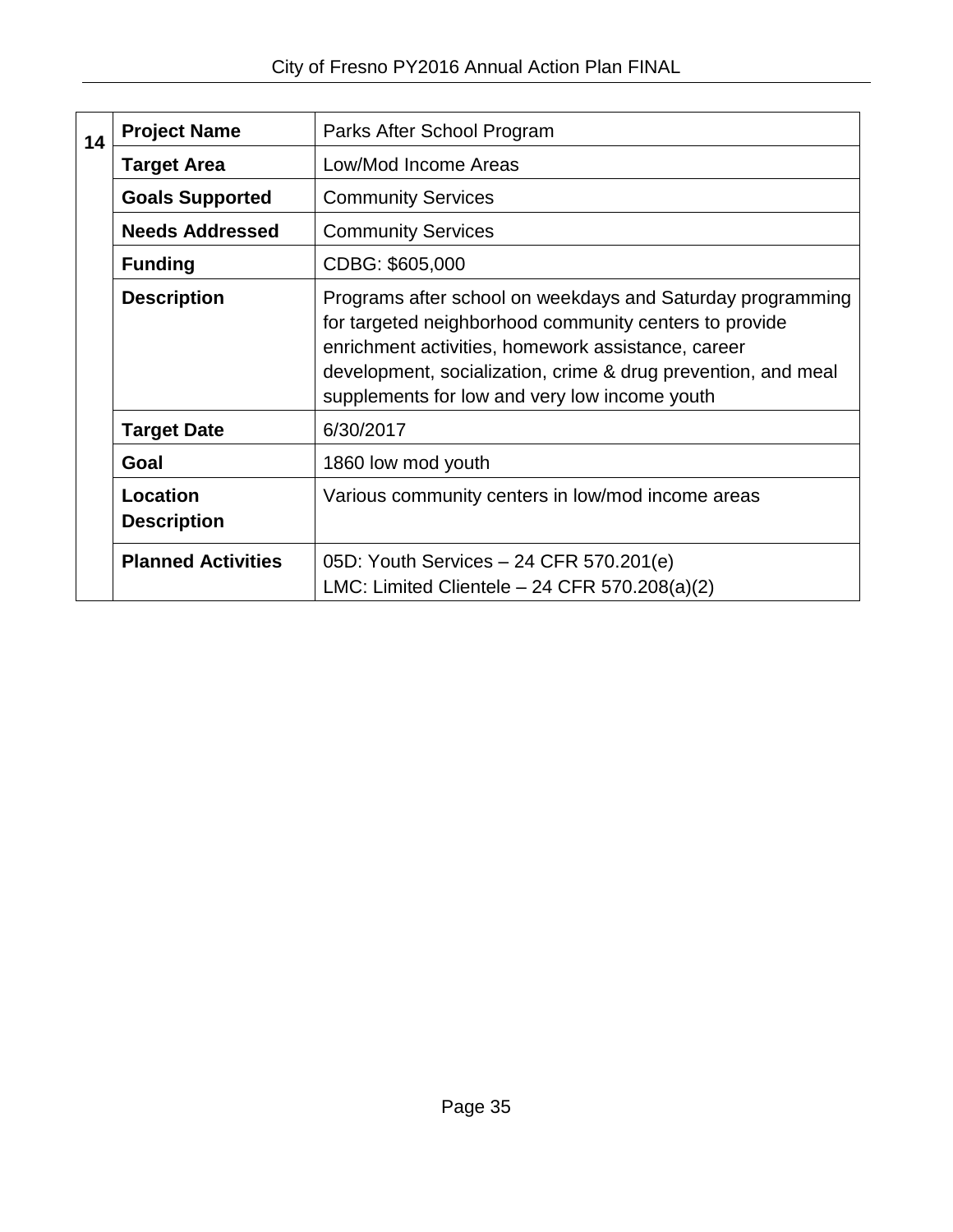| 15 | <b>Project Name</b>            | <b>Non-Profit Public Service</b>                                                                                                                                              |
|----|--------------------------------|-------------------------------------------------------------------------------------------------------------------------------------------------------------------------------|
|    | <b>Target Area</b>             | Low/Mod Income Areas                                                                                                                                                          |
|    | <b>Goals Supported</b>         | <b>Community Services</b>                                                                                                                                                     |
|    | <b>Needs Addressed</b>         | <b>Community Services</b>                                                                                                                                                     |
|    | <b>Funding</b>                 | CDBG: \$65,000                                                                                                                                                                |
|    | <b>Description</b>             | CDBG funds will be provided to local non-profits to support<br>programs that serve predominantly low and moderate income<br>clientele                                         |
|    | <b>Target Date</b>             | 6/30/2017                                                                                                                                                                     |
|    | Goal                           | To be determined.                                                                                                                                                             |
|    | Location<br><b>Description</b> | Public Services in partnership with local nonprofit agencies<br>through the use of subrecipient agreements:                                                                   |
|    |                                | EOC Transitional Living - \$38,000<br>$\bullet$<br>HOPE Builds Section 3 - \$12,000<br>$\bullet$<br>SMART Moves by Boys & Girls Club at Fink White -<br>$\bullet$<br>\$15,000 |
|    | <b>Planned Activities</b>      | 05: Public Services - 24 CFR 570.201(e)<br>LMC: Limited Clientele $-24$ CFR 570.208(a)(2)                                                                                     |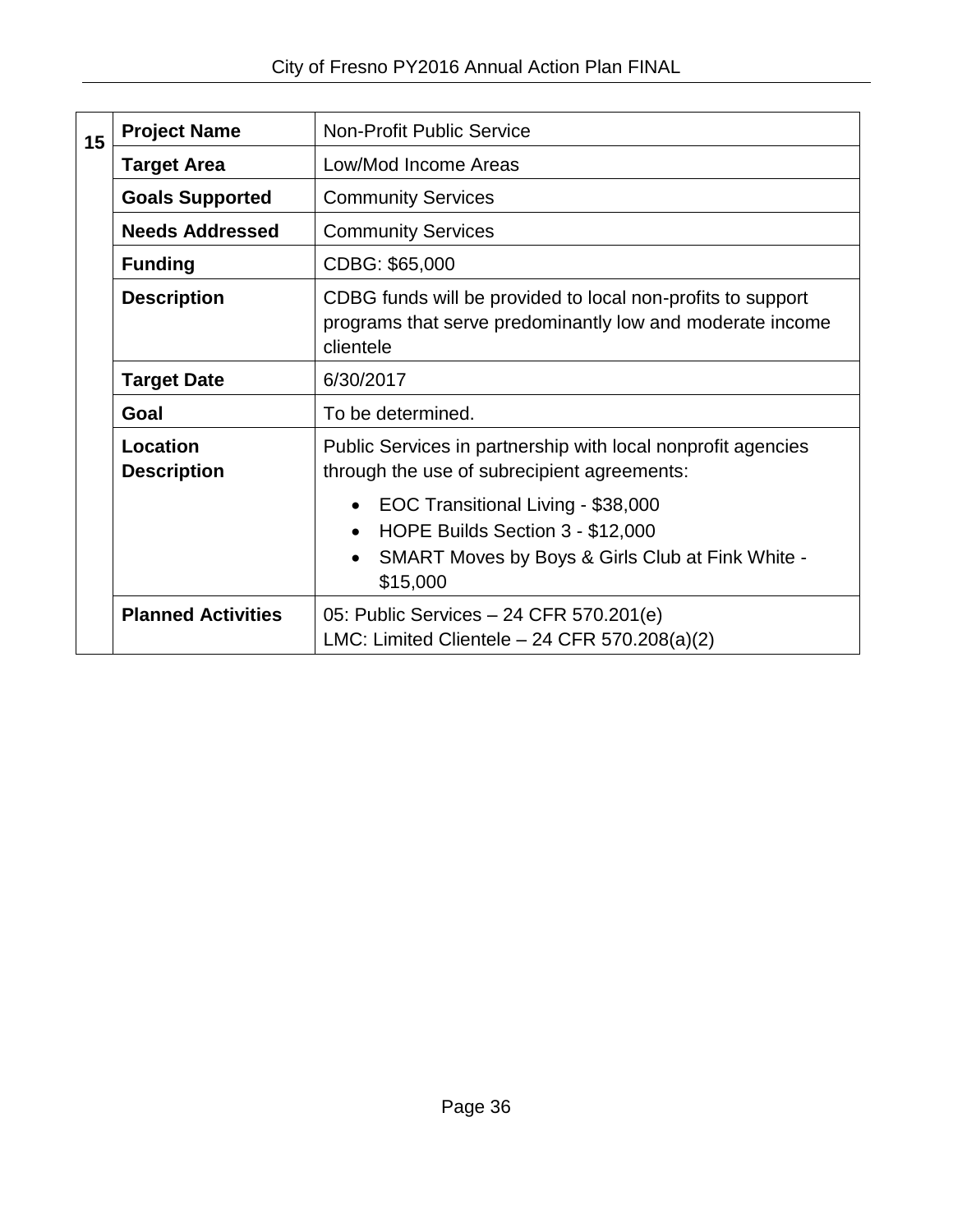| 16 | <b>Project Name</b>                   | <b>ESG 2016</b>                                                                                                                                                                                                                                                                                |
|----|---------------------------------------|------------------------------------------------------------------------------------------------------------------------------------------------------------------------------------------------------------------------------------------------------------------------------------------------|
|    | <b>Target Area</b>                    | Citywide                                                                                                                                                                                                                                                                                       |
|    | <b>Goals Supported</b>                | Homelessness and the Prevention of Homelessness                                                                                                                                                                                                                                                |
|    | <b>Needs Addressed</b>                | Homelessness                                                                                                                                                                                                                                                                                   |
|    | <b>Funding</b>                        | ESG: \$565,293                                                                                                                                                                                                                                                                                 |
|    | <b>Description</b>                    | ESG funds will be used to provide housing and shelter assistance<br>to homeless and persons at risk of homelessness. Planned<br>activities include payment of shelter operations, homeless<br>prevention, rapid re-housing, street outreach, HMIS, and grants<br>administration and oversight. |
|    | <b>Target Date</b>                    | 6/30/2017                                                                                                                                                                                                                                                                                      |
|    | Goal                                  | 50 persons provided overnight shelter<br>Units of rapid re-housing<br>Units of homeless prevention                                                                                                                                                                                             |
|    | <b>Location</b><br><b>Description</b> | Citywide                                                                                                                                                                                                                                                                                       |
|    | <b>Planned Activities</b>             | <b>Shelter Operations</b><br><b>Street Outreach</b><br><b>Homeless Prevention</b><br>Rapid Re-Housing<br><b>HMIS</b><br><b>Grant Administration and Oversight</b>                                                                                                                              |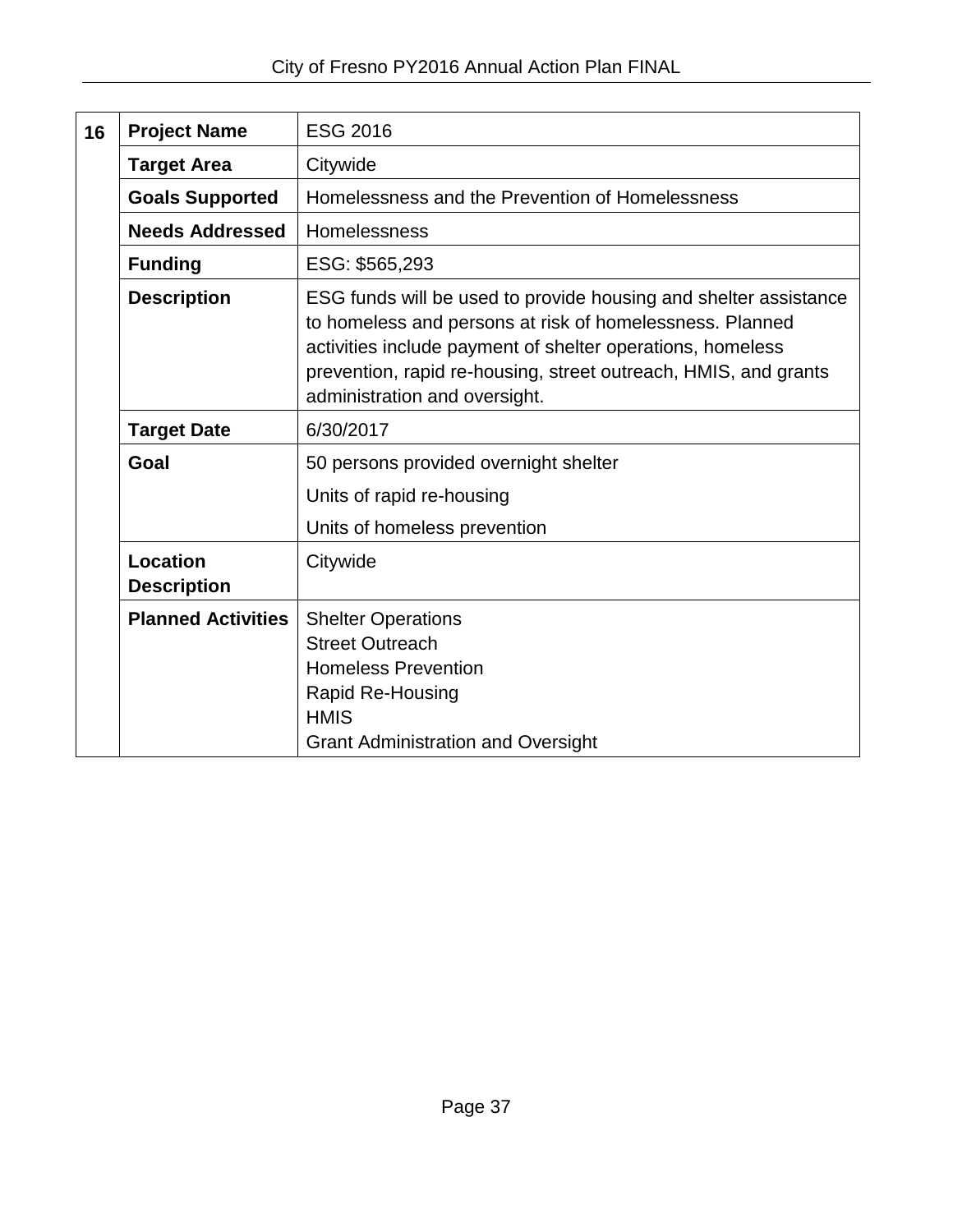| 17 | <b>Project Name</b>            | <b>HOPWA Westcare</b>                                                                                                                                                                                                                                                                                                                              |
|----|--------------------------------|----------------------------------------------------------------------------------------------------------------------------------------------------------------------------------------------------------------------------------------------------------------------------------------------------------------------------------------------------|
|    | <b>Target Area</b>             | <b>Fresno County</b>                                                                                                                                                                                                                                                                                                                               |
|    | <b>Goals Supported</b>         | Homelessness and the Prevention of Homelessness                                                                                                                                                                                                                                                                                                    |
|    | <b>Needs Addressed</b>         | Homelessness                                                                                                                                                                                                                                                                                                                                       |
|    | <b>Funding</b>                 | HOPWA: \$375,671                                                                                                                                                                                                                                                                                                                                   |
|    | <b>Description</b>             | HOPWA funds will be used to provide housing assistance and<br>housing-related supportive services for persons living with<br>HIV/AIDS and their families. HOPWA funds will be used for<br>supportive services, housing information and referral services,<br>tenant-based rental assistance, short-term rent, mortgage, and<br>utility assistance. |
|    | <b>Target Date</b>             | 6/30/2017                                                                                                                                                                                                                                                                                                                                          |
|    | Goal                           | 47 persons                                                                                                                                                                                                                                                                                                                                         |
|    | Location<br><b>Description</b> | Services available in Fresno County                                                                                                                                                                                                                                                                                                                |
|    | <b>Planned Activities</b>      | <b>Supportive Services</b><br>Housing Information/ Referral<br><b>Tenant-Based Rental Assistance</b><br>Short-Term Rent, Mortgage, and Utility Assistance                                                                                                                                                                                          |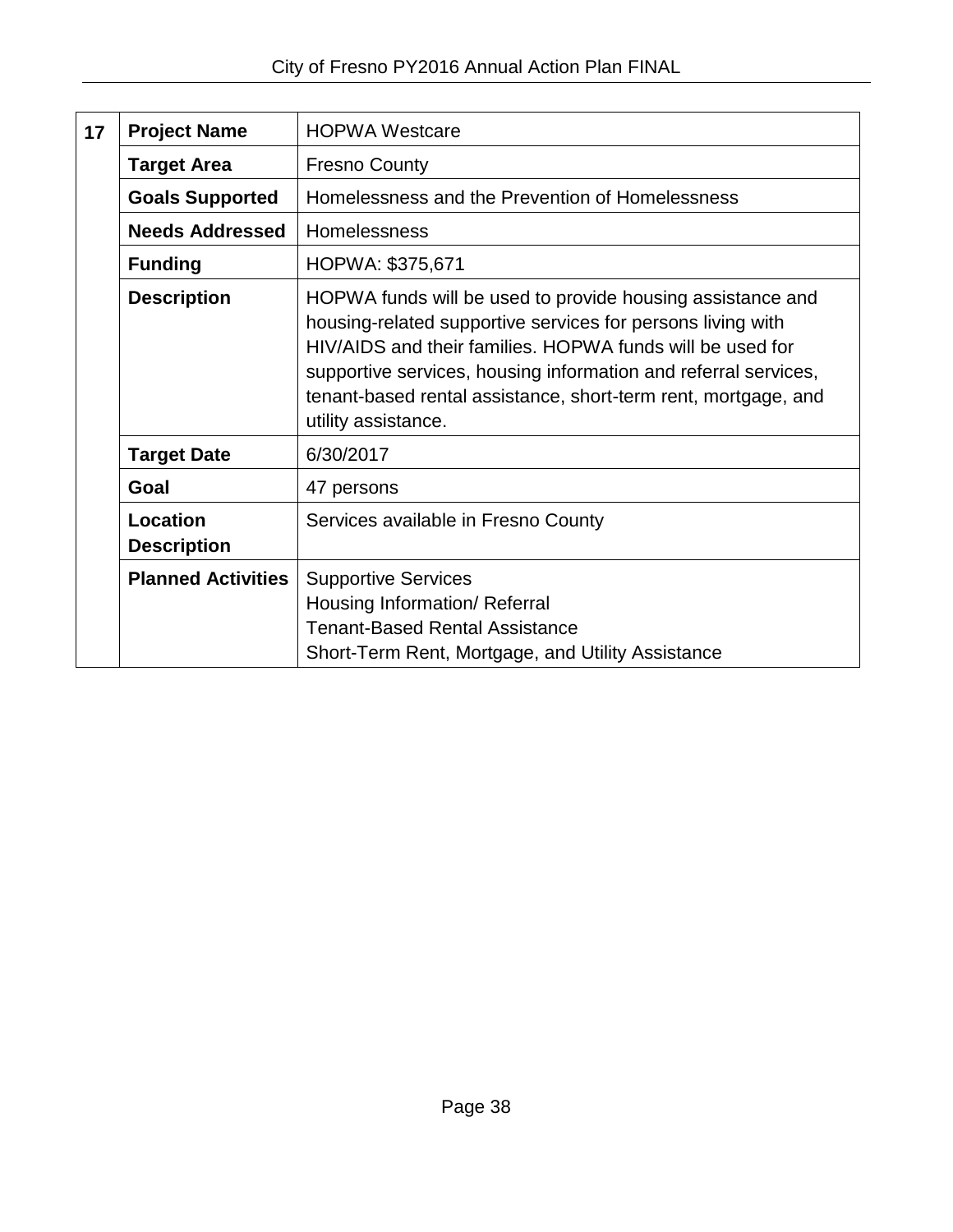| 18 | <b>Project Name</b>            | Section 108 Loan Repayment                                                                               |
|----|--------------------------------|----------------------------------------------------------------------------------------------------------|
|    | <b>Target Area</b>             | Low/Mod Income Areas                                                                                     |
|    | <b>Goals Supported</b>         | Safe and Affordable Housing<br><b>Public Facilities and Public Improvements</b>                          |
|    | <b>Needs Addressed</b>         | Affordable Housing<br><b>Public Facilities and Public Improvement</b>                                    |
|    | <b>Funding</b>                 | CDBG: \$500,000                                                                                          |
|    | <b>Description</b>             | Annual repayment of federal loan                                                                         |
|    | <b>Target Date</b>             | 6/30/2017                                                                                                |
|    | Goal                           | Repayment of Section 108 loan                                                                            |
|    | Location<br><b>Description</b> | 2600 Fresno Street Fresno CA 93721                                                                       |
|    | <b>Planned Activities</b>      | 19F: CDBG Section 108 Loan Planned Repayment - 24 CR<br>570.705<br>NA: national objective not applicable |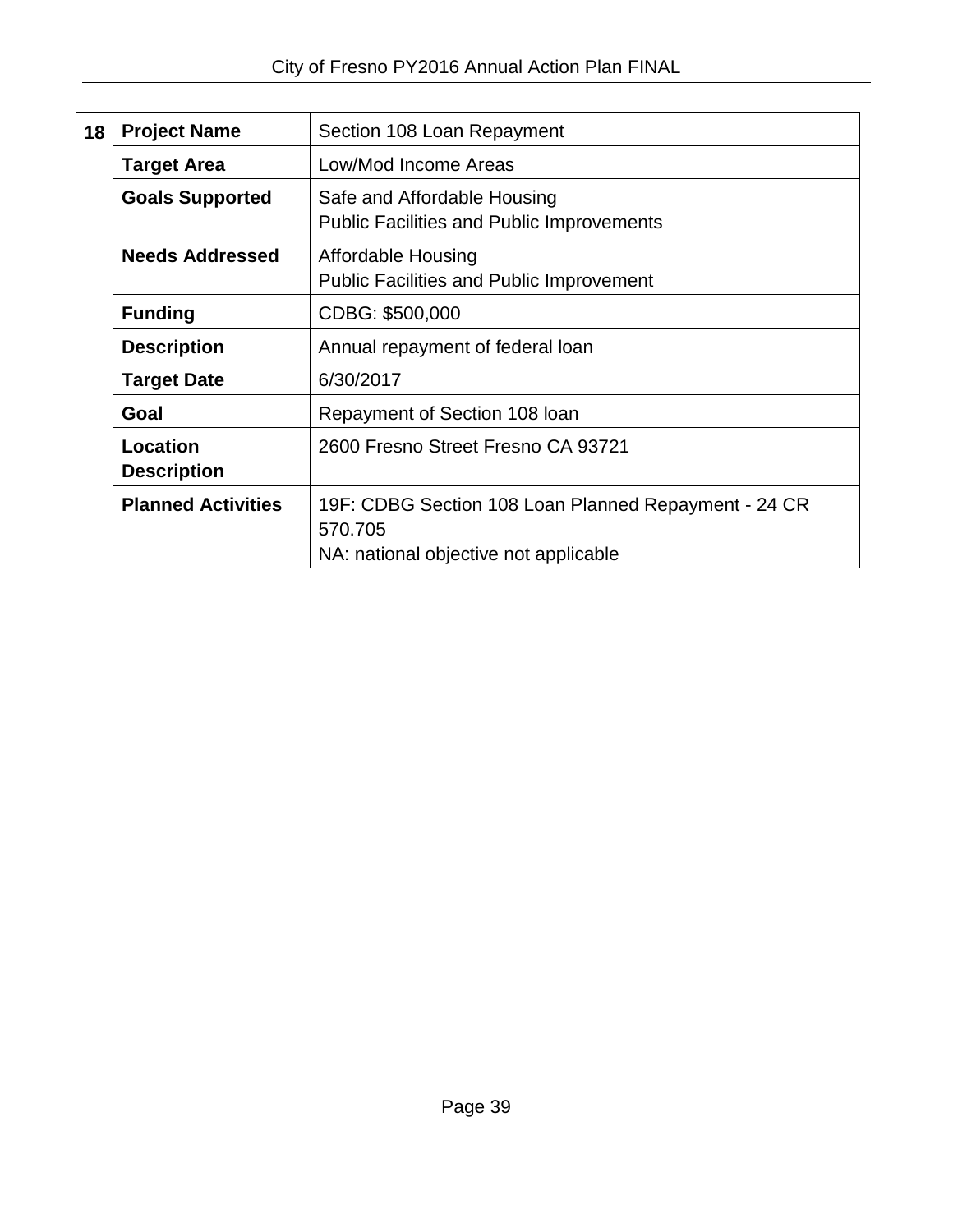| 19 | <b>Project Name</b>                   | <b>Fulton Corridor Façade Grant</b>                                                                                                                                                                                                                                                                                                                                                                                                                                                                                                                                                                                                                                                                                                                                                                                                                                                                                                                                              |
|----|---------------------------------------|----------------------------------------------------------------------------------------------------------------------------------------------------------------------------------------------------------------------------------------------------------------------------------------------------------------------------------------------------------------------------------------------------------------------------------------------------------------------------------------------------------------------------------------------------------------------------------------------------------------------------------------------------------------------------------------------------------------------------------------------------------------------------------------------------------------------------------------------------------------------------------------------------------------------------------------------------------------------------------|
|    | <b>Target Area</b>                    | <b>Fulton Corridor</b>                                                                                                                                                                                                                                                                                                                                                                                                                                                                                                                                                                                                                                                                                                                                                                                                                                                                                                                                                           |
|    | <b>Goals Supported</b>                | <b>Public Facilities and Public Improvements</b>                                                                                                                                                                                                                                                                                                                                                                                                                                                                                                                                                                                                                                                                                                                                                                                                                                                                                                                                 |
|    | <b>Needs Addressed</b>                | <b>Public Facilities and Public Improvement</b>                                                                                                                                                                                                                                                                                                                                                                                                                                                                                                                                                                                                                                                                                                                                                                                                                                                                                                                                  |
|    | <b>Funding</b>                        | CDBG: \$100,000                                                                                                                                                                                                                                                                                                                                                                                                                                                                                                                                                                                                                                                                                                                                                                                                                                                                                                                                                                  |
|    | <b>Description</b>                    | CDBG funds will be used as a financial rebate combined with<br>free design assistance to applicants considering an exterior<br>rehabilitation of a commercial structure in the Fulton Corridor.<br>The purpose of the program is to assist businesses in the district<br>in becoming attractive, economically viable, and diverse places<br>to shop. The program helps fund the rehabilitation/renovation of<br>(primarily) traditional storefront building exteriors including<br>correction of maintenance items, code violations, renovation of<br>architectural/historic details, site improvements, and design and<br>installation of new signage. The program offers a 50% rebate on<br>eligible construction costs, up to \$30,000. The program requires<br>the applicant to pay for all construction costs in full within a one-<br>year before receiving a rebate. Program will be administered by<br>the Downtown PBID through the use of a subrecipient<br>agreement. |
|    | <b>Target Date</b>                    | 6/30/2018                                                                                                                                                                                                                                                                                                                                                                                                                                                                                                                                                                                                                                                                                                                                                                                                                                                                                                                                                                        |
|    | Goal                                  | 3 businesses                                                                                                                                                                                                                                                                                                                                                                                                                                                                                                                                                                                                                                                                                                                                                                                                                                                                                                                                                                     |
|    | <b>Location</b><br><b>Description</b> | Fulton Corridor planning area                                                                                                                                                                                                                                                                                                                                                                                                                                                                                                                                                                                                                                                                                                                                                                                                                                                                                                                                                    |
|    | <b>Planned Activities</b>             | 14E: Commercial Rehabilitation 24 CFR 570.202<br>LMA: Low Moderate Income Area 24 CFR 570.208(a)(1)                                                                                                                                                                                                                                                                                                                                                                                                                                                                                                                                                                                                                                                                                                                                                                                                                                                                              |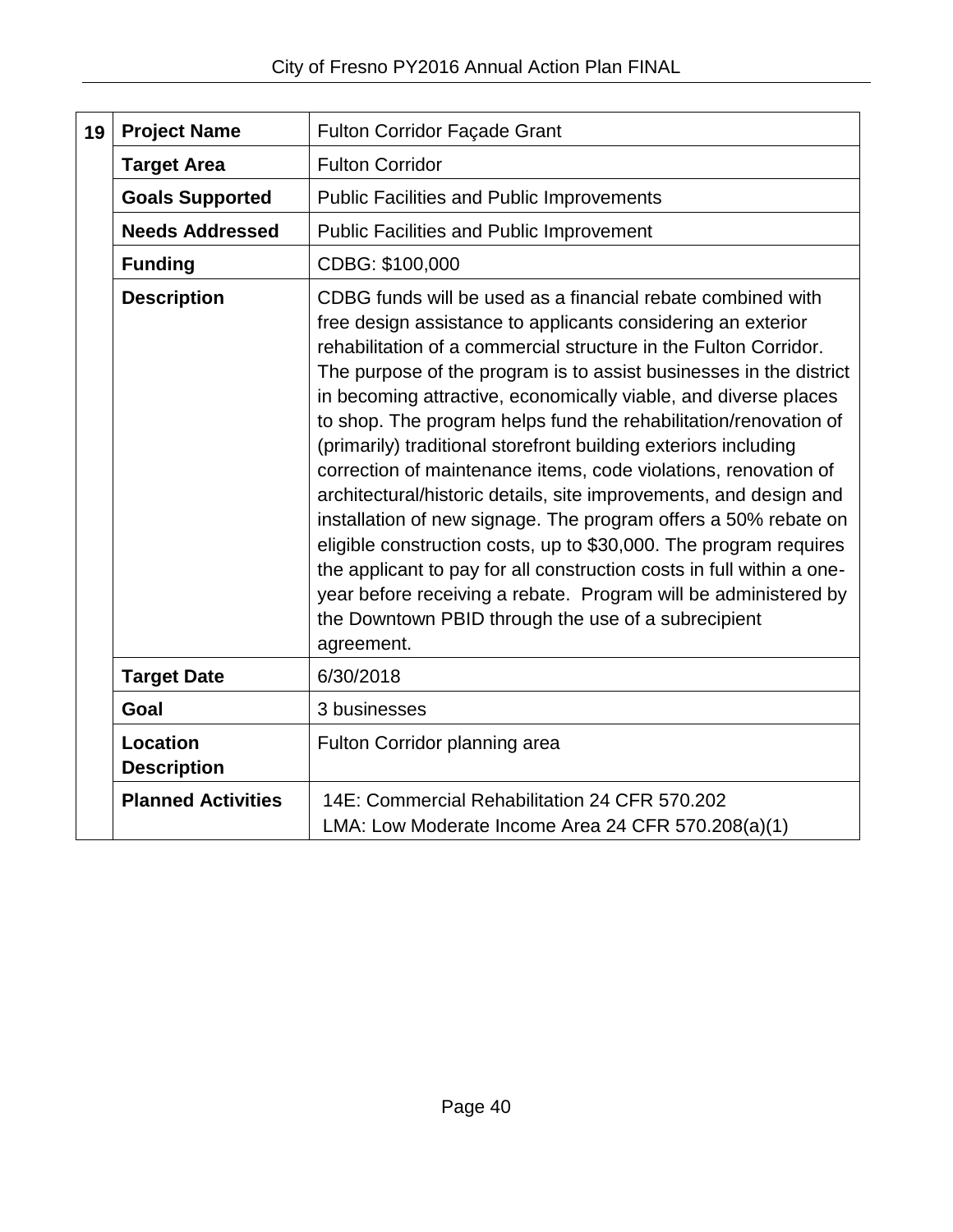| 20 | <b>Project Name</b>            | <b>CDBG Program Administration</b>                                                                                                                              |
|----|--------------------------------|-----------------------------------------------------------------------------------------------------------------------------------------------------------------|
|    | <b>Target Area</b>             | Citywide                                                                                                                                                        |
|    |                                | Low/Mod Income Areas                                                                                                                                            |
|    | <b>Goals Supported</b>         | Safe and Affordable Housing<br>Homelessness and the Prevention of Homelessness<br><b>Community Services</b><br><b>Public Facilities and Public Improvements</b> |
|    | <b>Needs Addressed</b>         | Affordable Housing<br>Homelessness<br><b>Community Services</b>                                                                                                 |
|    |                                | <b>Public Facilities and Public Improvement</b>                                                                                                                 |
|    | <b>Funding</b>                 | CDBG: \$637,000                                                                                                                                                 |
|    | <b>Description</b>             | Grant Monitoring and Administration, Historic Preservation                                                                                                      |
|    | <b>Target Date</b>             | 6/30/2017                                                                                                                                                       |
|    | Goal                           | Not Applicable                                                                                                                                                  |
|    | Location<br><b>Description</b> | 2600 Fresno Street, Fresno CA 93721                                                                                                                             |
|    | <b>Planned Activities</b>      | 21A: General Administration - 24 CFR 570.206<br>NA: National Objective not applicable                                                                           |

| 21 | <b>Project Name</b>         | <b>HOME Program Administration</b>                           |
|----|-----------------------------|--------------------------------------------------------------|
|    | <b>Target Area</b>          | Citywide                                                     |
|    |                             | Low/Mod Income Areas                                         |
|    | <b>Goals Supported</b>      | Safe and Affordable Housing                                  |
|    | <b>Needs Addressed</b>      | Affordable Housing                                           |
|    | <b>Funding</b>              | HOME: \$238,109                                              |
|    | <b>Description</b>          | <b>Grant Monitoring and Administration</b>                   |
|    | <b>Target Date</b>          | 6/30/2017                                                    |
|    | Goal                        | Not Applicable                                               |
|    | <b>Location Description</b> | 2600 Fresno Street, Fresno CA 93721                          |
|    | <b>Planned Activities</b>   | General Administration and Oversight of HOME-funded projects |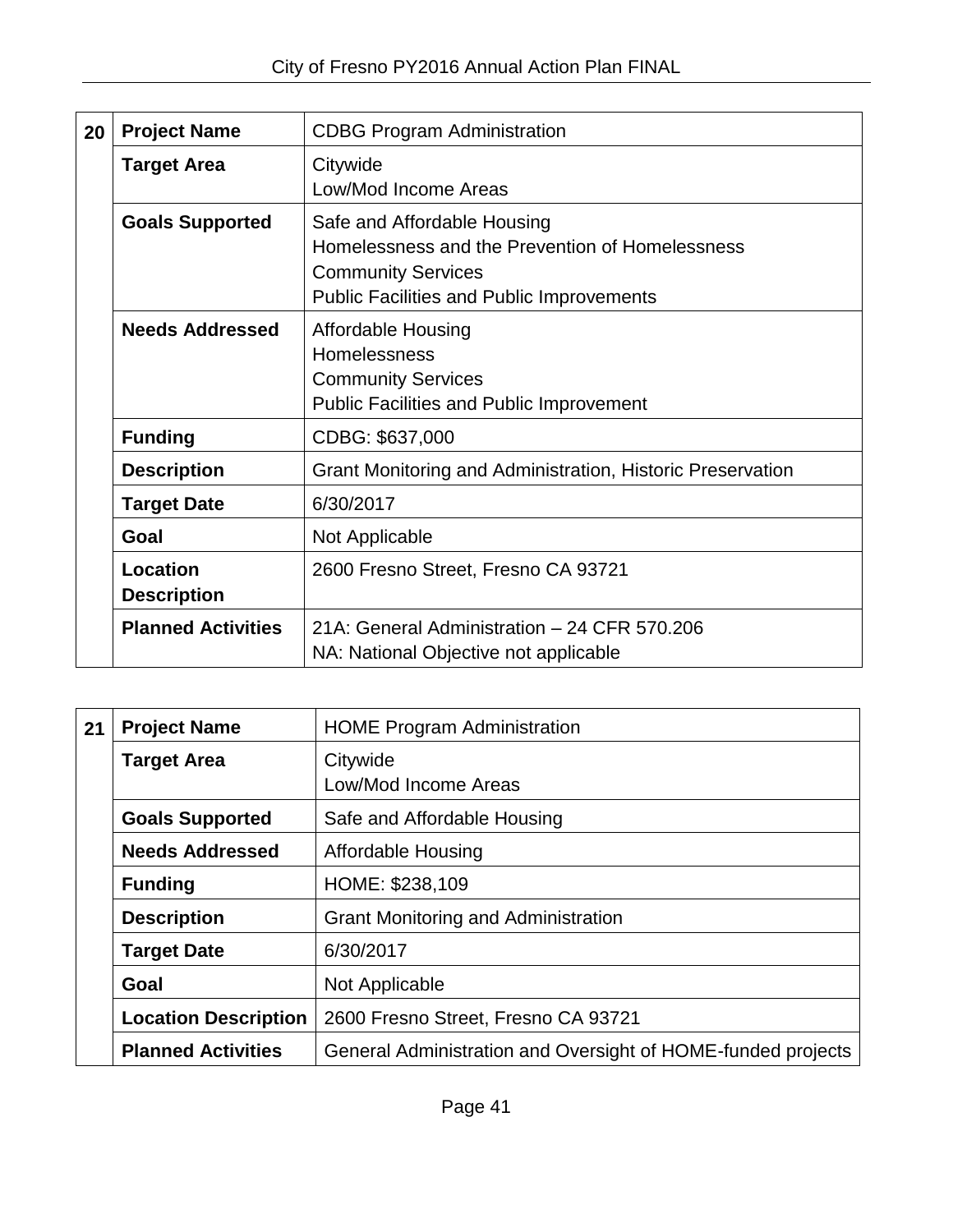| 22 | <b>Project Name</b>       | <b>HOPWA Program Administration</b>                                                                                       |
|----|---------------------------|---------------------------------------------------------------------------------------------------------------------------|
|    | <b>Target Area</b>        | <b>Fresno County</b>                                                                                                      |
|    | <b>Goals Supported</b>    | <b>Homeless</b>                                                                                                           |
|    | <b>Needs Addressed</b>    | <b>Homeless</b>                                                                                                           |
|    | <b>Funding</b>            | HOPWA: \$11,619                                                                                                           |
|    | <b>Description</b>        | HOPWA funds will be used for administrative and compliance<br>oversight activities associated with HOPWA funded projects. |
|    | <b>Target Date</b>        | 6/30/2017                                                                                                                 |
|    | Goal                      | Not applicable                                                                                                            |
|    | Location                  | 2600 Fresno Street, Fresno CA 93721                                                                                       |
|    | <b>Description</b>        |                                                                                                                           |
|    | <b>Planned Activities</b> | <b>Grant Administration and Oversight</b>                                                                                 |

| 23 | <b>Project Name</b>            | Southeast Specific Plan                                                                                      |
|----|--------------------------------|--------------------------------------------------------------------------------------------------------------|
|    | <b>Target Area</b>             | <b>Southeast Fresno</b>                                                                                      |
|    | <b>Goals Supported</b>         | Safe and Affordable Housing<br><b>Community Services</b><br><b>Public Facilities and Public Improvements</b> |
|    | <b>Needs Addressed</b>         | Affordable Housing<br><b>Community Services</b><br><b>Public Facilities and Public Improvement</b>           |
|    | <b>Funding</b>                 | CDBG: \$500,000                                                                                              |
|    | <b>Description</b>             | CDBG funds will be used for planning efforts specific to Southeast<br>Fresno.                                |
|    | <b>Target Date</b>             | 6/30/2018                                                                                                    |
|    | Goal                           | Not applicable                                                                                               |
|    | Location<br><b>Description</b> | 2600 Fresno Street Fresno CA 93721                                                                           |
|    | <b>Planned Activities</b>      | 20: Planning - 24 CFR 570.205<br>NA: National Objective not applicable to planning activities                |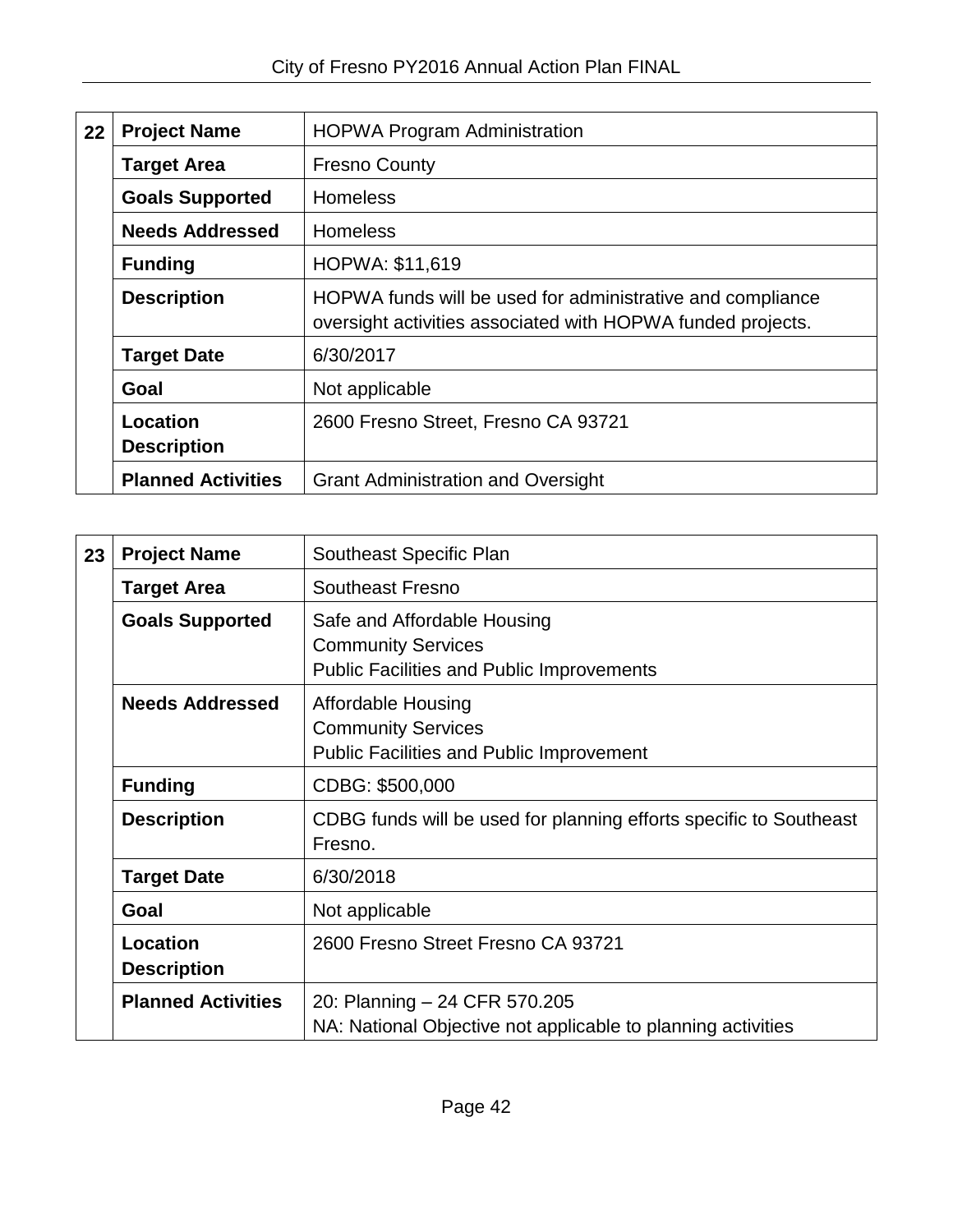| 24 | <b>Project Name</b>            | Community Revitalization - Planning                                                                                                             |
|----|--------------------------------|-------------------------------------------------------------------------------------------------------------------------------------------------|
|    | <b>Target Area</b>             | Low/Mod Income Areas                                                                                                                            |
|    | <b>Goals Supported</b>         | <b>Community Services</b>                                                                                                                       |
|    | <b>Needs Addressed</b>         | <b>Community Services</b>                                                                                                                       |
|    | <b>Funding</b>                 | CDBG: \$110,000                                                                                                                                 |
|    | <b>Description</b>             | Funding for two targeted neighborhood revitalization teams (NRT)<br>to identify and connect resources to establish sustainable<br>neighborhoods |
|    | <b>Target Date</b>             | 6/30/2017                                                                                                                                       |
|    | Goal                           | Not applicable                                                                                                                                  |
|    | Location<br><b>Description</b> | 2600 Fresno Street, Room 3070 Fresno CA 93721                                                                                                   |
|    | <b>Planned Activities</b>      | 20: Planning - 24 CFR 570.205<br>NA: National Objective not applicable to planning activities                                                   |

| 25 | <b>Project Name</b>            | <b>Fair Housing Council</b>                                                                                                                                                                                                                     |
|----|--------------------------------|-------------------------------------------------------------------------------------------------------------------------------------------------------------------------------------------------------------------------------------------------|
|    | <b>Target Area</b>             | Citywide                                                                                                                                                                                                                                        |
|    | <b>Goals Supported</b>         | <b>Community Services</b>                                                                                                                                                                                                                       |
|    | <b>Needs Addressed</b>         | <b>Community Services</b>                                                                                                                                                                                                                       |
|    | <b>Funding</b>                 | CDBG: \$40,000                                                                                                                                                                                                                                  |
|    | <b>Description</b>             | CDBG funds will be used to support fair housing outreach and<br>education to ensure fair housing opportunities throughout the City;<br>program will be administered by the Fair Housing Council through<br>the use of a subrecipient agreement. |
|    | <b>Target Date</b>             | 6/30/2017                                                                                                                                                                                                                                       |
|    | Goal                           | Not applicable                                                                                                                                                                                                                                  |
|    | Location<br><b>Description</b> | 333 W Shaw Avenue, Fresno CA                                                                                                                                                                                                                    |
|    | <b>Planned Activities</b>      | 21D: Fair Housing Planning - 24 CFR 570.205<br>NA: National Objective not applicable to planning activities                                                                                                                                     |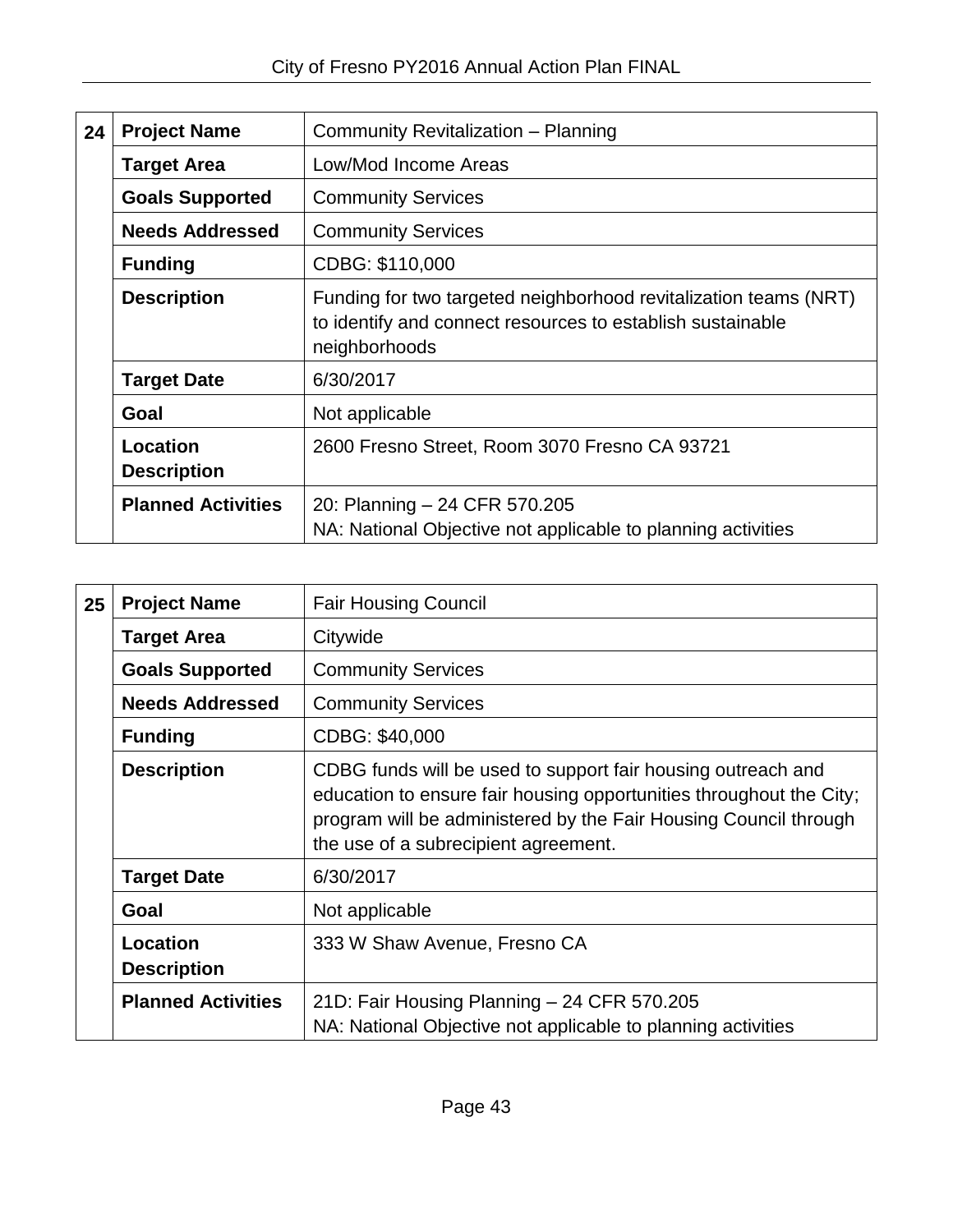## <span id="page-45-0"></span>**AP-50 Geographic Distribution – 91.220(f)**

### *Description of the geographic areas of the entitlement (including areas of low-income and minority concentration) where assistance will be directed.*

The City does not have any defined target areas. In FY2017, the City will serve a number of predominantly low and moderate income neighborhoods throughout the City. The following list identifies some of the areas that will receive assistance in FY2017:

### *Neighborhood Revitalization Team (Code Enforcement)*

- Jefferson, Yokomi, Kirk, Lowell, El Dorado Park
- A goal of 10 new areas to be determined

### *Street Improvements*

- Kings Canyon (Alta, Willow, and Adler)
- Fairmont (Santa Ana, Barcus, and Polk)
- Buckingham (Saginaw, Cedar, and Ninth)
- Floradora (McKinley, Fruit and Weber)

### *Park Improvements*

Romain Neighborhood Center Improvements (745 N First Avenue)

### *Community Center Improvements*

• Highway City

### *Rationale for the priorities for allocating investments geographically.*

The Consolidated Plan did not identify any targeted areas. Instead, the City will spread resources throughout the City, with the understanding that most funding will go toward the improvement of predominantly low and moderate income residential areas. Some of these neighborhoods include but not are not limited to Lowell, Yokomi, Kirk, Jefferson, El Dorado Park, Herndon Town, Highway City, Manchester and Pinedale.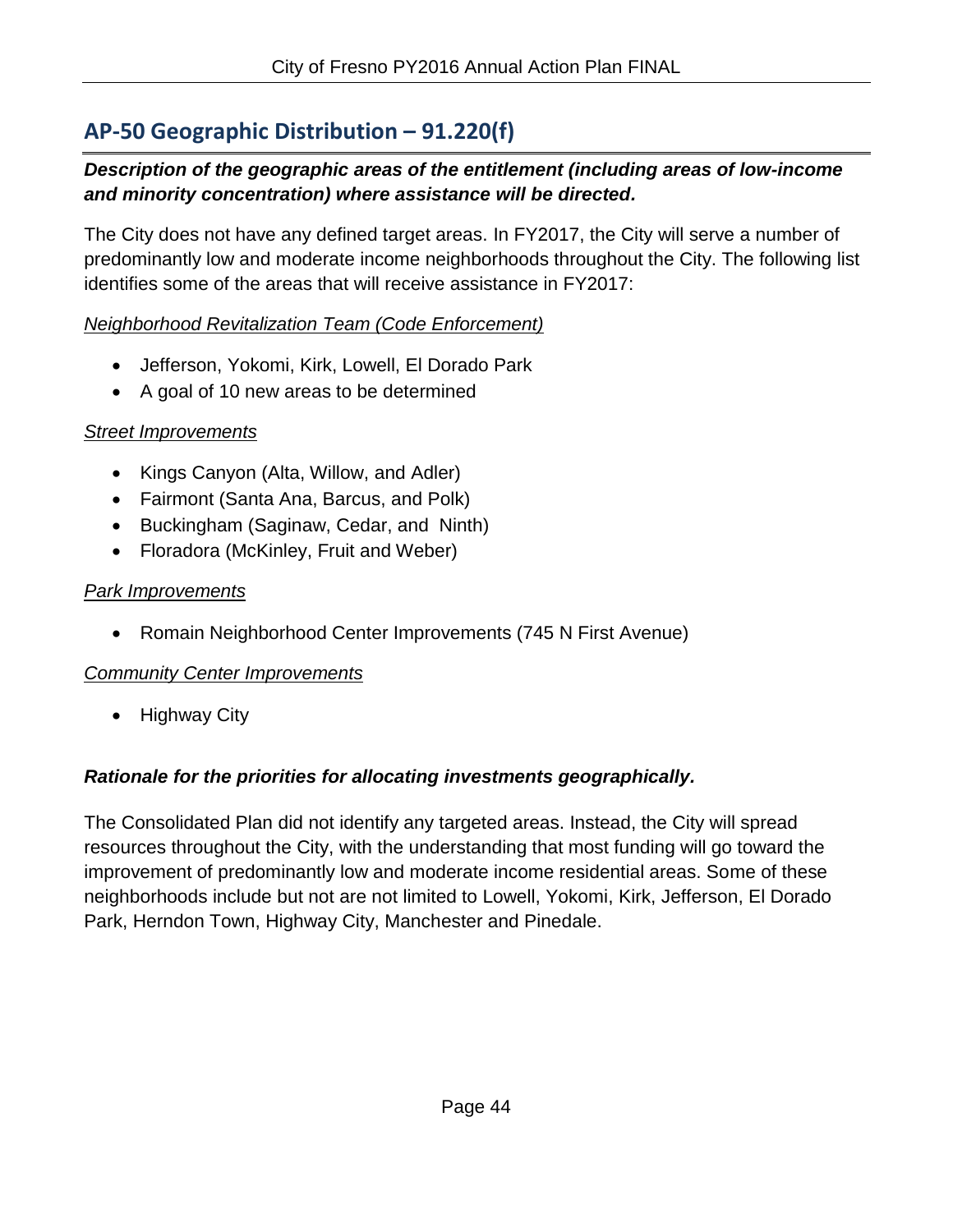## <span id="page-46-0"></span>**AP-55 Affordable Housing – 91.220(g)**

### **Introduction**

Although entitlement dollars are limited, the City does anticipate expending a significant portion of its federal allocation dollars on the preservation and provision of affordable housing. A detailed discussion of how HUD entitlements will be used to support affordable housing needs within the City is provided in AP-20, with the number of households to be assisted itemized by goal.

| One Year Goals for the Number of Households to be<br><b>Supported</b> |     |
|-----------------------------------------------------------------------|-----|
| <b>Homeless</b>                                                       | 5() |
| Non-Homeless                                                          | 68  |
| Special-Needs                                                         | 18  |
| Total                                                                 | 136 |

**Table 4 - One Year Goals for Affordable Housing by Support Requirement**

| One Year Goals for the Number of Households<br><b>Supported Through</b> |     |
|-------------------------------------------------------------------------|-----|
| <b>Rental Assistance</b>                                                |     |
| The Production of New Units                                             |     |
| Rehab of Existing Units                                                 |     |
| Acquisition of Existing Units                                           |     |
| Total                                                                   | 136 |

**Table 5 - One Year Goals for Affordable Housing by Support Type**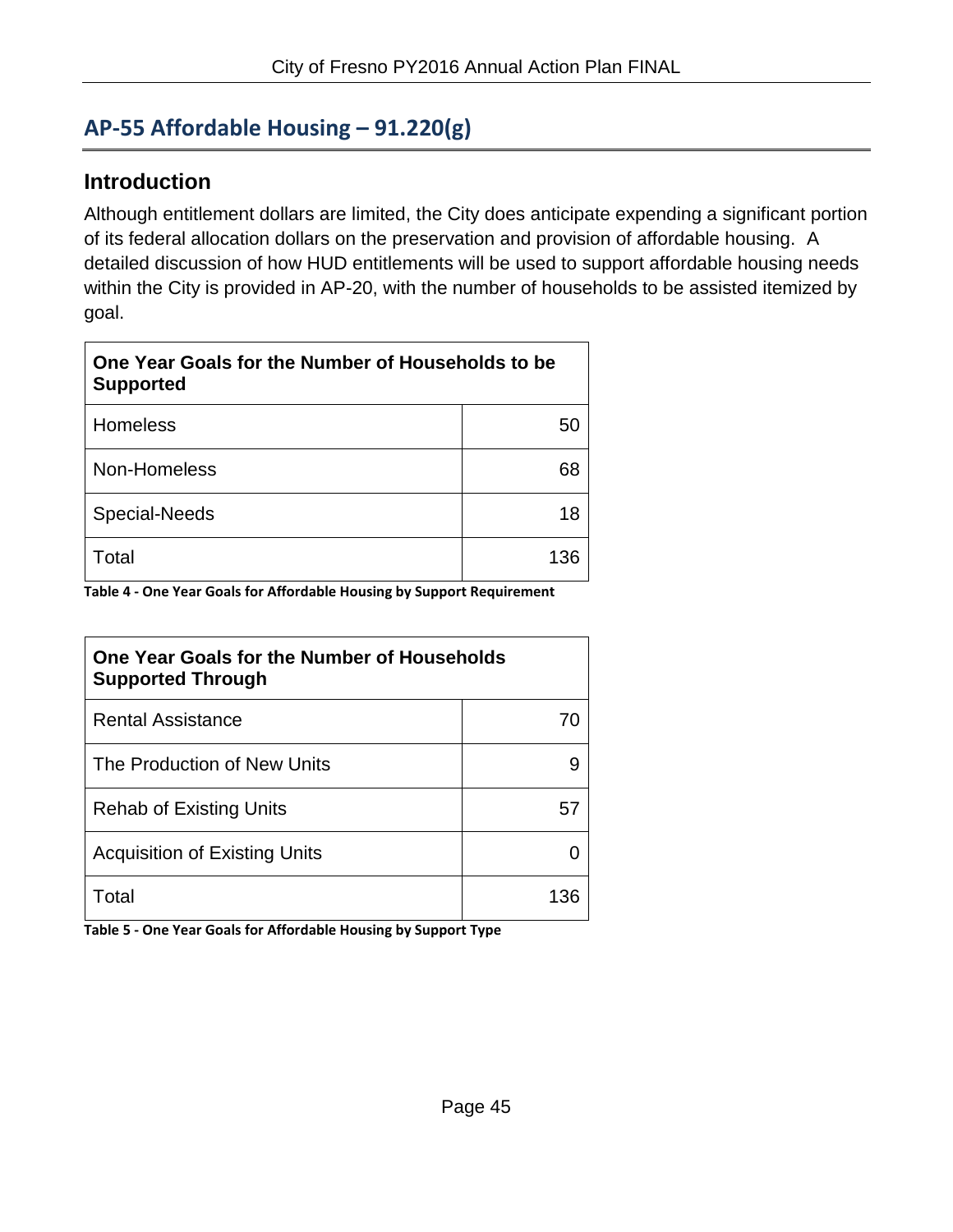## <span id="page-47-0"></span>**AP-60 Public Housing – 91.220(h)**

### **Introduction**

Public Housing within the City is administered by the Housing Authority of the City of Fresno. While the City will coordinate closely with the PHA and share information about their respective programs, the City does not plan on providing financial assistance to the PHA for their physical inventory. The PHA receives its own allocation from HUD, including an allocation through the Capital Fund Program, which will be used to repair, renovate and/or modernize the public housing developments.

The City does partner with the PHA on the administration of the tenant-based rental assistance and the administration of the HMIS homeless information management system.

### **Planned Actions**

### *Describe Actions planned during the next year to address the needs to public housing.*

A portfolio application inclusive of all Public Housing developments within the City of Fresno was submitted to HUD for the Rental Assistance Demonstration (RAD) program. Additionally, site specific RAD applications were submitted for 50% of the City of Fresno portfolio. Conversions are anticipated to take place during this period which may include renovations and/or transfers of rental assistance to newly constructed developments.

### *Actions to encourage public housing residents to become more involved in management and participate in homeownership.*

The Housing Authority of City of Fresno (HACF) Resident Advisory Board (RAB) meets at least annually to review any changes to the Admissions and Continued Occupancy Policy (ACOP) and the HACF Annual Plan policies. In addition, residents are able to make comments before the Board of Commissioners and their comments are solicited for all major policy changes.

The Housing Authority of the City of Fresno (HACF) participated in a homeownership program in previous years where over 200 foreclosed homes (in the City and County) were renovated and sold to low-income residents and other individuals. There are 7 homes available for purchase in the City of Fresno.

### *If the PHA is designated as troubled, describe the manner in which financial assistance will be provided or other assistance.*

The Housing Authority of the City of Fresno is not considered troubled.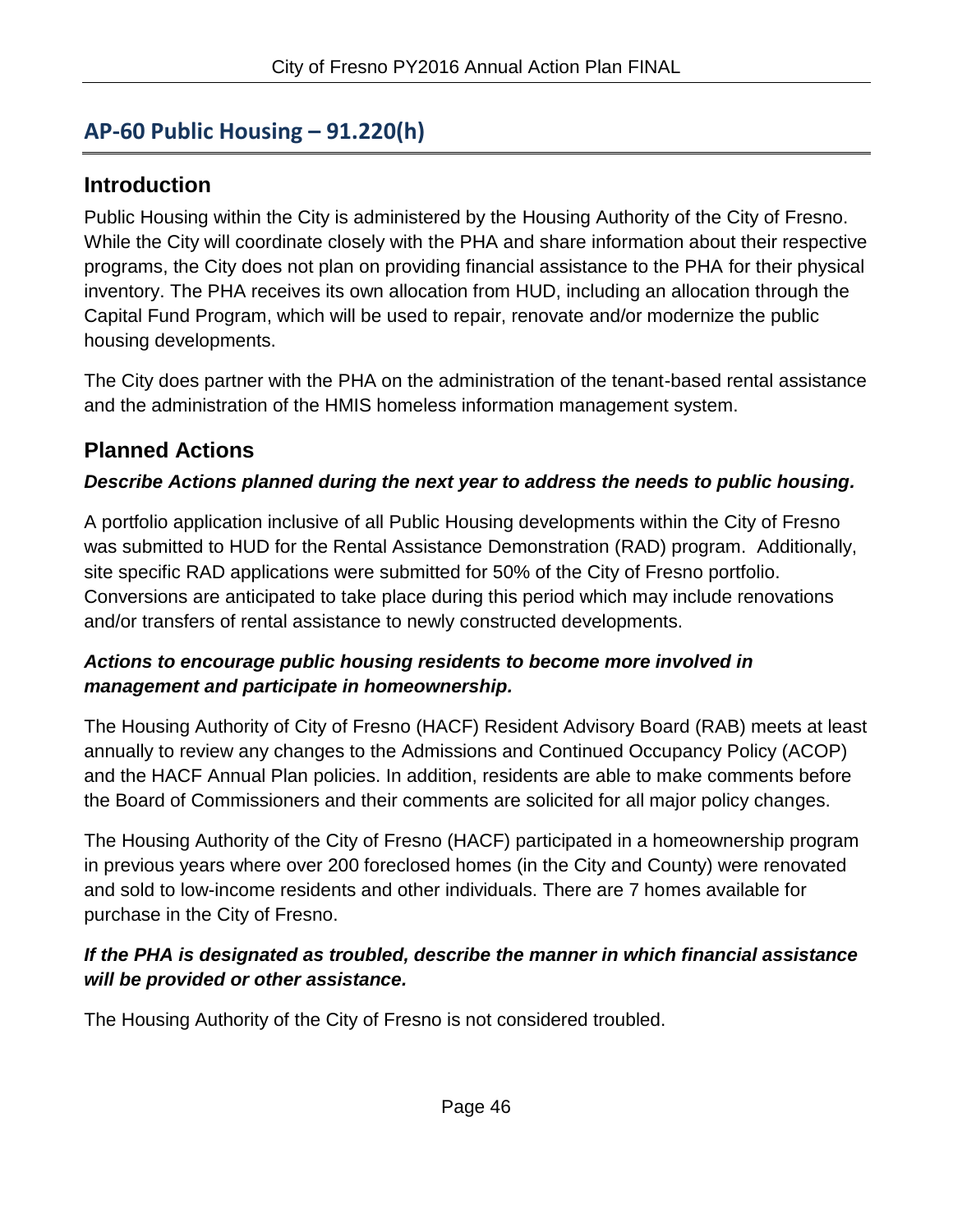### *Discussion*

The City's plan includes working with responsible entities for the development of housing affordable to low- and moderate- income persons. The City will accomplish this goal by making funds available from its HOME grant for eligible multifamily rental developments and homebuyer assistance to those residents ready for homeownership. The City will continue to work with the Housing Authority of Fresno City (HACF) and other qualified private nonprofit entities during the next Program Year to address the needs of housing within the City's Jurisdiction. The City will actively market its Homebuyer Assistance Program to public housing residents to encourage homeownership. The City fully supports the HACF's efforts to ensure adequate affordable housing for all City residents.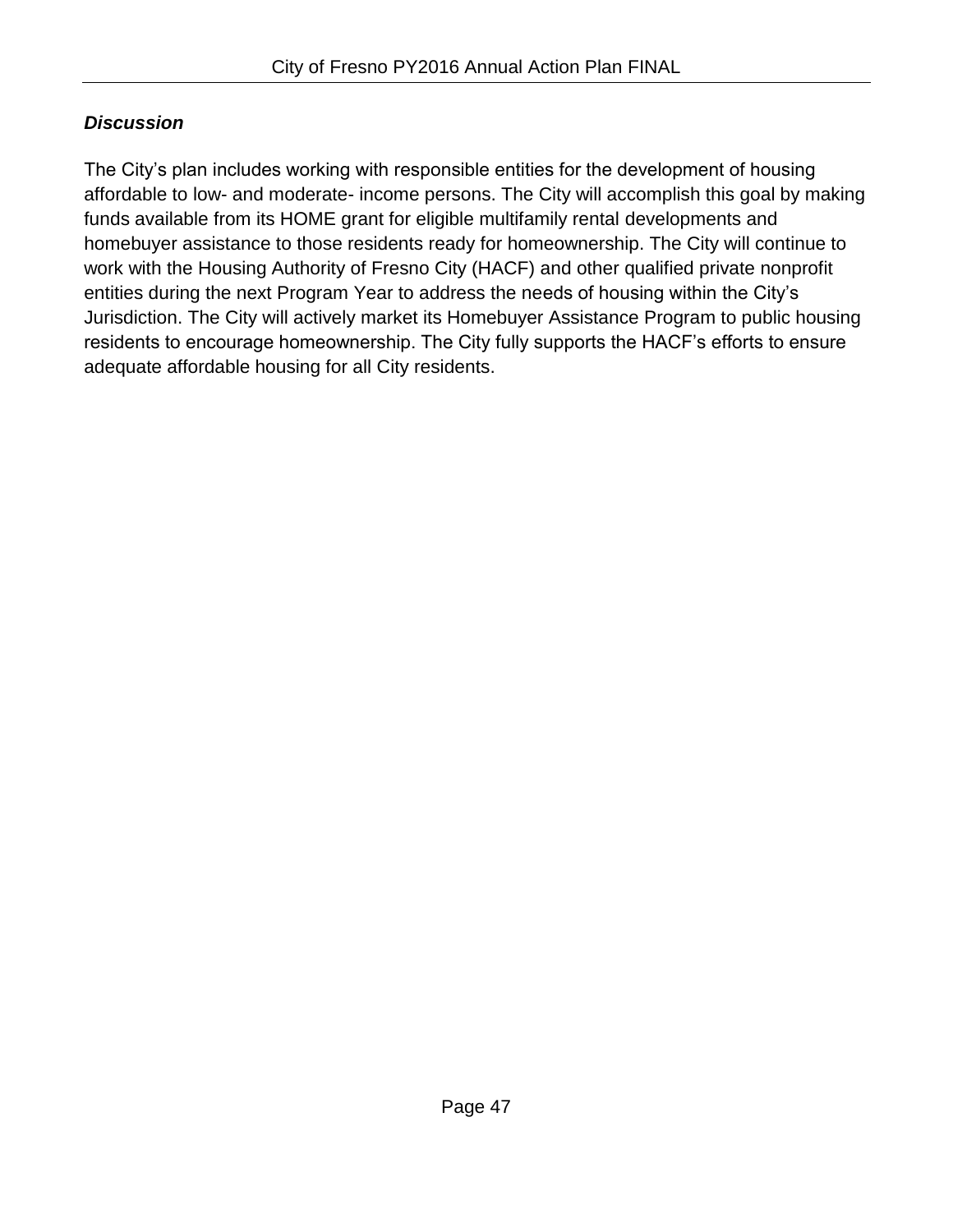## <span id="page-49-0"></span>**AP-65 Homeless and Other Special Needs Activities – 91.220(i)**

### **Introduction**

### *Describe the jurisdictions one-year goals and actions for reducing and ending homelessness including Reaching out to homeless persons (especially unsheltered persons) and assessing their individual needs*

The FMCoC, the 25 Cities Initiative, and the Homeless Task Force each have the ongoing task and responsibility to conduct street outreach and assessment. The Fresno Homeless Task Force conducts daily activities in areas where homeless individuals and families congregate or are known to visit. The 25 Cities Initiative has weekly outreach activities to areas which have been identified as having the potential to attract or induce homeless persons and families to congregate. The FMCoC develops and carries out regular outreach and assessment activities such as Homeless Connect and the annual PIT Count.

#### *Addressing the emergency shelter and transitional housing needs of homeless persons*

Through a collaboration of mental health and governmental agencies, the community has identified the need for a general homeless shelter. This subset of agencies and institutions has met regularly and is in the process of drafting a plan to create a "come as you are" shelter; the FMCoC has had representation in the "Community Conversation" as it has been named. As the plans are further developed and needs identified, the City may choose to amend the Annual Action Plan to assist with the creation of such a shelter.

*Helping homeless persons (especially chronically homeless individuals and families, families with children, veterans and their families, and unaccompanied youth) make the transition to permanent housing and independent living, including shortening the period of time that individuals and families experience homelessness, facilitating access for homeless individuals and families to affordable housing units, and preventing individuals and families who were recently homeless from becoming homeless again*

Through its subgrantees, the City is able to reach vulnerable individuals and families who are homeless. These agencies provide not only rapid rehousing and housing assistance, but also wrap-around services designed to create sustainable and safe housing opportunities for longterm permanent and independent living.

#### Page 48 *Helping low-income individuals and families avoid becoming homeless, especially extremely low-income individuals and families and those who are: being discharged from publicly funded institutions and systems of care (such as health care facilities,*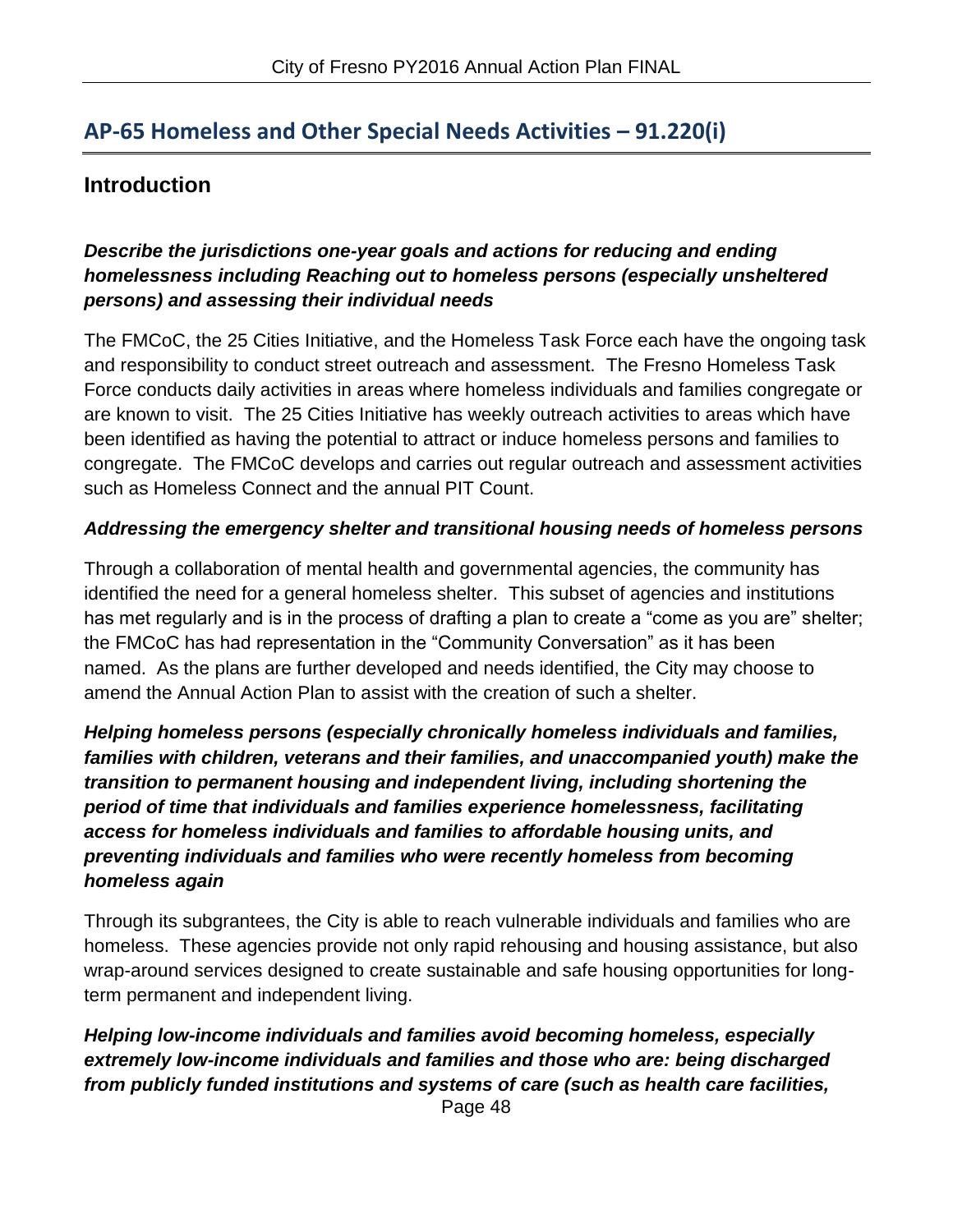### *mental health facilities, foster care and other youth facilities, and corrections programs and institutions); or, receiving assistance from public or private agencies that address housing, health, social services, employment, education, or youth needs.*

Through a network of social service agencies and supportive nonprofits, at-risk families and individuals are identified and assisted with short-term and long-term wrap-around services. These agencies include the Fresno County Mental Health network, the Fresno Police Department, the Fresno County Courts system, etc.

The City has no formal homeless discharge coordination policy in place. However, in the upcoming fiscal year, the City, through the FMCoC, will continue to support and coordinate with a number of community organizations and governmental agencies that actively engage in planning and implementing discharge plans and protocols that address the needs of individuals at risk of becoming homeless after receiving services. These individuals include youth aging out of foster care, homeless individuals who are frequent users of health care or mental health services, and individuals leaving county correctional facilities who have special needs and need assistance with transitioning to mainstream society. Members of the CoC work together to coordinate their efforts and build a continuum of care that provides supportive and preventative services to these individuals at high risk of homelessness after release.

### *Discussion*

The City of Fresno will use the Emergency Solutions Grant program funds in the following categories of activities:

### *Street Outreach*

The City of Fresno will provide a portion of its ESG allocation to fund a portion of the fullservice multidisciplinary outreach and engagement program currently being undertaken as a part of the 25 Cities Initiative. The two main purposes of these programs are:

- 1. To provide a consistent presence on the streets and other outdoor locations throughout Fresno to build rapport and trust with unsheltered homeless residents with the goal of assessing their needs and eligibility for housing assistance and providing case management services to link them with emergency shelter, housing, and/or critical health services; and
- 2. To provide an avenue to alleviate resident concerns about homeless residents living in their neighborhoods or other areas of Fresno, by connecting unsheltered homeless people with emergency shelter, housing, and/or critical health services.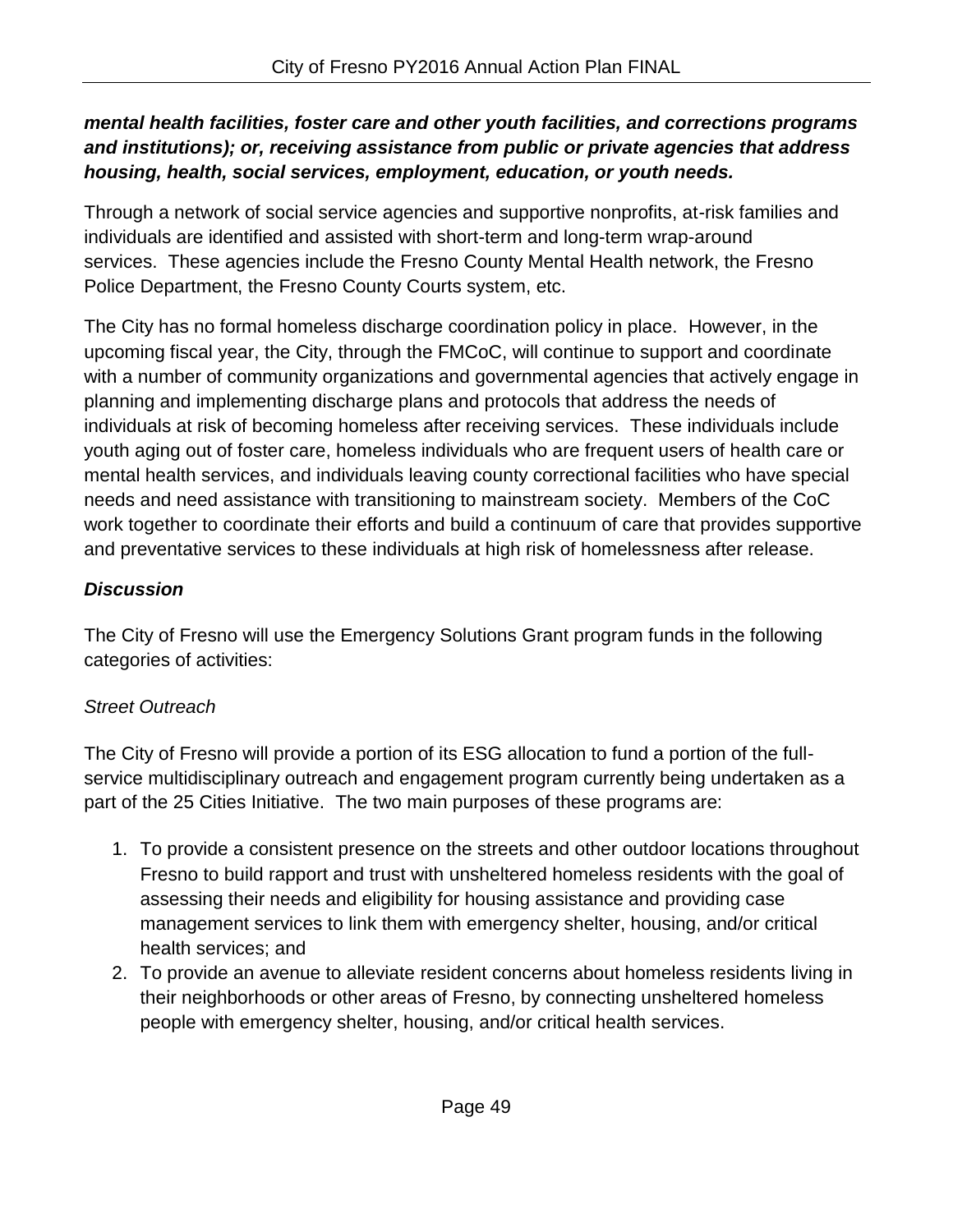### *Emergency Shelter*

The City of Fresno will offer a portion of ESG funds to be available to fund full-service emergency shelter program (s) that serve specific target populations, including homeless individuals, families, youth, and victims of domestic violence. Services will include the provision of shelter beds, case management, deposit/rental assistance, and other services as appropriate. The goal of this program is to provide all of the services and support that the participating families and youth need to become and remain permanently housed.

### *Homelessness Prevention*

The City of Fresno will utilize local non-profit service providers to offer homelessness prevention services to stabilize housing for individuals and families at risk of homelessness.

### *Rapid Re-Housing*

The City of Fresno will utilize eligible local non-profit service providers to offer housing relocation and stabilization services and short-and/or medium-term rental assistance as necessary to help individuals or families living in an emergency shelter or other place described in paragraph (1) of the "homeless" definition in 24 CFR 576.2 move as quickly as possible into permanent housing and achieve stability in that housing.

Component services and assistance may consist of short-term and medium-term rental assistance, rental arrears, rental application fees, security deposits, advance payment of last month's rent, utility deposits and payments, moving costs, housing search and placement, housing stability case management, mediation, legal services, and credit repair.

### *HMIS*

The ESG program will continue to fund a portion of the costs of the Homeless Management Information System (HMIS) program. The City of Fresno requires the use of HMIS to monitor outcomes and performance measures for all of its funded homeless service agencies, except for populations that are specifically excluded from entering information into the database such as victims of domestic violence.

### *\*25 Cities Initiative to End Chronic & Veteran Homelessness by 2015\**

The City of Fresno has joined the national initiative that began in March of 2014. As a member of the Initiative, the City proposes to allocate ESG funds to match other resources, including private funding from Fresno First Steps Home, to support the efforts of local agencies by providing bridge housing to begin to stabilize and move homeless individuals and families to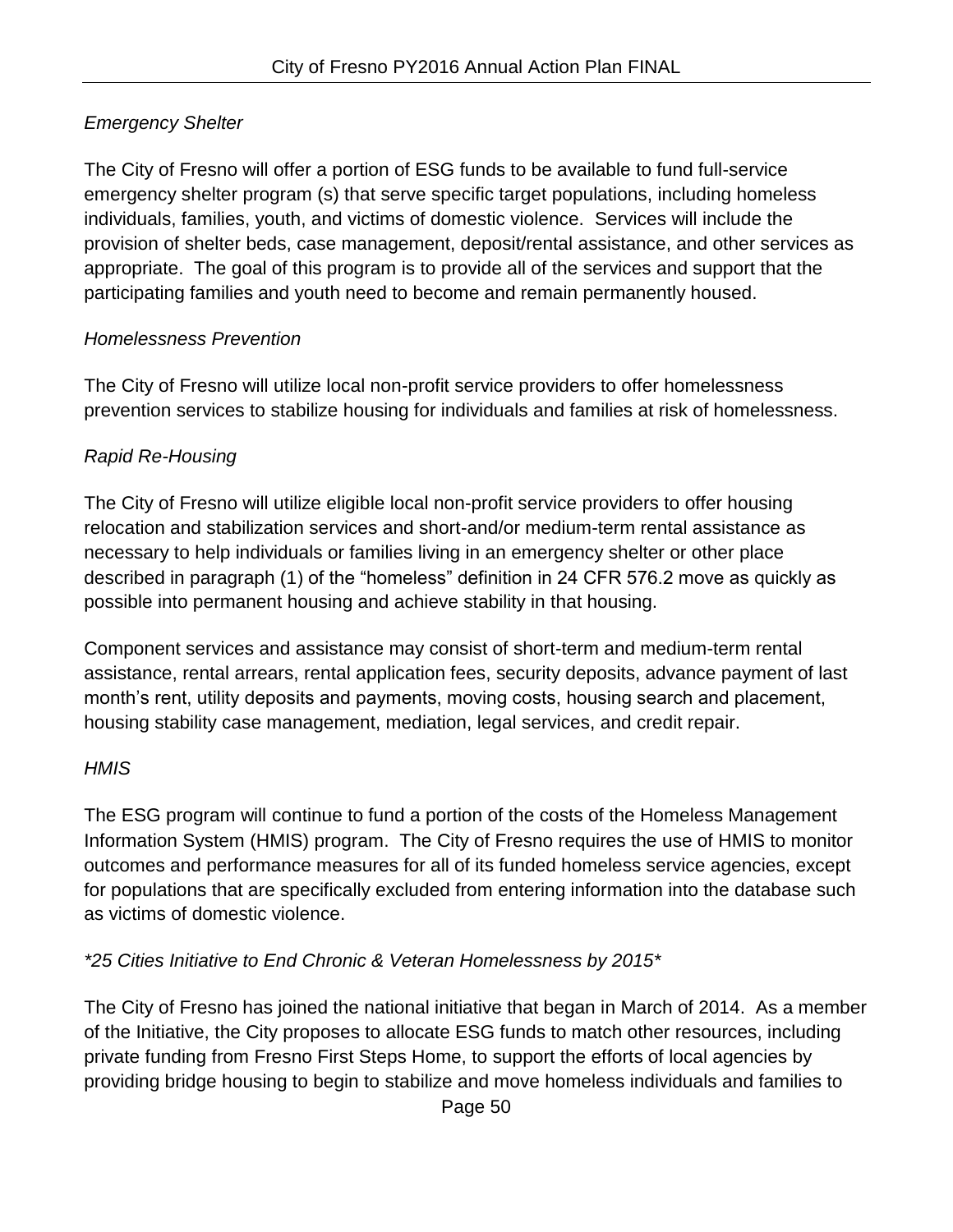permanent housing. Spending for bridge housing will primarily include ESG eligible costs for rapid re-housing and may also include some emergency shelter costs (e.g. motel vouchers) subject to the applicable cap on ESG funding allocated for street outreach and emergency shelter, as required by federal law.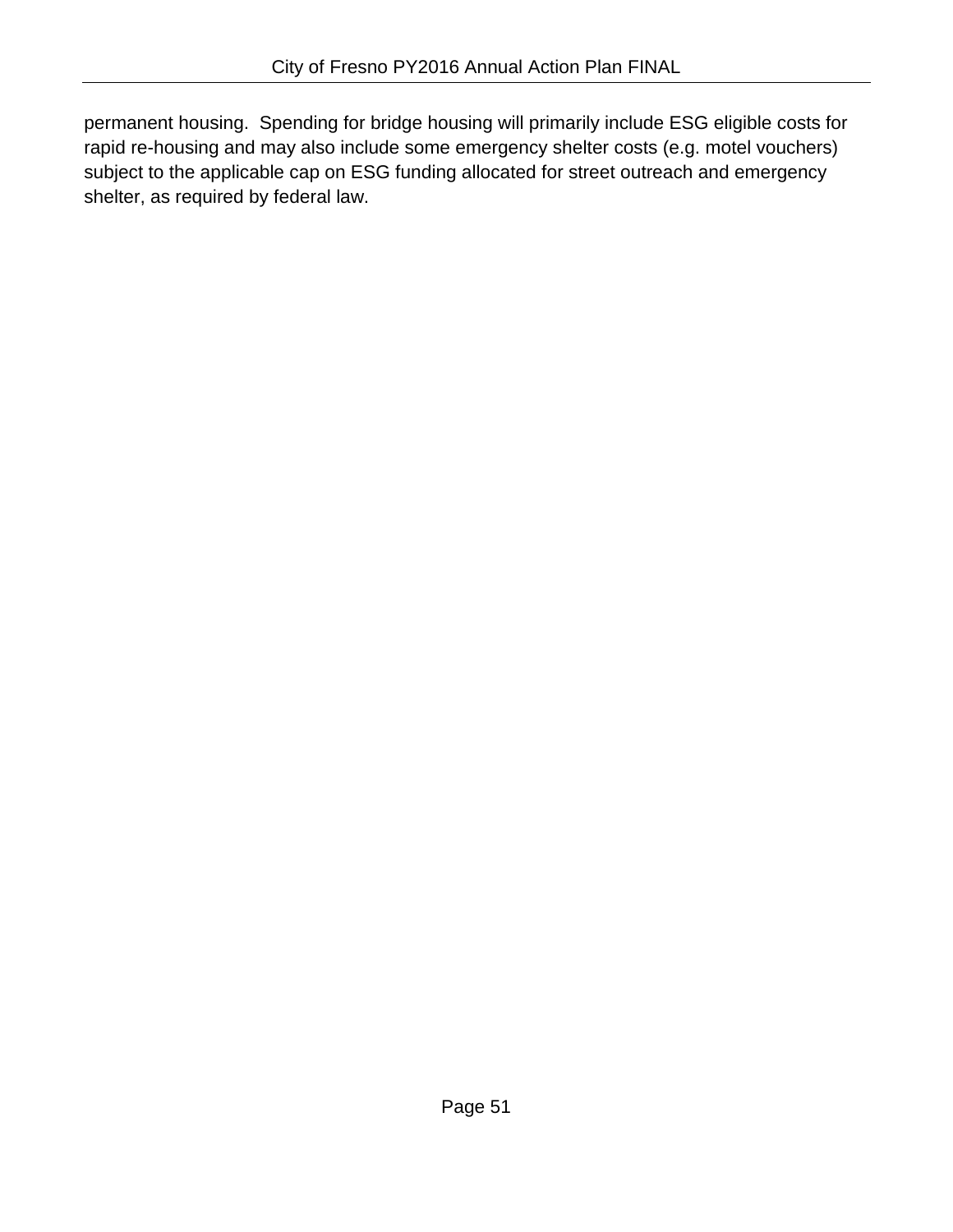## <span id="page-53-0"></span>**AP-70 HOPWA Goals– 91.220 (l)(3)**

| One year goals for the number of households to be provided housing through the use<br>of HOPWA for:             |    |
|-----------------------------------------------------------------------------------------------------------------|----|
| Short-term rent, mortgage, and utility assistance to prevent homelessness of the<br>individual or family        | 47 |
| Tenant-based rental assistance                                                                                  |    |
| Units provided in permanent housing facilities developed, leased, or operated with<br><b>HOPWA</b> funds        |    |
| Units provided in transitional short-term housing facilities developed, leased, or<br>operated with HOPWA funds |    |
| Total                                                                                                           | 47 |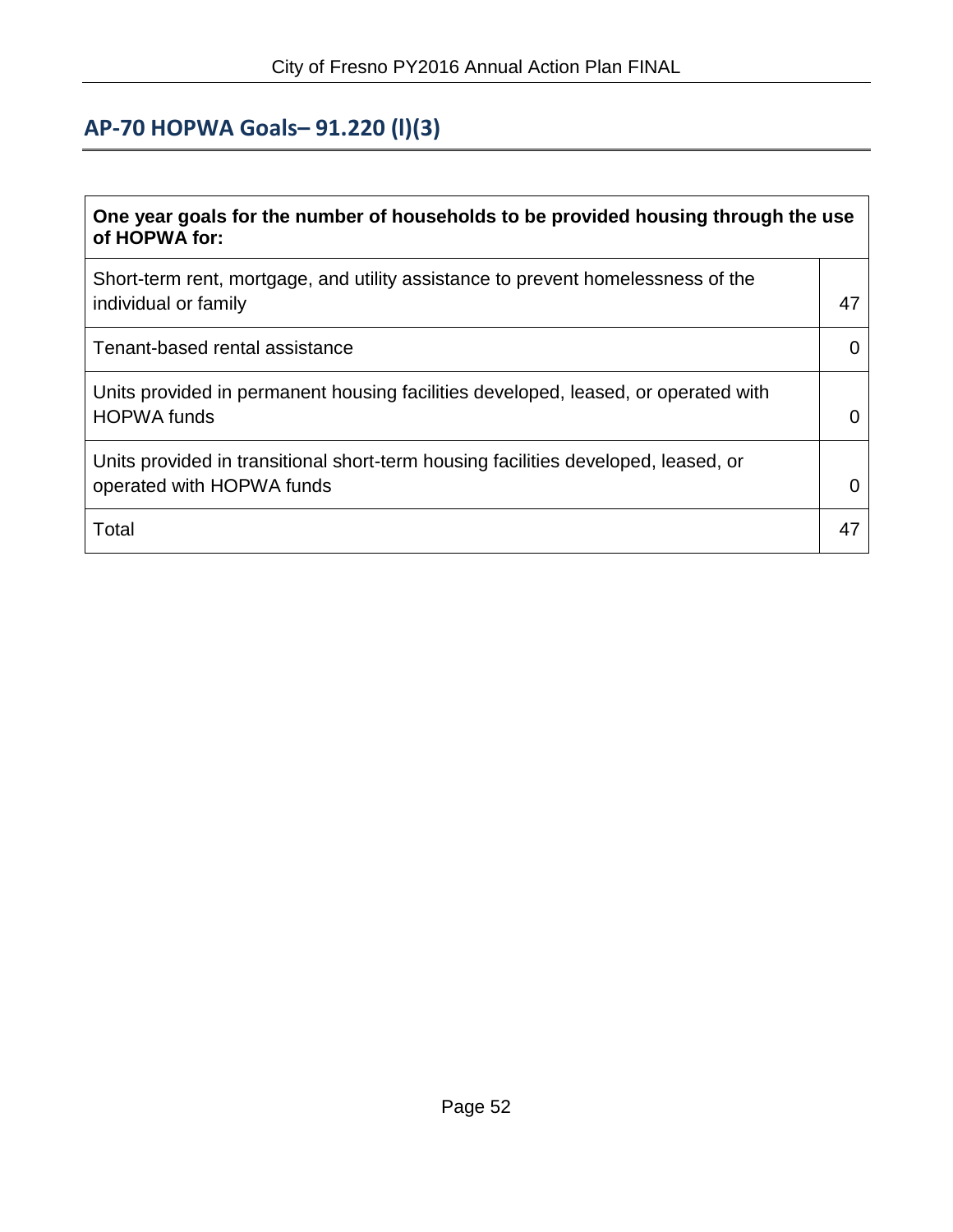## <span id="page-54-0"></span>**AP-75 Barriers to Affordable Housing – 91.220(j)**

### **Introduction**

The City of Fresno identified several constraints to the development, maintenance, and improvement of housing and affordable housing in its most recent Housing Element.

- Market Constraints
	- o Land Cost and Availability
	- o Land Use Controls
	- o Off-Site Improvements
	- o Materials and Labor
	- o Financing Costs
- Other Non-Governmental Constraints
	- o Accessibility to Mobility
	- o Social Perceptions
- Excessive Land Value in Select Areas
- Governmental Constraints
	- o Inclusionary Housing
	- o Governmental Layers for Entitlements
	- o Annexation
	- o Development Review Process Components
	- o Fees and Exactions

#### *Actions it planned to remove or ameliorate the negative effects of public policies that serve as barriers to affordable housing such as land use controls, tax policies affecting land, zoning ordinances, building codes, fees and charges, growth limitations, and policies affecting the return on residential investment*

During the 2016 year, the City will commit to the following actions to reduce the barriers to affordable housing:

- planning entitlement fee reductions for projects constructed in the City's Inner City Fee Reduction Target Area
- density bonuses for eligible projects
- impact fee reduction and waiver programs for disadvantaged neighborhoods

Page 53 The City recently updated its Development Code. The updated development code makes it easier to develop compact, walkable, affordable housing along high capacity transit corridors and in downtown. These Code changes positively impact the availability of housing that meets the State of California guidelines for affordability for low and very low income households. It is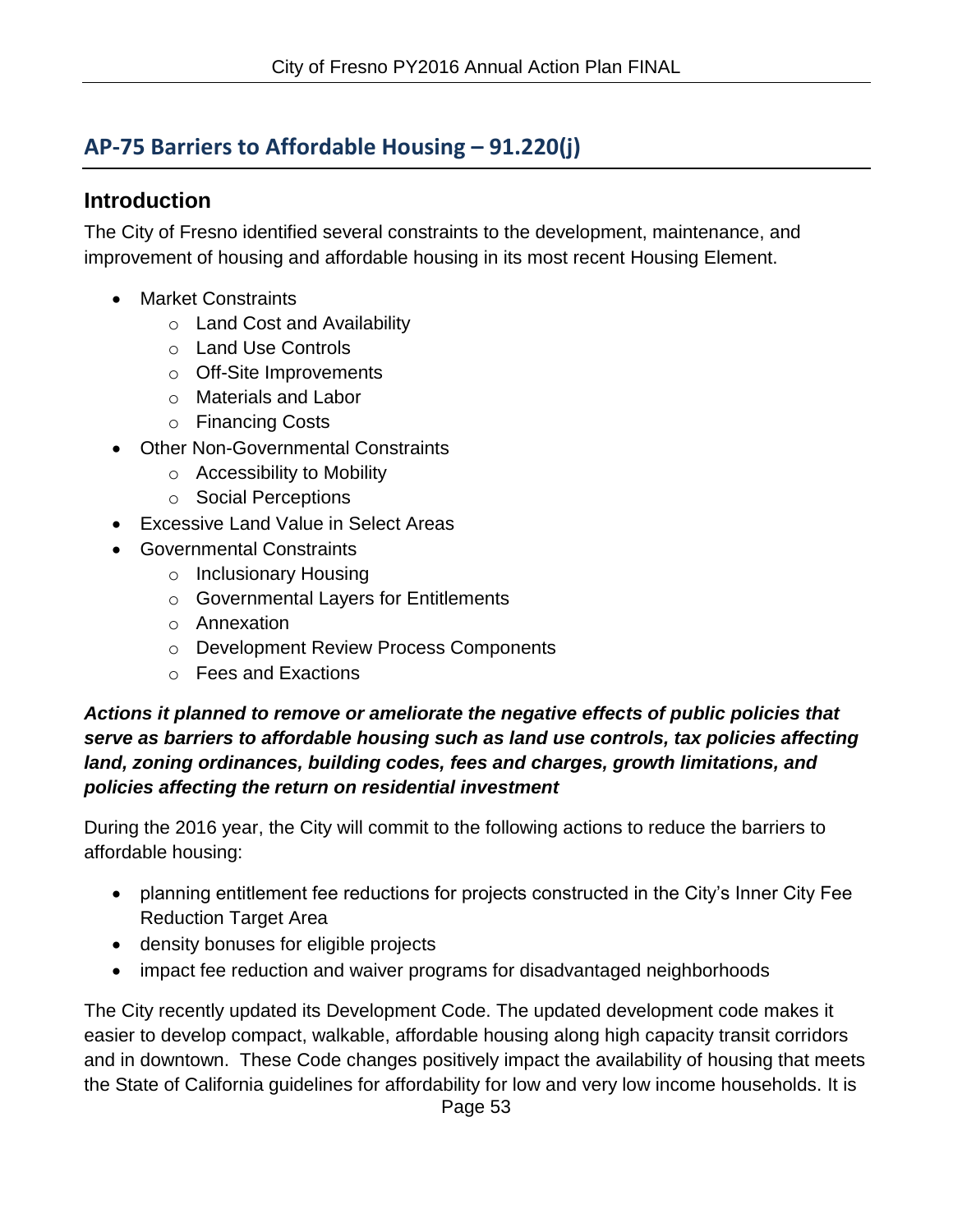anticipated that the City will evaluate its post-RDA housing properties for reuse as affordable housing; however it is not expected that these properties will be available during the program year.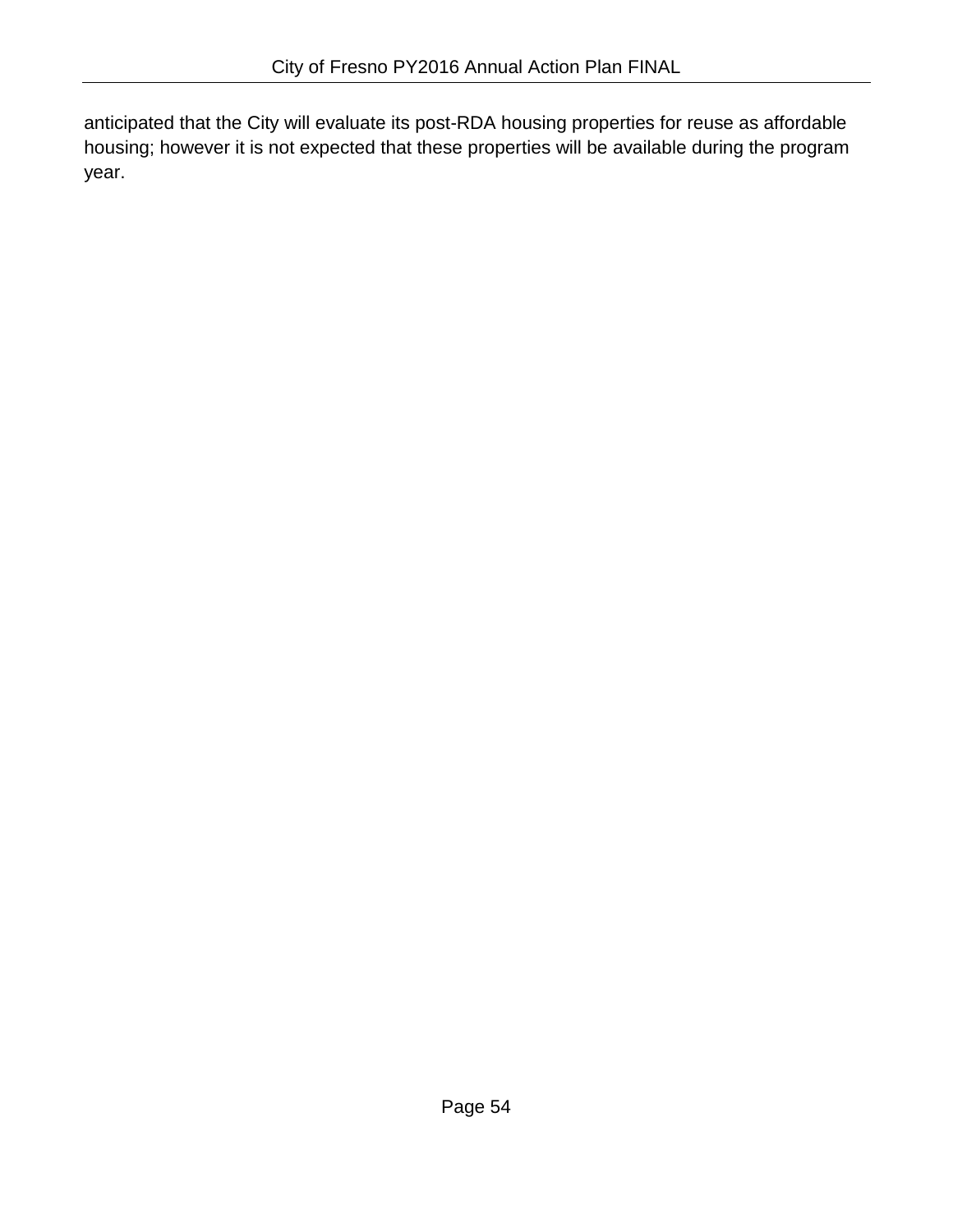### <span id="page-56-0"></span>**AP-85 Other Actions – 91.220(k)**

### **Introduction**

In addition to outlining projects that the City will actively pursue with available federal resources, the City must also describe "other actions" outlined below, as required by the federal regulations.

### **Actions planned to address obstacles to meeting underserved needs**

With a recognized deficit of parks and open space, the City continues to seek partnerships which increase the availability of parks and open space in underserved neighborhoods. The City has prioritized established neighborhoods for reinvestment – especially focusing on high intensity transit corridors for development and redevelopment. These actions will provide new or reconstructed infrastructure in low-mod census tracts and adjacent to low-mod neighborhoods. Bus Rapid Transit (BRT) will be under construction in the next year and operational in the next two years. This highly efficient alternative transportation option will enhance surrounding low-mod neighborhoods.

### **Actions planned to foster and maintain affordable housing**

The City coordinates closely with the Fresno Housing Authority, local nonprofit housing providers, and other governmental agencies to identify resources available for fostering and maintaining affordable housing. These actions include support for LIHTC applications for both 9% and 4% tax credits, support for Cap & Trade applications for the development of new TOD housing options, support for Cal Home – the State's first time homebuyer program, and monitoring of the mobile home rent control guidelines.

### **Actions planned to reduce lead-based paint hazards**

To address potential and actual health hazards derived from lead-based paint (LBP) the City of Fresno will support the Fresno County Human Services Agency's efforts to identify and remediate hazards caused by LBP, provide outreach to the community regarding structural dangers or cultural practices that may cause lead poisoning, and continue to include lead abatement practices in code enforcement and rehabilitation programs as feasible.

The City of Fresno anticipates receiving additional funding from the State and possibly a new allocation of federal funding from HUD to expand its lead paint hazard reduction efforts.

### **Actions planned to reduce the number of poverty-level families**

The City of Fresno allocates funding for homeless prevention and housing, including emergency shelter, transitional housing, and permanent housing. The City of Fresno will continue to provide assistance for the homeless and those in danger of becoming homeless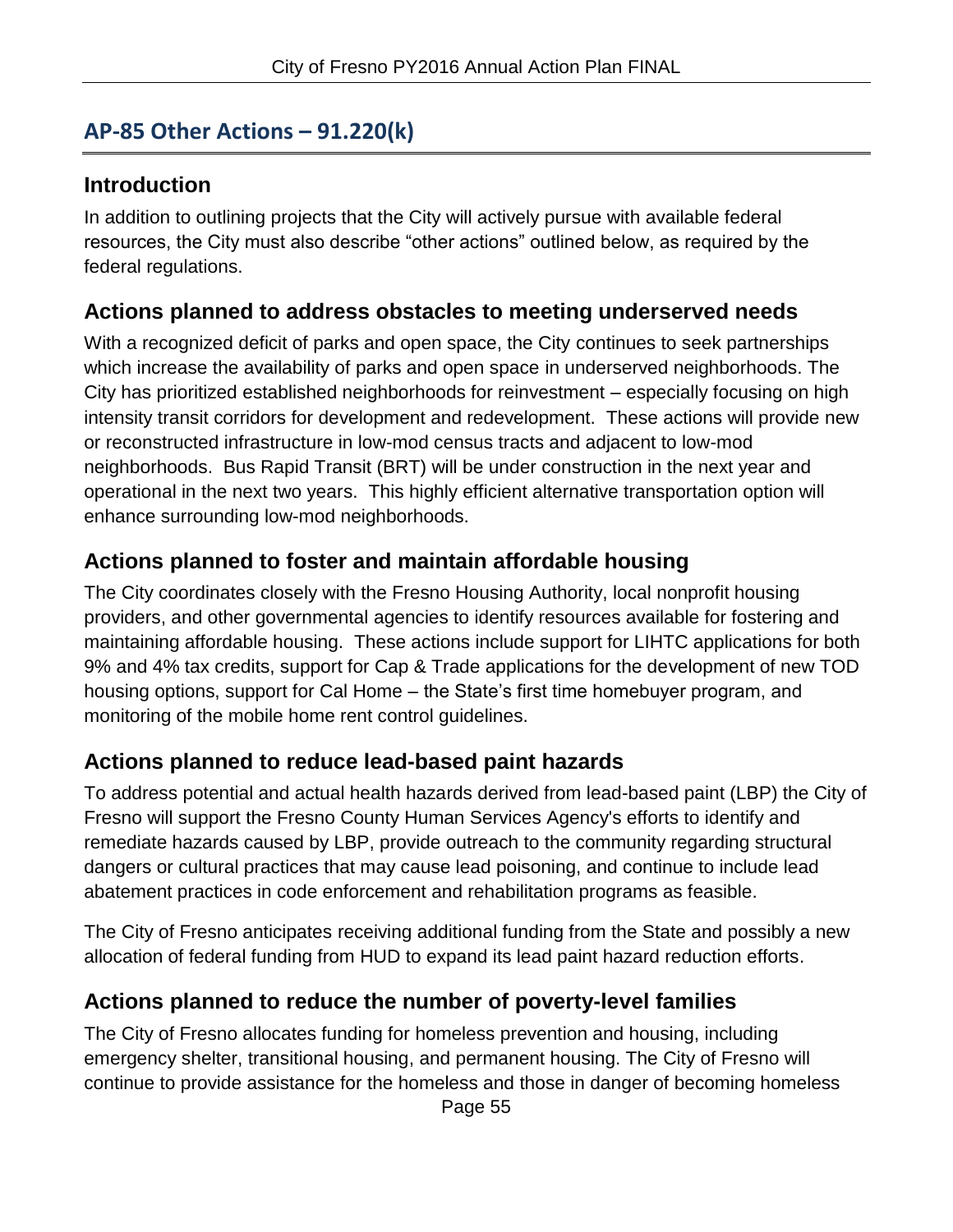and improve communication and service delivery capabilities of agencies and organizations that provide programs to assist the homeless.

The City of Fresno assists persons that are homeless or vulnerable to becoming homeless is provided through nonprofit agencies and City of Fresno departments. Services and activities provide free and reduced price services so that low-income persons are able to use their income for other expenses:

- The Parks and Community Services Department provides seniors low cost or free meals at community centers in low-income neighborhoods.
- The City of Fresno provides cooling centers in the summer for homeless and low income persons that do not have access to cooled environments and also to offset the cost associated with cooling a home. There are also warming centers in the winter when the temperatures drop below 35 degrees.
- The City of Fresno Transportation Department provides bus services to these centers free of charge. These centers are located at community centers throughout Fresno and specifically in low-income areas.
- The Sustainability Division provides home energy audits for exterior and interior energy efficiency rehabilitation.
- Additionally, area nonprofits receive funding from HUD through the Supportive Housing Program (SHP) to assist homeless families and individuals, and the chronically homeless.

The City of Fresno has partnered with local homeless care providers and the FMCoC to adopt and implement a ten year plan to end chronic homelessness. The City of Fresno is a part of the FMCoC and services provided by these agencies are direct services with the goal of ending chronic homelessness. Through the ESG Program the City of Fresno funds agencies that provide services and activities such as:

- Homelessness and psychosocial assessments
- Case management
- Referrals to other service and programs
- Transportation; meals
- Shelter

### *Economic Development Activities*

Page 56 As discussed in the Consolidated Plan, the City of Fresno will provide economic development and employment opportunity programs through a variety of funding sources, and will focus its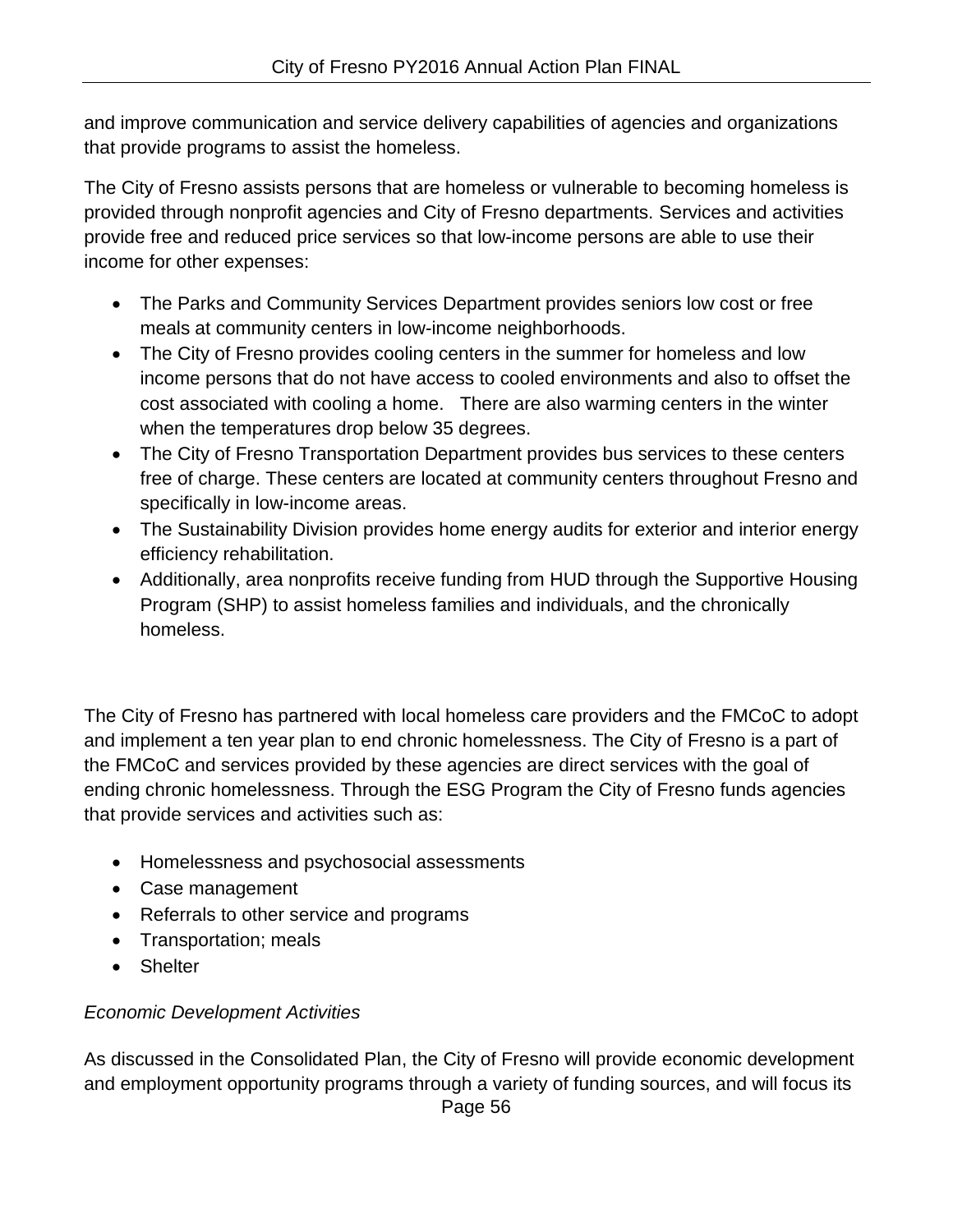economic activities and budget on four major areas:

- 1. Foster an environment that will lead to the creation of new jobs and the retention of existing jobs
- 2. Encourage entrepreneurs to establish new businesses
- 3. Work with existing Fresno businesses to encourage them to stay in Fresno. Expand, and create additional jobs
- 4. Attract new job creating

## **Actions planned to develop institutional structure**

The City is undertaking a series of technological improvements and enhancements designed to streamline development applications, coordinate with other city services and provide more accessible information to the public. While these changes to the City's land management system will take several years to implement, the actions will provide the public with quick and easy access to zoning, business licensing, permitting, code enforcement, and other data currently difficult to access.

Housing Division staff will have access to additional online, local and regional training to improve and enhance the City's knowledge of federal and state funding opportunities. All new funding designated to service established neighborhoods will leverage the federal programs in eligible low-mod census tracts.

## **Actions planned to enhance coordination between public and private housing and social service agencies**

The City will continue to participate as a member of the FMCoC with other social service and housing providers for homeless activities. City staff will participate in local and regional workshops designed to develop relationships with other providers and improve coordination.

The Administration of the City meets regularly with the Fresno Housing Authority, other cities in the Central Valley, and nonprofit agencies. The City actively recruits new investment in underserved neighborhoods.

## **Monitoring**

The City of Fresno has established a monitoring system to ensure that federal regulations, local policies and program guidelines are met. The monitoring system encompasses both entitlement program monitoring and project monitoring. The City of Fresno's Monitoring Plan for the Consolidated Plan and each annual Action Plan was established to meet three primary goals: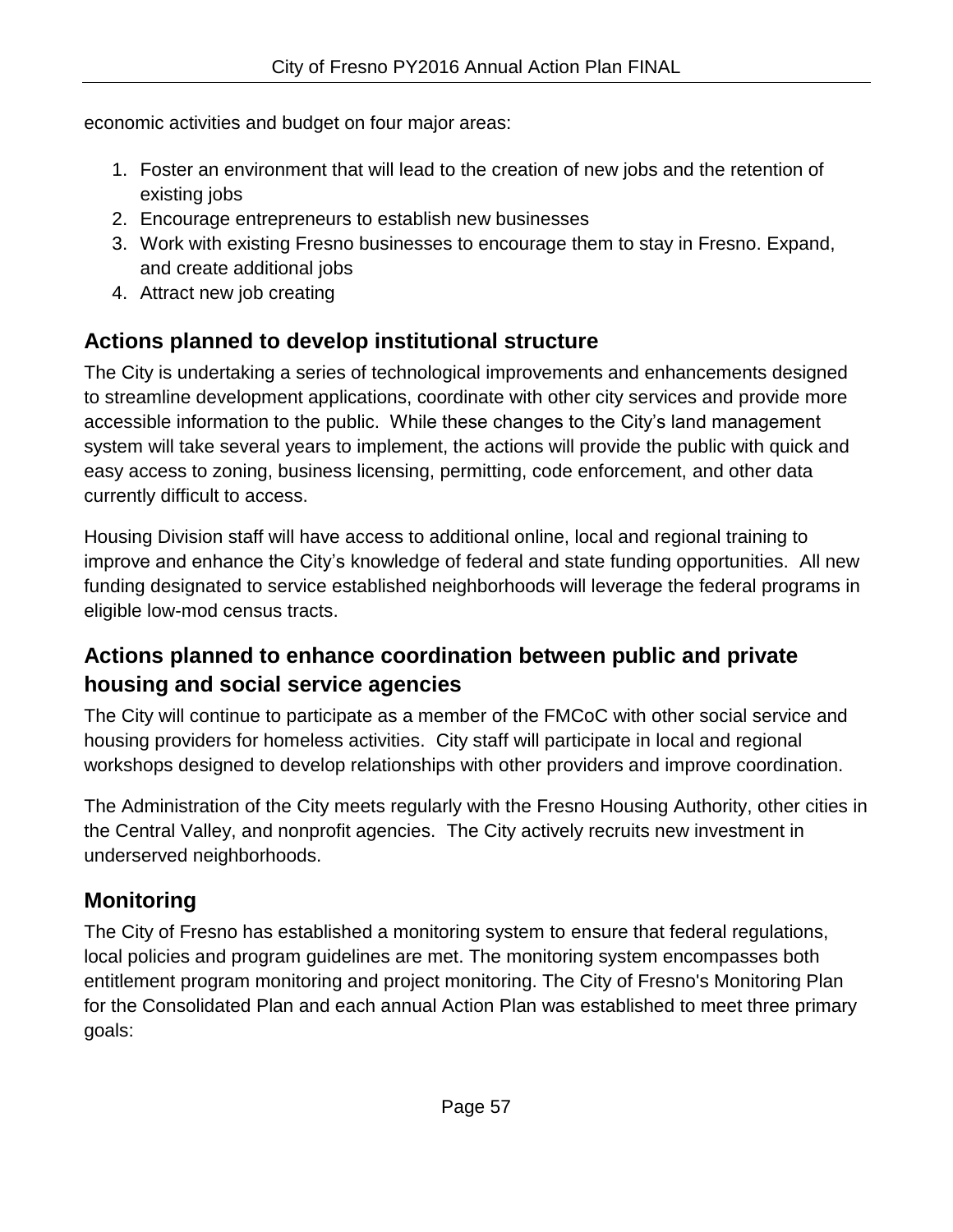- Ensure that all activities and initiatives funded, in part or in whole, with HUD funds are consistent with the approved Consolidated Plan.
- Ensure that all projects and or programs funded are implemented by a competent subrecipient and administered in a timely and financially prudent manner; and that all funds expended are in compliance with federal regulations.
- Ensure that all activities funded are evaluated and monitored regularly, and that performance is assessed and reported.

### *Entitlement Program Monitoring*

Each entitlement program has specific monitoring requirements such as timely use of funds, commitment requirements, and uniform administrative requirements that must be met. The City of Fresno tracks these activities throughout the fiscal year.

### *Project/Activity Monitoring and Administration*

City of Fresno Staff will determine that the national objective, activity eligibility and appropriate regulatory requirements to monitor the activity/project are established. Monitoring activities include, but are not limited to, compliance with national objectives, labor standards, financial management, and environmental assessments. Staff conducts desk monitoring of drawdown requests quarterly. Site monitoring of financial documents and activities occur at least once during the program year. Agencies that are new to receiving grant funds are monitored more frequently, generally two to three times during the program year.

Site visits of the activity/project funded are conducted once a year. However, rehabilitation and construction projects are monitored by Project Managers, Housing Specialists and a labor standards review throughout the construction period and the affordability terms.

### *Minority Business Outreach (MBE/WBE)*

The City of Fresno has established a Disadvantaged Business Enterprise (MBE) Program in accordance with the regulations of the U.S Department of Housing and Urban Development (HUD). The City of Fresno in the past has received federal financial assistance from HUD and as a condition of receiving this future/ongoing assistance, the City of Fresno has signed an assurance that it will comply with 24 CFR Subtitle A, Part 85, Subpart C, §85.36.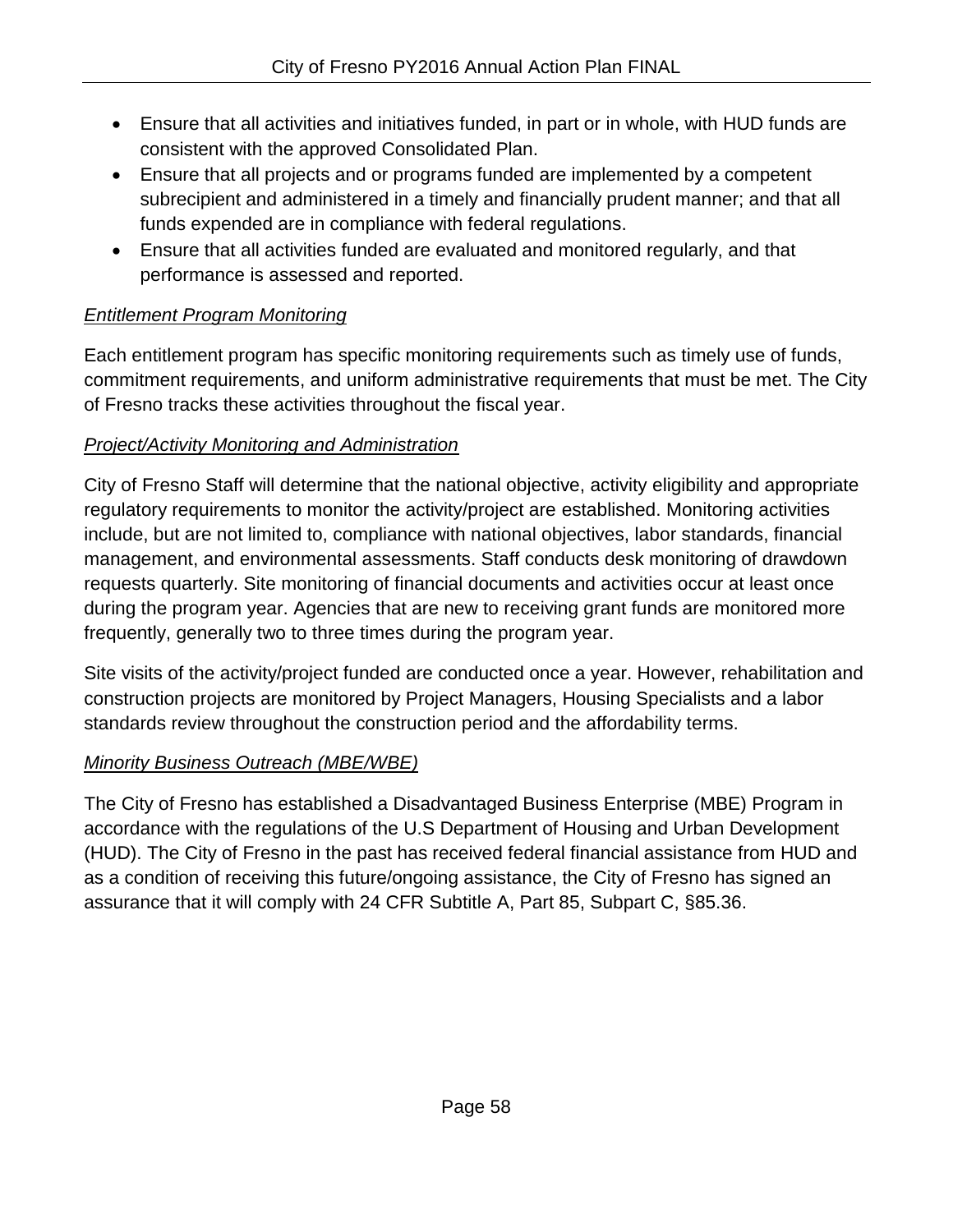## <span id="page-60-0"></span>**AP-90 Program Specific Requirements – 91.220(l)(1,2,4)**

## **Community Development Block Grant Program (CDBG) 24 CFR 91.220(l)(1)**

Projects planned with all CDBG funds expected to be available during the year are identified in the Projects Table. The following identifies program income that is available for use that is included in projects to be carried out.

| 1. The total amount of program income that will have been received before the start of the<br>next program year and that has not yet been reprogrammed                                               |                |  |
|------------------------------------------------------------------------------------------------------------------------------------------------------------------------------------------------------|----------------|--|
| 2. The amount of proceeds from section 108 loan guarantees that will be used during the<br>year to address the priority needs and specific objectives identified in the grantee's<br>strategic plan. | $\mathbf 0$    |  |
|                                                                                                                                                                                                      | $\mathbf 0$    |  |
| 3. The amount of surplus funds from urban renewal settlements                                                                                                                                        |                |  |
|                                                                                                                                                                                                      | $\overline{0}$ |  |
| 4. The amount of any grant funds returned to the line of credit for which the planned use<br>has not been included in a prior statement or plan                                                      |                |  |
|                                                                                                                                                                                                      | $\mathbf 0$    |  |
| 5. The amount of income from float-funded activities                                                                                                                                                 |                |  |
|                                                                                                                                                                                                      | 0              |  |
| <b>Total Program Income:</b>                                                                                                                                                                         |                |  |
| <b>Other CDBG Requirements</b>                                                                                                                                                                       |                |  |
| 1. The amount of urgent need activities                                                                                                                                                              |                |  |

2. The estimated percentage of CDBG funds that will be used for activities that benefit persons of low and moderate income. Overall Benefit - A consecutive period of one, two or three years may be used to determine that a minimum overall benefit of 70% of CDBG funds is used to benefit persons of low and moderate income. Specify the years covered that include this Annual Action Plan. 100.00%

0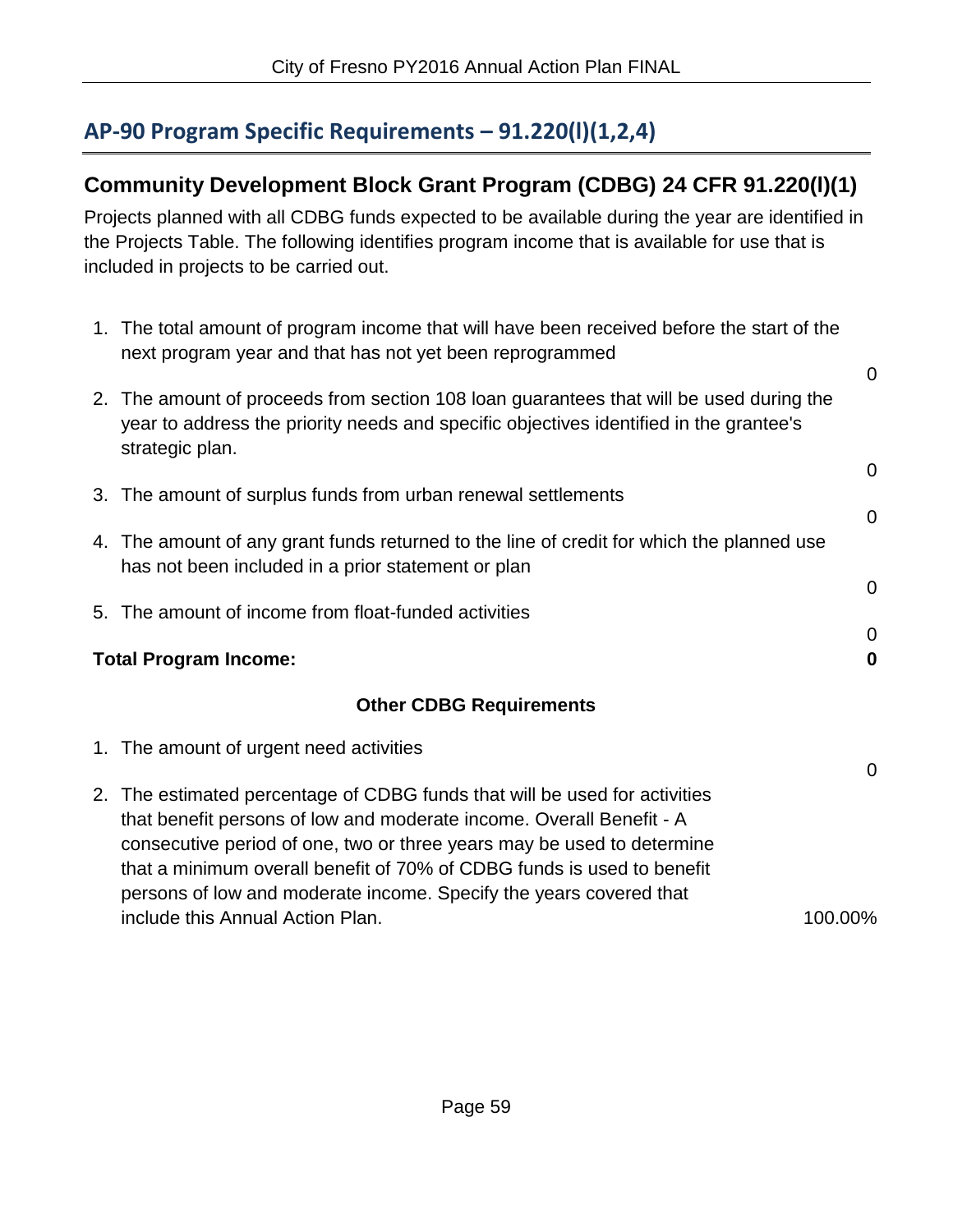## **HOME Investment Partnership Program (HOME) 24 CFR 91.220(l)(2)**

### *A description of other forms of investment being used beyond those identified in Section 92.205 is as follows:*

The City will not employ other forms of investment beyond those identified in Section 92.205.

### *A description of the guidelines that will be used for resale or recapture of HOME funds when used for homebuyer activities as required in 92.254, is as follows:*

For HOME-funded homebuyer assistance loans, the Promissory Note, Deed of Trust, and Homebuyer Agreement are the enforcement mechanisms for the city's resale and recapture provisions. The City will use the recapture provisions in all cases where a homebuyer subsidy exists. The City will enforce the minimum periods of affordability based on the amount of homebuyer subsidy provided to the buyer:

- Five years for less than \$15,000
- Ten years for between \$15,000-\$40,000, and
- Fifteen years for more than \$40,000.

Recapture provisions are based on 24 CFR 92.254 (a) (5) (ii), which stipulates the conditions for recapture of the HOME investment used to assist low income families in purchasing a home. Homebuyer recapture provisions are included in, or as a deed restriction rider, to the recorded deed of trust that secures a HOME loan Note, and requires recapture of funds if the home does not continue to be the borrower's principal residence or if all or any part of the property or any interest in it is sold, rented, conveyed or transferred during the duration of the period of affordability. Recapture provisions also stipulate that only the direct subsidy to the homebuyer is subject to recapture, which includes down payment assistance, closing cost, other home assistance provided directly to homebuyer, and the difference between fair market value and the sales price.

The net proceeds are the sale price minus the senior loan repayment (other than HOME funds) and any closing costs. If the net proceeds are not sufficient to recapture the full HOME investment plus enable the homeowner to recover the amount of the homeowner's down payment and any capital improvement investment made by the owner since the purchase, the City may share the net proceeds. The net proceeds may be divided proportionally between the City and the homeowner as set forth in the following mathematical formulas: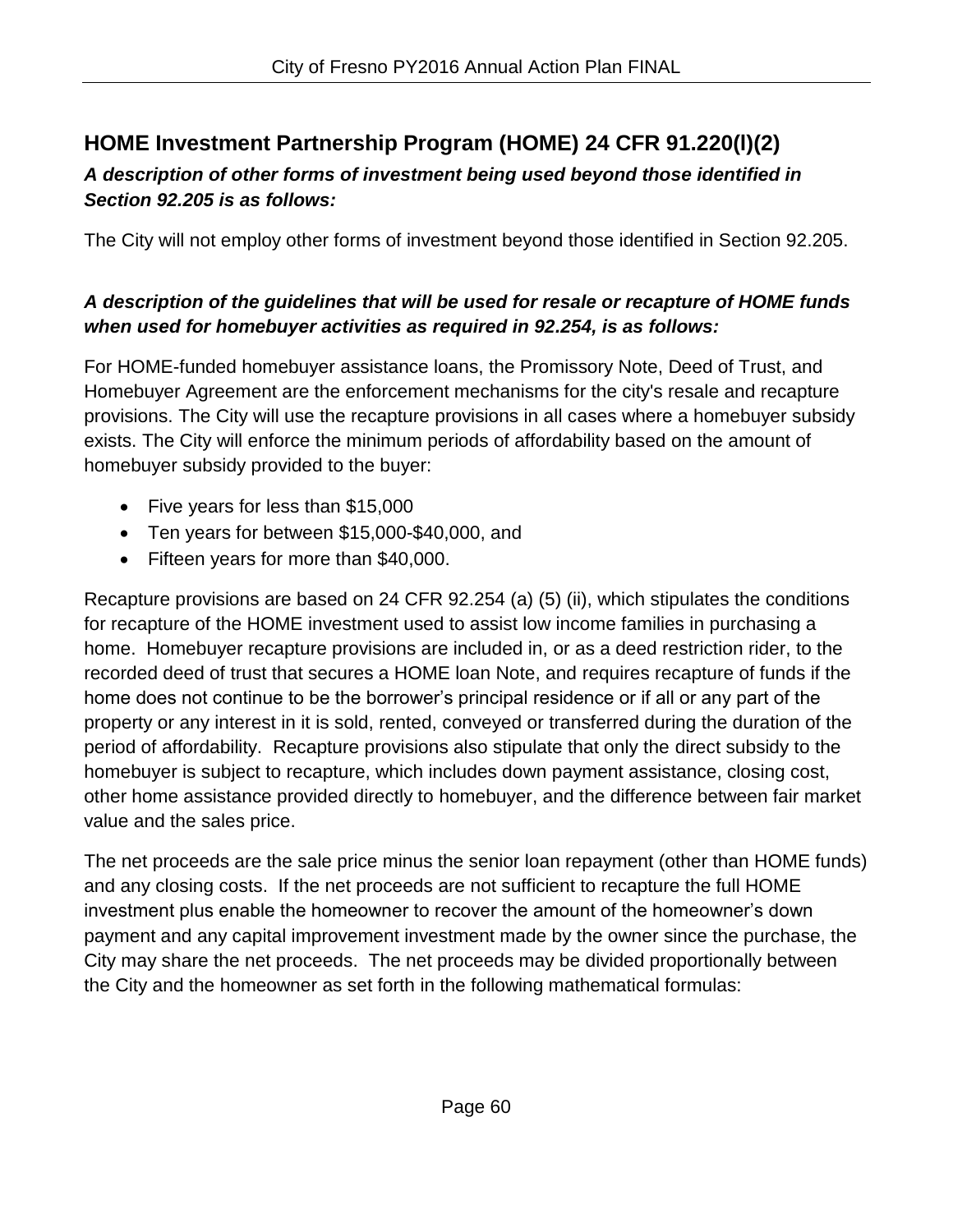HOME subsidy  $\times$  Net proceeds  $\qquad$  = HOME amount to be recaptured

HOME subsidy + homeowner investment

Homeowner investment  $x$  Net proceeds  $=$  amount to homeowner

HOME subsidy + homeowner investment

In the event of foreclosure, the amount subject to recapture is based on the amount of net proceeds (if any) from the foreclosure sale.

### *Plans for using HOME funds to refinance existing debt secured by multifamily housing that is rehabilitated with HOME funds along with a description of the refinancing guidelines required that will be used under 24 CFR 92.206(b), are as follows:*

The City does not refinance existing debt for multifamily housing projects.

*For the HOME program, describe eligible applicants, your process for soliciting and funding applications/proposals, and where information can be obtained. Does the city plan to limit the beneficiaries or give preferences to a particular segment of the lowincome population in its HOME program, and if so, provide a description of the limitation or preference.*

The City issued an RFP for affordable housing developers in February, 2016 with responses due in April, 2016. Additional details can be found on the City's website at:

<http://www.fresno.gov/Government/DepartmentDirectory/DARM/Housing/default.htm>

The City does not plan on limiting

## **Emergency Solutions Grant (ESG)** 91.220(l)(4)

### *Include written standards for providing ESG assistance (may include as attachment)*

The City and County administrations have jointly adopted ESG Policies and Procedures (PPGs) for ESG providers. The City will work cooperatively with the County and the FMCoC to update the ESG Policies and Procedures. A copy of the current document is included in the Appendix.

*If the Continuum of Care has established centralized or coordinated assessment system that meets HUD requirements, describe that centralized or coordinated assessment system.*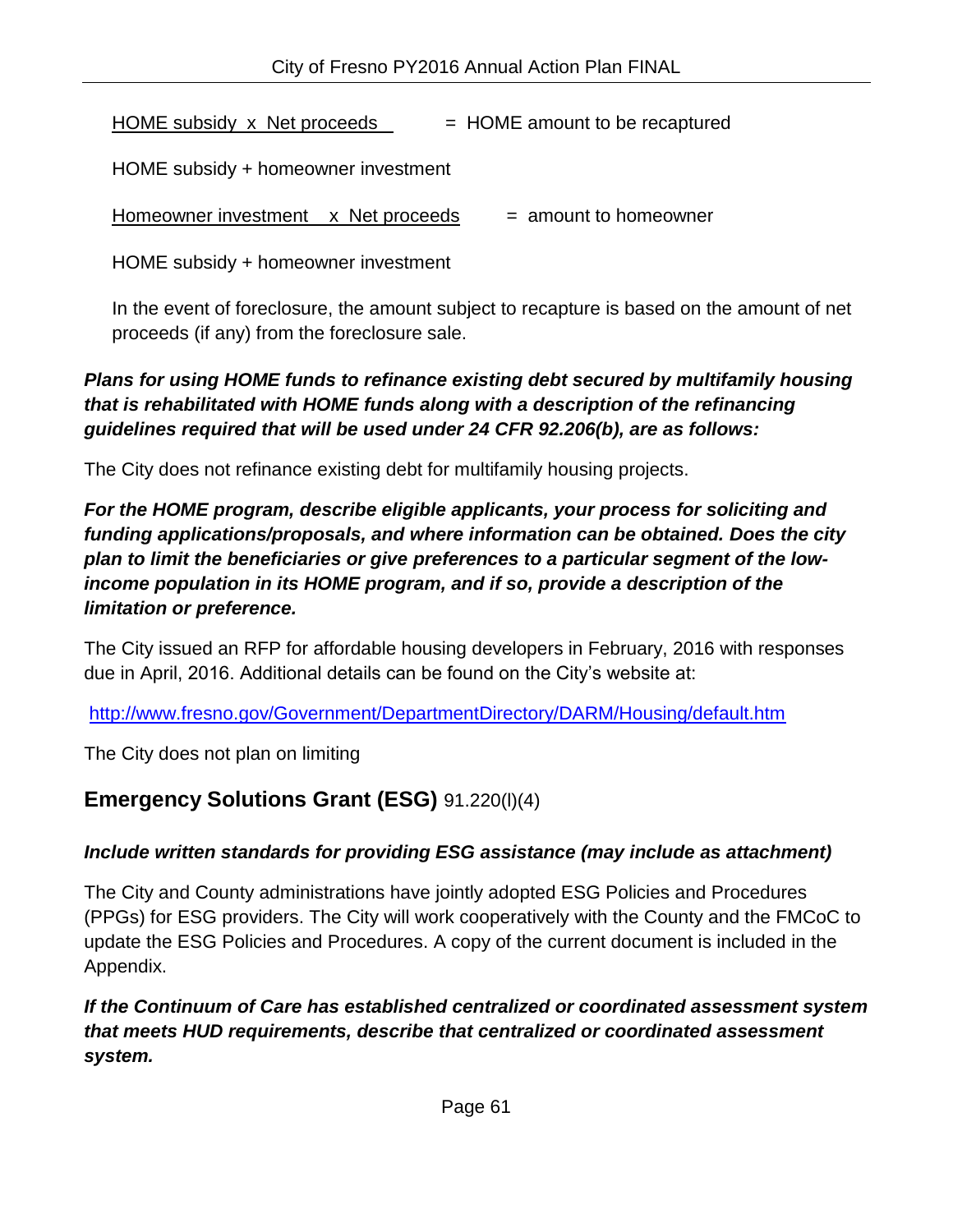The Fresno Madera Continuum of Care is a part of the 25 Cities initiative and is piloting a coordinated assessment system for chronically homeless and veterans. The system utilized by FMCoC is the Coordinated Assessment Housing Match (CAHM) system and is managed in partnership by FMCoC members. The CAHM system is a client-centered process that streamlines access to the most appropriate housing interventions for individuals or families experiencing homelessness. There are four key components to the system including:

- 1. Assessment,
- 2. Navigation and Case Conferencing,
- 3. Housing Referral with Choice, and
- 4. Data Collection and Communication.

The CAHM has several elements working in conjunction with each other to streamline services for homeless persons. Through the CAHM system, a homeless person is assessed by a match navigator to determine what resources are needed and identify the best available resources to meet the need, then, if needed, is temporarily placed in an unrestricted emergency shelter until the person is able to be housed or otherwise provided with needed resources. As the community continues participation in 25 Cities the coordinated assessment system will be fully integrated by all partners.

### *Identify the process for making sub-awards and describe how the ESG allocation available to private nonprofit organizations (including community and faith-based organizations).*

Within the HUD defined homeless categories, the City of Fresno has determined the following sub-populations are a high priority for ESG services:

- Unsheltered homeless persons who are living outdoors or in other places not intended for human habitation;
- Chronically homeless persons;
- Homeless veterans; and
- Other homeless persons who have been identified as highly vulnerable.

In addition, the following populations are also a priority for ESG services in the City of Fresno:

- Unaccompanied youth under the age of 18;
- Youth aging out of the foster care system;
- Victims of domestic violence; and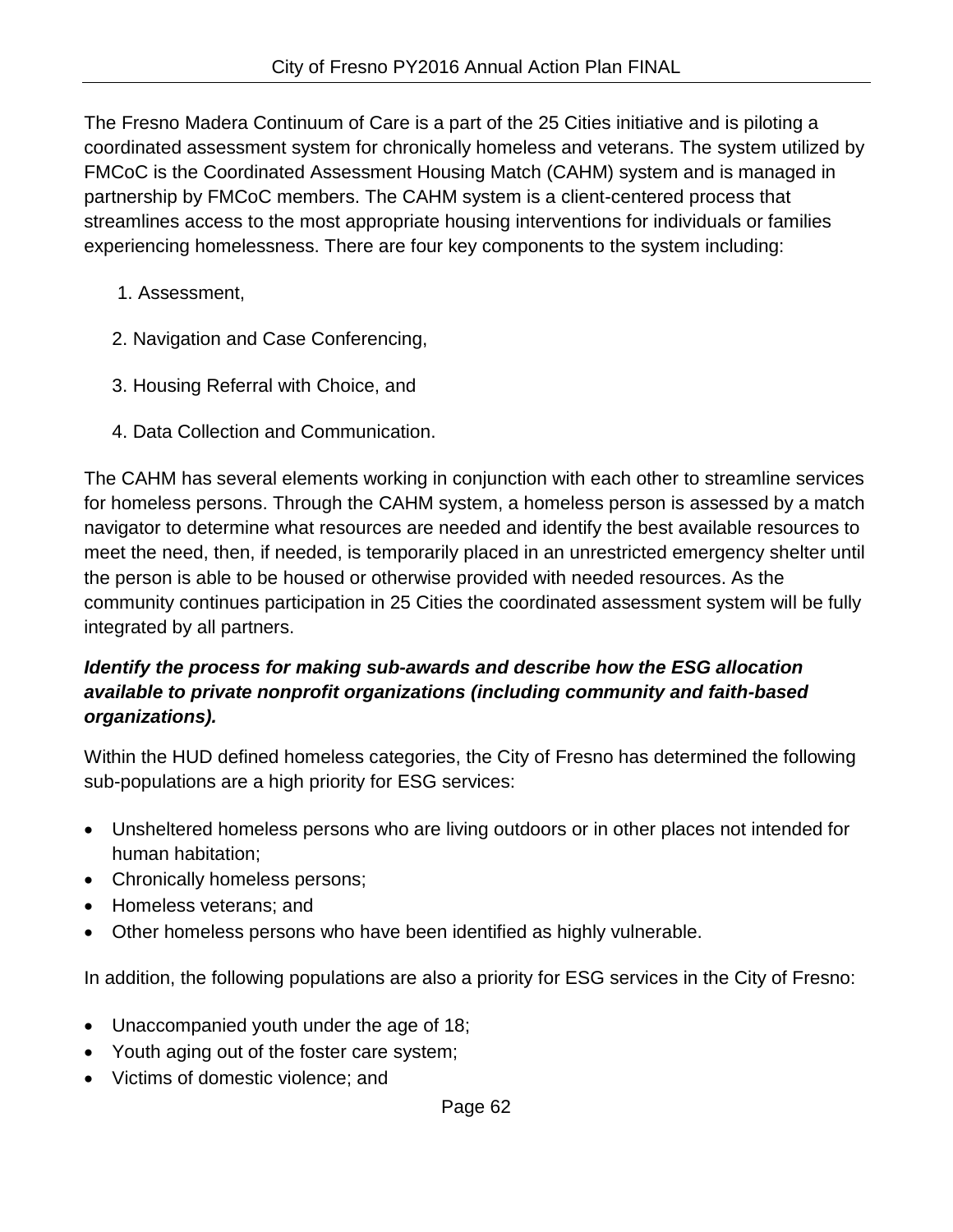Households with children.

Proposals that propose to serve these populations will be given additional points in the scoring process. Proposals providing ESG services to populations outside of the identified high priority population WILL be considered for funding.

Bidders may propose to provide all or a portion of the ESG eligible activities stated above. Qualified/eligible vendor(s) are those agencies that are State certified non-profit entities, validly existing in California, with a tax-exempt IRS determination letter, as of the date the bid is submitted, or public agencies that are qualified to receive ESG funds under applicable federal rules. Qualified/eligible vendors are those that have a minimum of two years' experience serving the beneficiary populations and a minimum of two years' experience utilizing federal, state and/or local funding.

### *If the jurisdiction is unable to meet the homeless participation requirement in 24 CFR 576.405(a), the jurisdiction must specify its plan for reaching out to and consulting with homeless or formerly homeless individuals in considering policies and funding decisions regarding facilities and services funded under ESG.*

During the development of the Consolidated Plan, the City consulted with the FMCoC in making decisions related to ESG funds for the five year cycle. The FMCoC includes representation from the homeless community, which meet the homeless participation requirement in 24 CFR 576.405(a).

### *Describe performance standards for evaluating ESG.*

The following performance standards will be included in both the RFP issued for ESG services and the ensuing ESG agreements:

- 1. Decrease the number of homeless youth and households with children by 10% from the FMCoC Point in Time Count of January 2012.
- 2. Increase the percentage of participants in transitional housing that move into permanent housing to 65% or more.
- 3. Increase the percentage of participants that are employed at program exit to 20% or more.